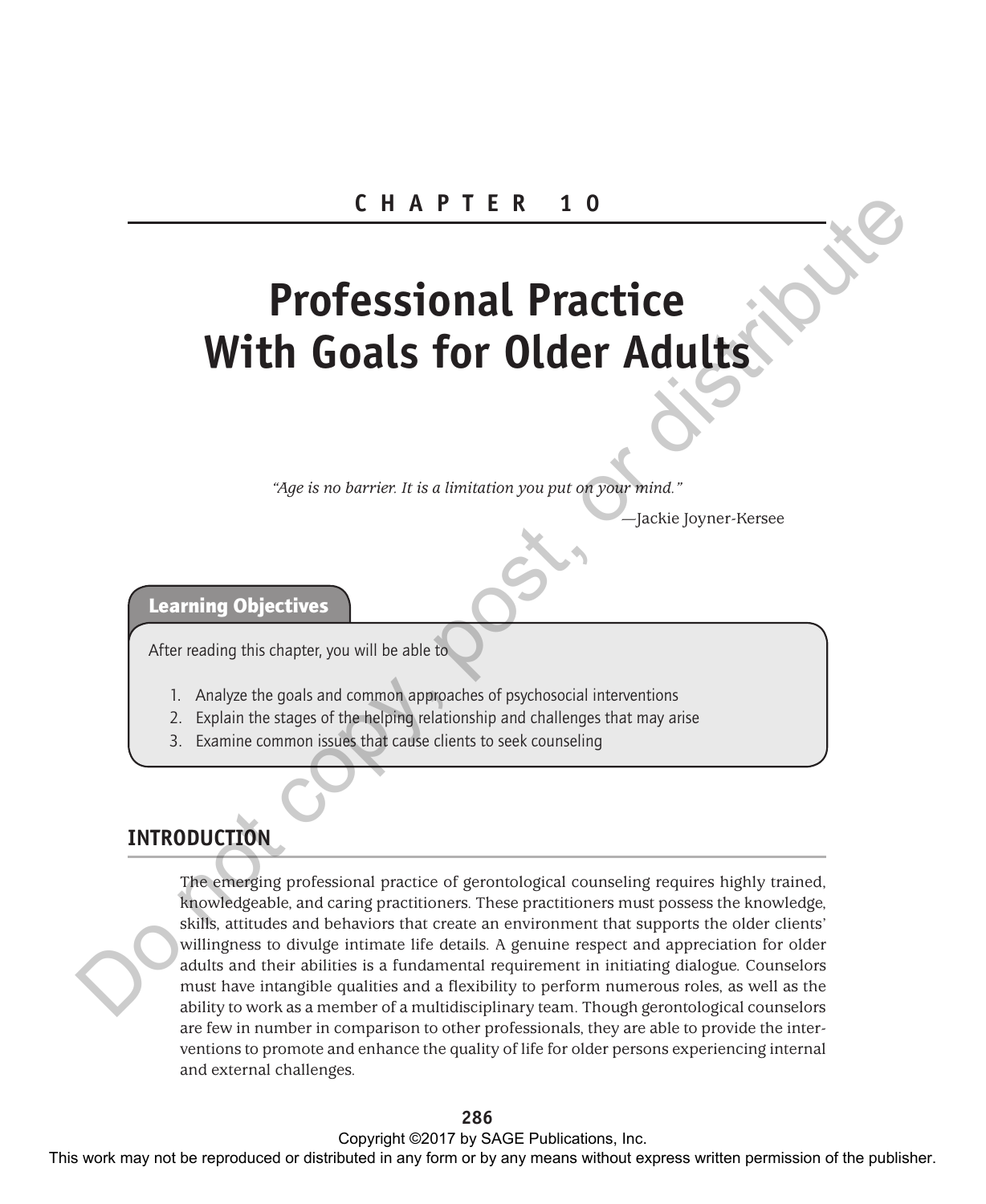# **PSYCHOSOCIAL INTERVENTIONS**

An intervention is the introduction of a preventive or therapeutic regimen designed to effect a change in the status of a target individual. It is generally believed that psychosocial interventions recognize the interrelated nature of the physical, psychological, and social dimensions of human behavior and functioning and typically strive to achieve effects in multiple outcome domains. In contrast, many medical interventions (e.g., surgery, pharmacology) are more restricted in their approach and their objectives.

Psychosocial interventions targeted at older adults aim to maintain or enhance their quality of life. Such interventions are commonly an outgrowth of descriptive or correlational research, which has identified factors that significantly impact quality of life and seem to be amenable to change. Psychosocial interventions are increasingly used as an alternative or supplement to surgical or pharmacological approaches because of their general efficacy and relative cost-effectiveness.

## **Common Goals of Psychosocial Interventions**

The vast majority of psychosocial interventions focused on older adults emphasize maintaining or improving physical health, mental health, and social functioning or cognitive functioning, promoting adaptive function, and increasing the likelihood of making healthy life choices that enhance quality of life (Carr, 2009; Sheder, 2010; Wampold, 2010). Of these three goal domains, physical health promotion is the most common, as illustrated by interventions to reduce falls, enhance urinary continence, lower blood pressure, detect prostate cancer, lower cholesterol levels, increase muscle strength, increase peak pulmonary expiration flow rate, increase bone mineral density, enhance self-care behaviors (e.g., medication compliance, exercise), and reduce risky health behaviors (e.g., smoking, alcohol use). Due to the growing number of older adults coping with chronic illnesses that require self-management or that can be prevented to some extent, there are many psychosocial interventions aimed at physical health promotion. From a societal perspective, the ultimate objective of such interventions is to extend the time that the older adult can live independently and thus delay institutionalization. An intervention is the introduction of a preventive or therapeutic regiment dissigned to the membersion of the inter-kecked couries of the intervention of the inter-kecked and intervention of the intervention of the inter

Guided Practice Exercise 10.1 familiarizes counselors with community services to increase the potential that their older client can remain in their preferred community environments.

# Guided Practice Exercise 10.1

Altering the traditional counseling setting is sometimes necessary to reach older potential clients. Many older persons may live in the community but are unable to reach the various mental health centers for services. Visit an older person in his or her home. Assess the individual's needs and strengths to determine the types of services required and what he or she may be willing to accept. This requires the counselor to become familiar with resources in the community, such as Meals-on-Wheels, homemaker services, senior companion and/or phone reassurance services, and other services available in the community. Supportive services will encourage independent living within the community.

Copyright ©2017 by SAGE Publications, Inc.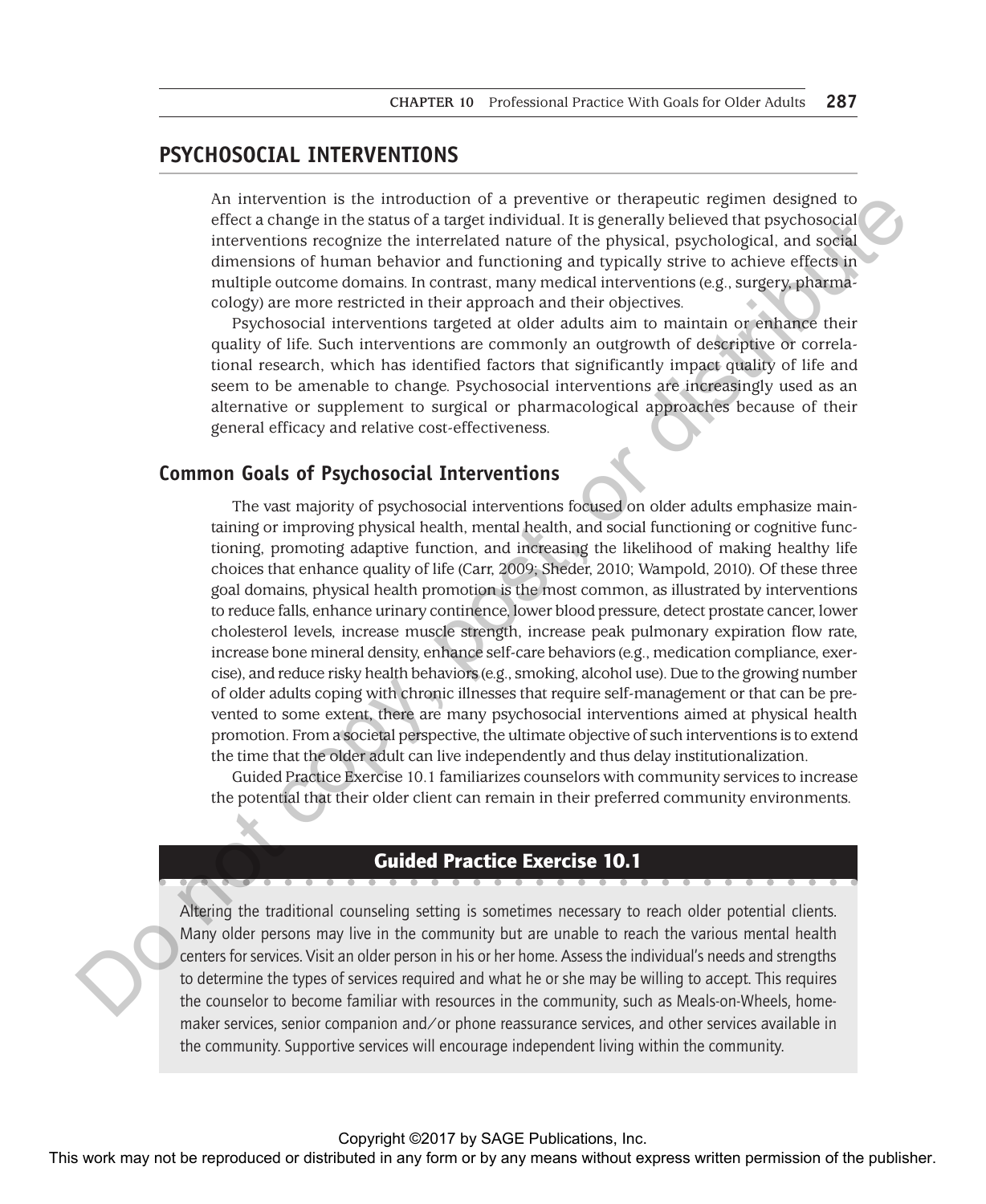Examples of the goals of mental health interventions of older adults include the reduction of anxiety and depressive symptomatology, enhancing sleep quality, and increasing feelings of global or domain-specific satisfaction and perceived control. Some psychosocial interventions are directed at improving quality of life in individuals suffering from or who are at risk for psychiatric illness due to common late-life stressors such as chronic illness, spousal caregiving, and bereavement (refer to Chapters 4–7).

Common goals of psychosocial interventions to support social functioning are enhanced social support, increased recreational or leisure activity, and improved cognitive functioning (e.g., verbal and nonverbal memory, visuospatial ability, overall performance on standardized neuropsychological tests, improved driving skills). Social functioning is important for older adults to live a meaningful life in today's society. It enhances overall well-being, improves self-esteem, encourages the development of meaningful relationships, encourages creative expression, and enhances emotional well-being.

## **Common Psychosocial Intervention Approaches**

Common intervention approaches include behavioral training, physical activity training, peer support for dealing with specific stressors, education, and counseling or psychotherapy (e.g., psychodynamic, cognitive-behavioral, and interpersonal therapies) in an individual or group setting. Educational interventions are perhaps the most general approach, as individuals can be educated on a multitude of issues, such as managing medications, coping with grief, and modifying the home to make it more accessible. In educational interventions, a needs assessment is sometimes conducted with focus groups before developing the intervention content to identify the most important issues faced by the given population. icensing whole methods of the methods and the methods and the methods and the methods of the methods of the methods of the methods and the methods of the methods of the methods of the methods of the methods of the methods

Because of the high prevalence of physical and psychiatric comorbidity in late life, intervention approaches that treat problems in either of these domains are likely to have effects on both domains. Therefore, multidisciplinary geriatric assessment and treatment programs are becoming more common in health care systems (Devons, 2002; Ward & Reuben, 2015).

There is a history of research on psychosocial interventions aimed at enhancing perceived control, especially with older adults in long-term care settings who have little actual control over their social and physical environment. The increased use of interventions that encourage self-management of health and illness illustrates that there has been a shift toward interventions that focus on the use of various strategies to maintain a sense of control in the face of essentially uncontrollable events.

Other approaches to enhancing quality of life for older adults that are receiving increased attention include reminiscence and life review, preventive health screening, special packaging of medications, pet therapy, music therapy, light therapy, visual stimulation through art, intergenerational programs, adult day care, and cognitive therapy. It is becoming more common to focus on older adults, through changes in their environment, or to focus on multiple individuals simultaneously (e.g., the older adult, informal or formal caregivers, and the physician) during therapeutic interventions.

Psychosocial interventions have been used effectively in the treatment of older adult issues. The ultimate goal of any of the identified psychosocial modalities is to improve the overall well-being of older adults and enhance their quality of life.

#### Copyright ©2017 by SAGE Publications, Inc.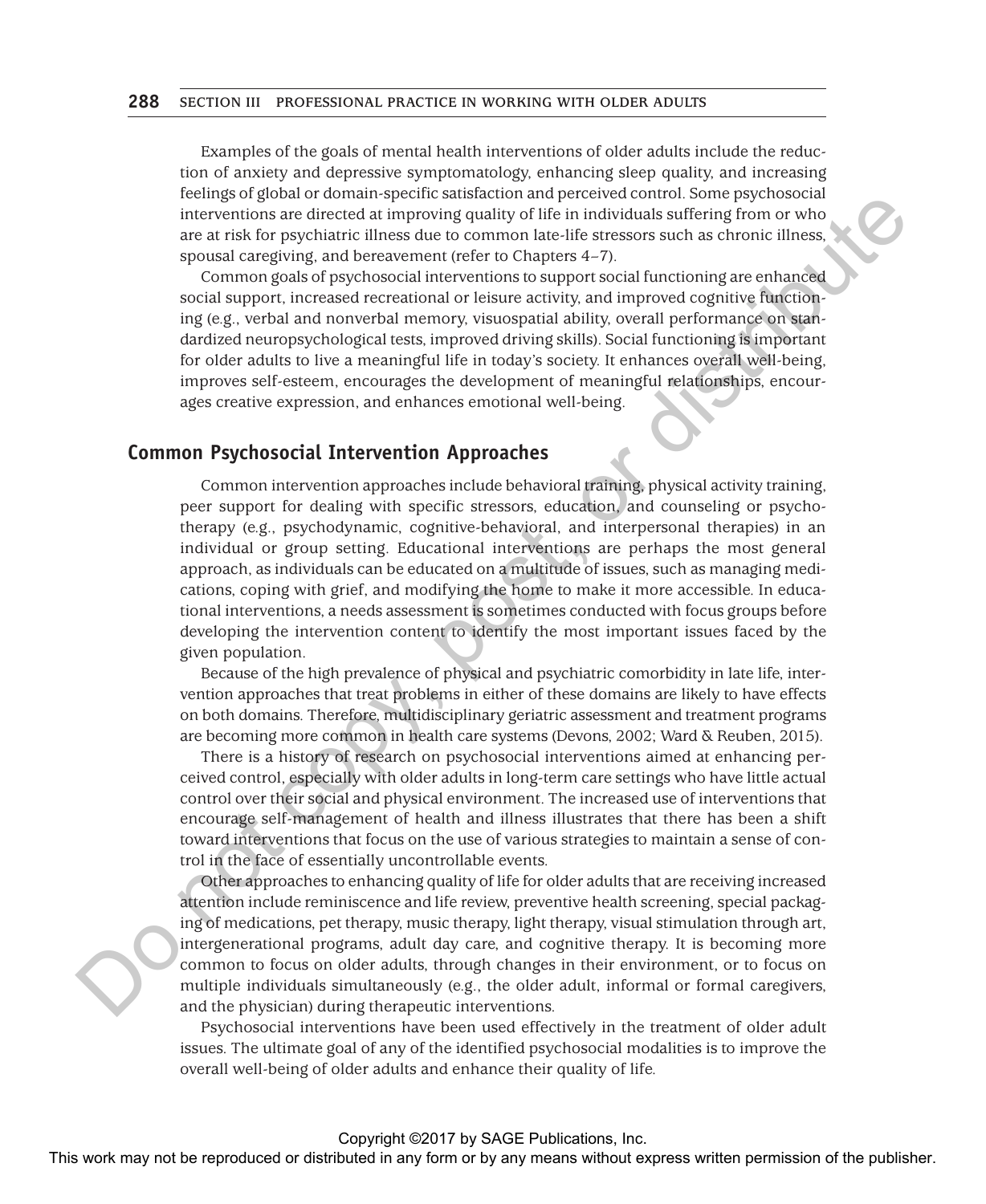## **STAGES OF THE HELPING RELATIONSHIP**

The helping relationship established between the counselor and his or her client is unique. This relationship is built on mutual trust and respect and lays the foundation for all future therapeutic work. Clients are provided with a safe environment to express and explore their innermost thoughts, feelings, fears, and accomplishments. The stages of the helping relationship are similar to counseling other populations; however, the approaches may vary. It remains important to establish rapport, conduct assessments, interview appropriately, set goals, and provide closure. However, unique considerations are required when addressing the needs of older clients. Older clients will vary in their cognitive, physical, social, and functional ability, which require accommodations. Assessment instruments should be those measures normed to older adults. Goal setting will vary due to age-related changes in vision, hearing, cognition, and sight. Environmental adaptations may necessitate wider doors. Counselors will need to examine their feelings and comfort level in discussing delicate issues (i.e., death and dying) with older clients. Therefore, the therapeutic relationship is essential to facilitating the changes required to enhance the well-being and development of older clients. The helping relationships established between the connector and his or between the stripute of the mean the proposition of a stress of the mean the mean the mean the mean the mean the mean to the control of the mean to th

## **Creating Therapeutic Relationships**

The significance of the therapeutic relationship in effective counseling and psychotherapy with older adults cannot be overstated. The personal relationship is a key factor in helping older adults. Warren (2001) reports that the relationship between the quality of the patient–therapist relationship and the outcome of treatment has been one of the most consistently cited findings in the empirical search for the basis of psychotherapeutic efficacy with older adults. Writing about the power of the therapeutic relationship, Saleebey (2000) argues that if healers are seen as nonjudgmental, trustworthy, caring, and expert, they have some influential tools at hand, whether they are addressing depression or the disappointments and gains of unemployment. Glicken (2009) identifies the importance of the relationship:

The relationship is a bond between two strangers. It is formed by an essential trust in the process and a belief that it will lead to change. The counselor's expertise is to facilitate communications, enter into a dialogue with the client about its meaning, and help the client decide the best ways of using the information found in searches for best evidence. (p. 50)

In describing the client-centered approach with older adults, Dacey and Newcomer (2005) report that forming a relationship with the older client requires that we establish rapport, set an agenda for discussion, respect the client's freedom of choice, and by carefully listening to the client, seek to understand and encourage the client to make his or her decisions. Practitioners give advice to their clients as part of the counseling intervention, and this advice should always be given in a nonjudgmental manner.

As practitioners, an understanding of how the client makes sense of his or her world is important. By understanding the client's frame of reference, practitioners are in a better

#### Copyright ©2017 by SAGE Publications, Inc.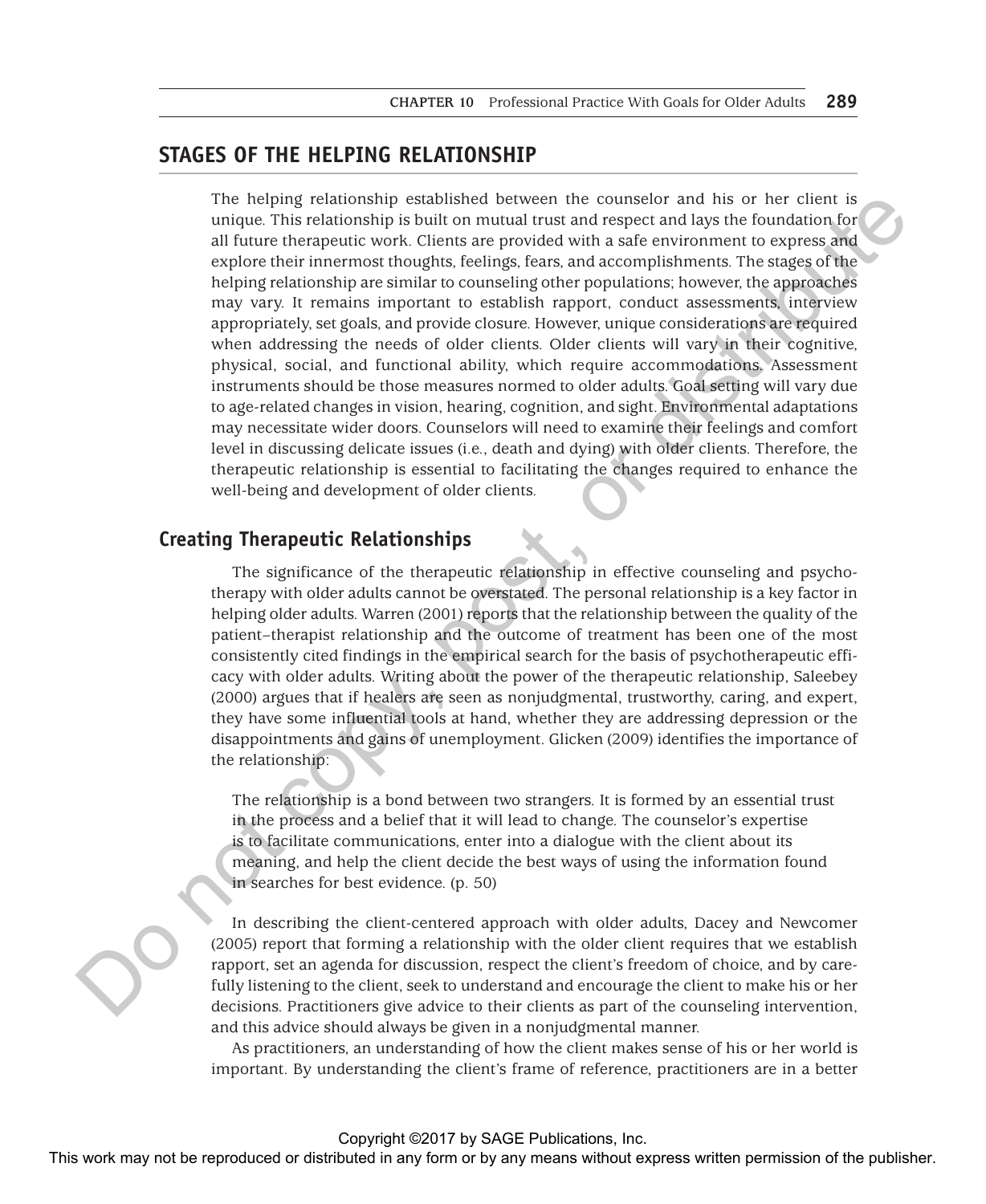#### **290 Section III Professional Practice in Working With Older Adults**

position to facilitate change and life-span development. Being empathic with clients also assists with establishing rapport. If a client does not sense that the counselor understands and appreciates his or her dilemmas, then relationship building is jeopardized. A sensitivity to the tension between the body's physical decline and the simultaneous capacity for growth and maturation is important (Agronin, 2010). Effective listening skills are extremely important, and demonstrating patience to allow clients to express themselves is vital to the interaction. Older clients may need additional time to share their feelings, establish a rapport because traditionally they have underutilized the services of counseling professionals. Establishing rapport is an important initial step in the counseling process, and if this rapport is not established, there exists a strong likelihood that the older adult may not attend future counseling sessions. This is particularly important for counselors working with older adults, given their limited experience with the mental health system and their reluctance to discuss personal issues with outside professionals. and the thermatical state of the methodology booth and the control of the methodology of the control of the methodology of the methodology of the methodology of the methodology of the methodology of the methodology of the

Guided Practice Exercise 10.2 provides experience in establishing rapport through a role-play scenario. The relationship is an essential component of the clients' ability to make progress during treatment sessions.

# Guided Practice Exercise 10.2

The goal of this exercise is to establish a rapport with your partner, which is an initial step in relationship bonding. One individual is the speaker, and the other is a listener. Choose a partner unlike yourself in age, gender, and experiences. The speaker relays "who he or she is" to the listener. He or she tells the listener how he or she feels about himself or herself, how he or she feels about the individuals around him or her, and his or her self-views in relation to the important aspects of his or her life. The speaker is practicing self-disclosure and is engaged in personal communications. The listener attempts to accurately repeat what has been conveyed, and the speaker will affirm the accurate remarks. The listener attempts to show concern and respect for the speaker. After 10 minutes, roles are reversed. Once completed, discuss experiences of the exercise and what was learned.

Since therapeutic relationships are the foundation for counseling, there continues to be research on this topic. This allows the development of treatment protocols possible, increasing treatment efficacy, influencing the training of psychotherapists, and providing standard treatment protocols for the purposes of further treatment process research (Warren, 2001).

#### **Therapeutic Relationship and Treatment Outcomes**

The adult psychotherapy literature supports the central role of the therapeutic relationship within the psychoanalytic framework, the client is expected to talk freely and be interested in cognitive reflecting on the past as well the current situation (Parsons  $\&$  Zhang, 2014). American theorists agree on the importance of building a collaborative relationship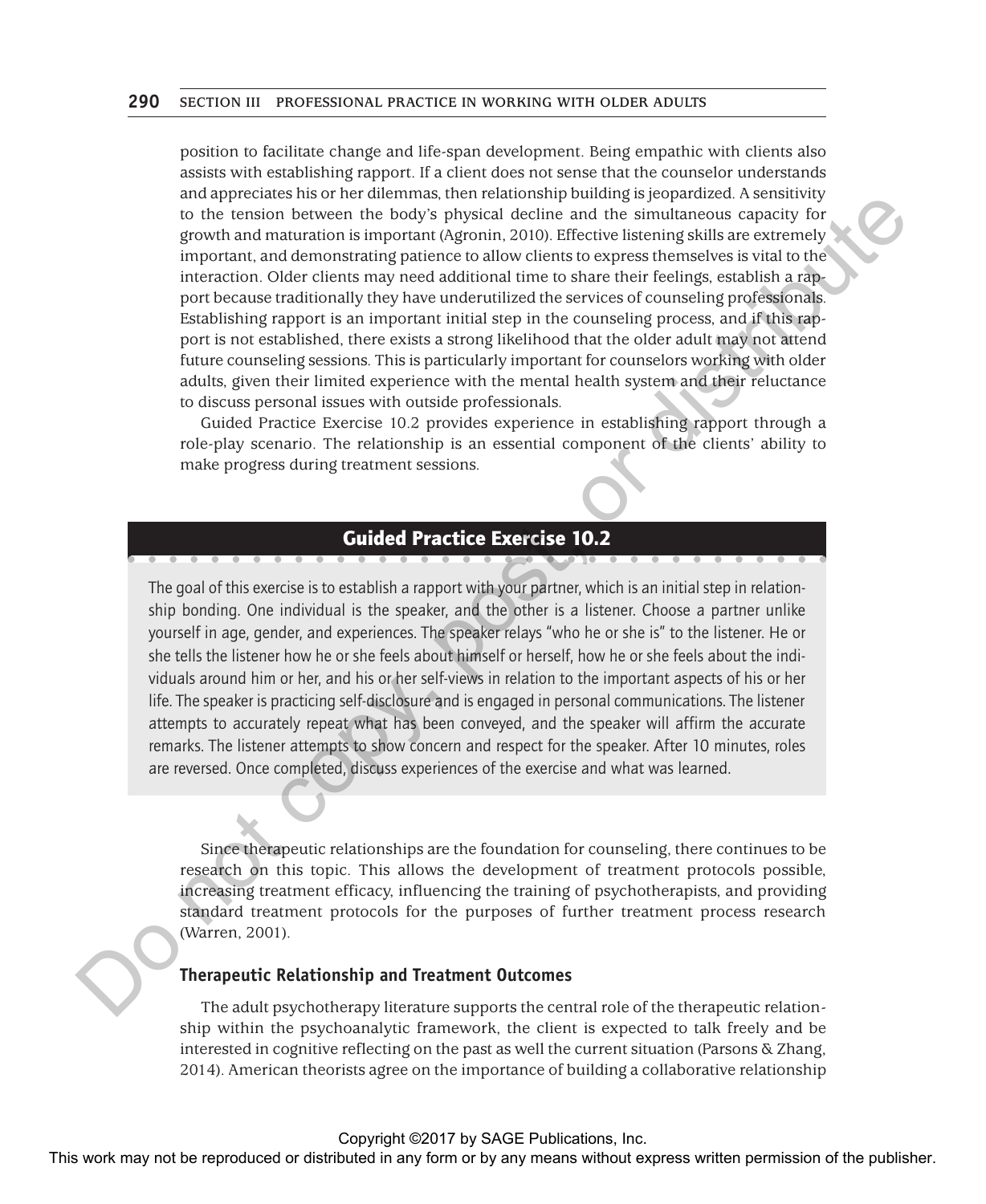in which the counselor and client initiate the process of building an egalitarian relationship. Additional phases are investigating the lifestyle, gaining insight, and reorientation (Mosak & Maniacci, 2008; Sweeney, 2009). Existential theory promotes the concept of wellness and living an authentic life (Miars, 2002), and it is developmentally sensitive to life transitions. Central to the practice of existential psychotherapy is the authentic nature of the client–counselor relationship (Parsons & Zhang, 2014). Carl Rogers's client-centered therapy emphasizes the centrality of the relationship between client and therapist as the most important factor in therapy. Rogers (1959) proposed that clients are innately motivated to actualize their potentialities assuming that a psychological climate conducive to growth is provided. The person-centered approach is built on a basic trust in the person (Rogers, 1986) and researchers (Elliott & Freiere, 2010; Wampold, 2001) emphasize the relationship as the factor that makes the greatest contribution to outcome. The Gestalt approach emphasizes that anyone willing to increase his or her awareness can be taught about the cycle of experience and can discover the benefits of increased growth (Melnick & Nevis, 2005). Cognitive-behavioral theories (CBT) principles and constructs are taken from cognitive therapy, which focuses on thoughts, with those of behavioral therapy, which focuses on actions (Parsons & Zhang, 2014). CBT helps clients examine their thinking so they can choose healthy, rational thoughts and beliefs that will result in healthier emotions and behaviors. Behavioral therapists' central assumption is that all behavior, adaptive or maladaptive, is learned. It is therefore believed that maladaptive behavior can be changed through learning (Parsons & Zhang, 2014). boxes is stantated at the method interest and the method interest and the method interest and the method interest and the method interest and the method interest and the method interest and the method interest and the meth

Reality therapy is a present-centered mode of therapy whose goal is to empower clients to take responsibility for their choices as well as learn and implement healthier behaviors and decisions to fulfill universal needs (Scott  $\&$  Barfield, 2014). Reality therapy is the therapeutic practice based on choice theory (Wubbolding, 2007). Choice theory revolves around the concept of internal control (Glasser, 1998), and other person's reactions and behaviors are simply information that helps us make informed decisions and evaluations about how we behave and what we believe. Solution-focused therapy, rather than focusing on problem formation and resolution, takes an active stance toward helping the client. Solution-focus represents a strengths-based approach in which counselors emphasize the resources their clients possess and how their strengths can be applied to create change (de Shazer, Berg, & Lipchik 1986). Using what clients possess to help them meet their own needs and build satisfactory lives for themselves is a fundamental premise of this approach, and the popularity of this approach lies in its flexibility, collaborative nature, and focus on client strengths (Kim, 2008). Counselors focus on resolving current problems by looking forward rather than backward. The client and counselor work to find solutions with the greatest likelihood of producing change and in co-constructing solutions, clients can find the ones that fit their particular worldview (DeJong & Berg, 2001).

Relational cultural theory (RCT) is guided by the principle that individual growth occurs in and through relationships. The overarching goal of the therapy process is to attain the mutual empowerment that results from increased connection (Miller & Stiver, 1991) and to grow further in relational competence. RCT's emphasis on understanding and evaluating the impact of cultural identity makes it useful for working with diverse cultures and populations. Family systems therapy is used extensively in counseling settings because many clients place great value on their families and need to be considered within the context of

#### Copyright ©2017 by SAGE Publications, Inc.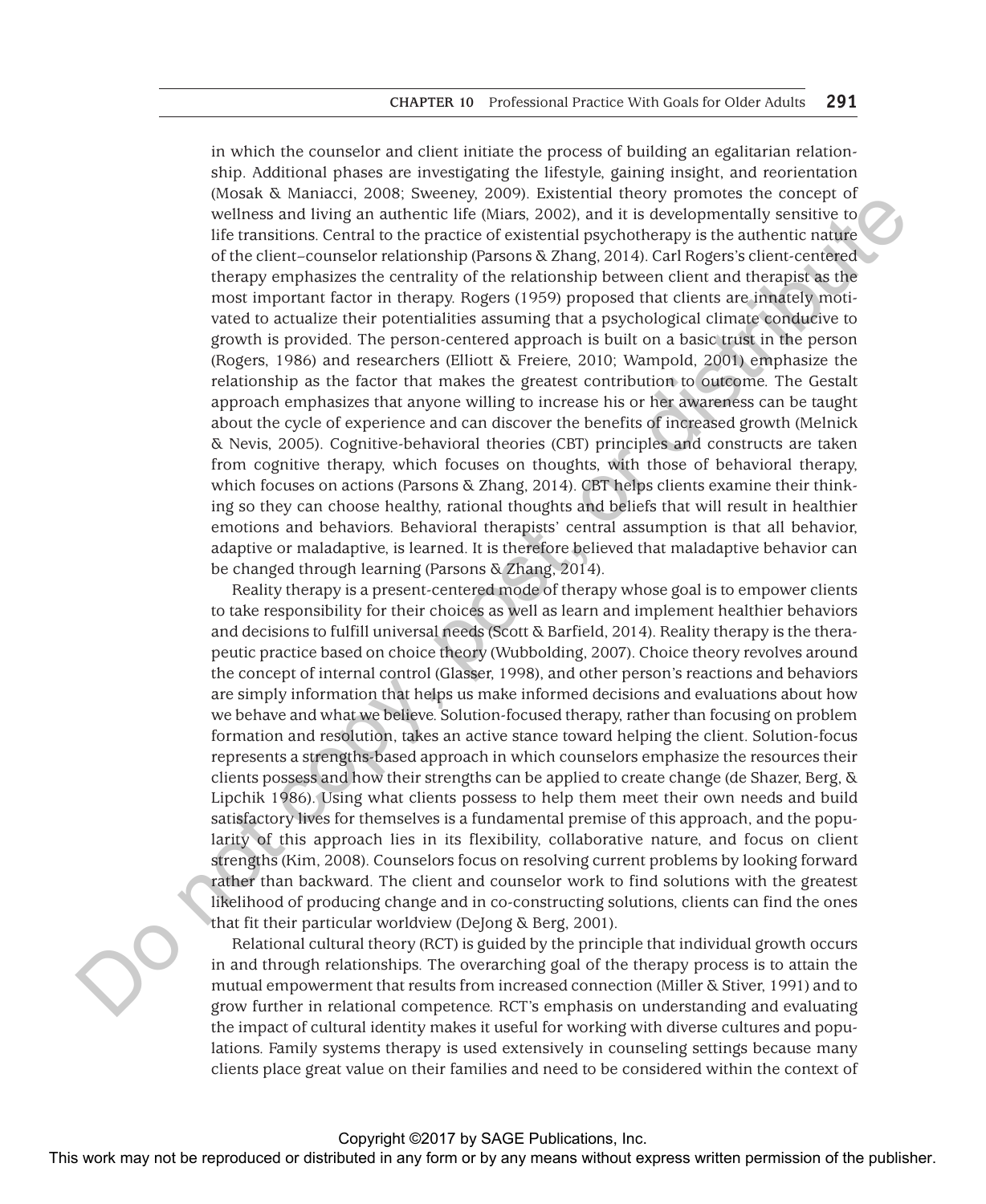#### **292 Section III Professional Practice in Working With Older Adults**

the family system for optimal treatment to occur. The family systems approach is beneficial in that it does not place blame for existing problems on either the family or individual members (Corey, 2012). It is understood that each family member and subsystem contributes to overall family dynamics, and no single entity is responsible for all dysfunction within the system.

Many graduate students and early counseling professionals struggle to decide what counseling theories they will use in their counseling sessions. What makes a theory useful to one person and his or her personality will not necessarily be the same for another person. Depending on how to use a specific theory will depend on many factors. The personality and needs of the client, the counselor's personality and knowledge pertaining to a specific theory are just a few of the variables to ponder when choosing a theory (Parsons & Zhang, 2014).

#### **Special Concerns About the Therapeutic Relationship With Older Adults**

Despite the strategies and suggestions available for developing a relationship with an older adult, it may not be easy. There are a number of challenges that may be faced in building rapport with members of this population.

Counselors are usually younger than their older adult clients and need to consider how their differences in age and life experience influence the counseling relationship (Myers  $\&$ Harper, 2004, p. 208). Consequently, more time and sensitivity are required to build rapport with these individuals who may be less comfortable with seeking help, sharing feelings, or asking questions of "authority" figures, particularly in clients who are reluctant to seek help. Younger professionals also need to be prepared to deal nondefensively with older clients who might view them as unable to understand the lived experiences of old age. Older clients may not be familiar with counseling, or they may have problems discussing and dealing with feelings, as is the case with older adults from more traditional cultures and some male clients. Internet control of the motival and material and the state and the state and the state of the state and the state and the state and the state and the state and the state and the state and the state of the presentation whan

Older persons may view human service workers in the same way they view medical personnel, anticipating that the relationship will be hierarchical and directive, and they may experience some degree of difficulty coping with counselors who ask their opinion or give the client a great deal of personal authority (Myers & Harper, 2004). This can be managed by explaining how the clinician works and why it is so important for the client to have maximum input. Oftentimes, however, older clients are very therapy-savvy, having seen therapy on television and in various films.

Though young-old adults, those aged 65 to 74, tend to have similar concerns as younger persons, the aging process can create complications in treatment planning even for healthy older adults. Physical limitations that affect a client's ability to sit for long periods may require changes in the length of sessions or cognitive or sight impairments may require changes in the assessment process. It may also be wise to focus discussion on a single topic and not let the session flow into other issues, since memory may be impaired and too many subjects may cause confusion.

Other accommodations that may need to be made include lengthening the sessions in individual counseling and increasing the number of sessions for support groups or other

#### Copyright ©2017 by SAGE Publications, Inc.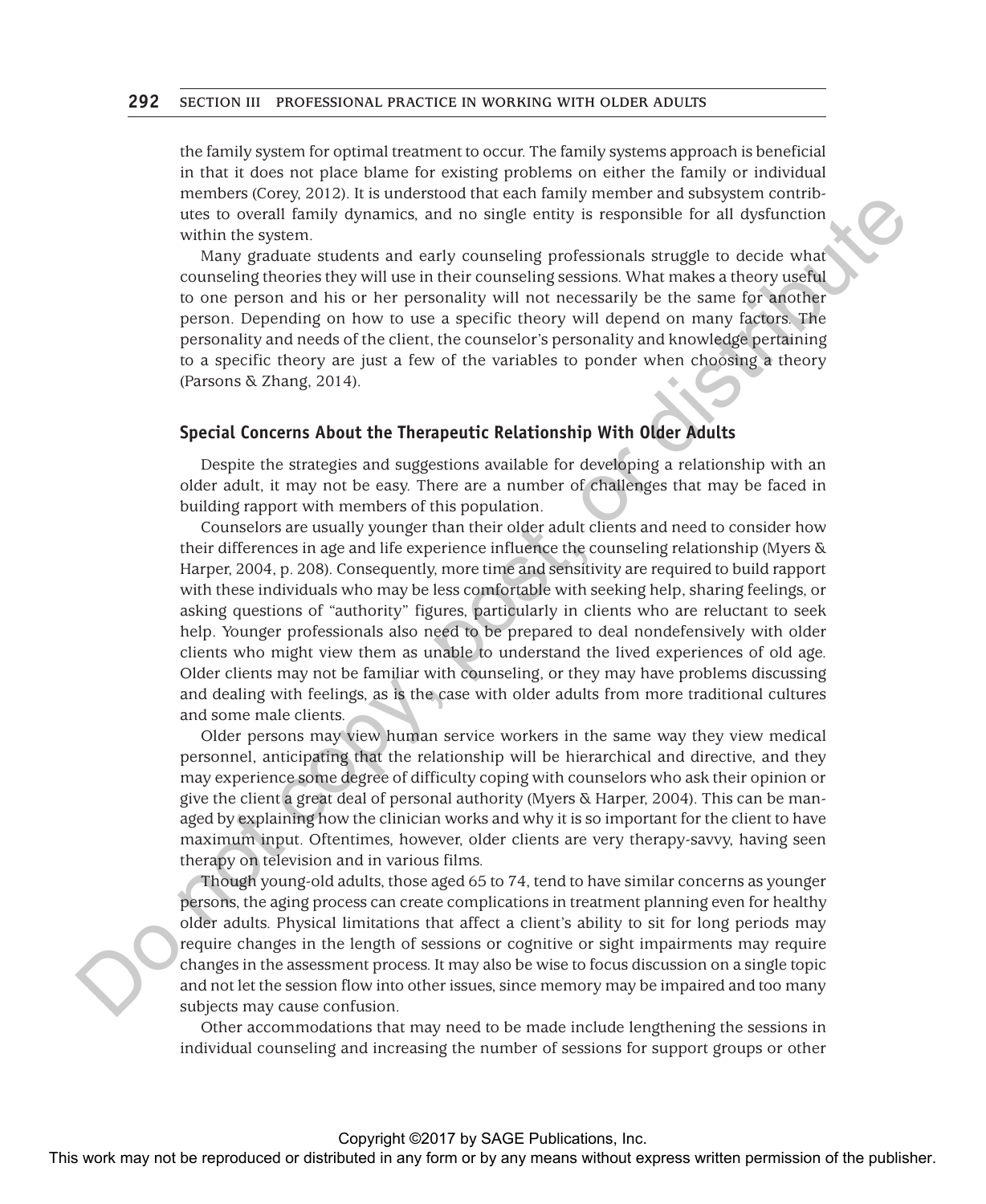group therapy formats, which is more important in reducing relapse for older clients than for younger ones. Psychological treatments should be modified as well. Many traditional counseling approaches can be accommodated to meet the needs of older clients (Gellis  $\&$ Kenaley, 2008; Kennedy & Tannebaum, 2000).

## **Client Assessment**

The next stage in the helping relationship is assessment. Psychological assessment pervades nearly every aspect of psychotherapeutic work with older people. Thorough evaluation of the psychological status and functioning of an older person is a vitally important but complex process, even for experienced clinicians. The purposes of assessment are to clarify current symptoms and problems, formulate a diagnosis, develop case conceptualization and intervention plans, and evaluate effects of treatment. Some of the major challenges in working with older adults include choosing appropriate tools for the assessment; engaging the right persons in the process; assessing the full range of cognitive, social, functional, and psychological problems; and differentiating disorders from normal aging. Traditional assessment procedures require some modification for older persons. Older adults with less formal education may require a lengthier explanation of any types of assessments administered. For any type of testing (i.e., neuropsychological testing), older adults should be given advanced notice to be prepared with any assistive devices required (i.e., eye glasses, hearing aids). If English is not the native language of the older adults, an interpreter who is bilingual will be needed. While assessments may be given at designated times, flexibility is required for older clients based upon other appointments he or she may have and when they function at their best. Multiple sessions may be required for older clients, especially if they fatigue quickly. Environmental modifications may require wider doors for wheelchair accessibility, enhanced lighting, and positioning client to avoid glare. What we can compute the process of the process or the process or the process of the process of the process or the process or the process or the process of the process or the process. The process or the process or the proc

Case Illustration 10.1 demonstrates the availability of the counselor to engage with his or her client in a nursing home environment and ascertain appropriate assessments to use in treating a potentially depressed client.

# CASE ILLUSTRATION 10.1

A staff member has contacted you (the counselor) to visit a resident who has become withdrawn and complains of lethargy and lack of interest in activities and has a decreased appetite. These behaviors have been observed by the nursing staff for the past 2 weeks. When you visit the resident, she questions her worth, shares that she hopes she doesn't wake up the next morning, and expresses that her family doesn't care about her. As the counselor, how would you interpret her presenting problems? als you would use? Is there a need to explore the family dynamics and if so, in what manner?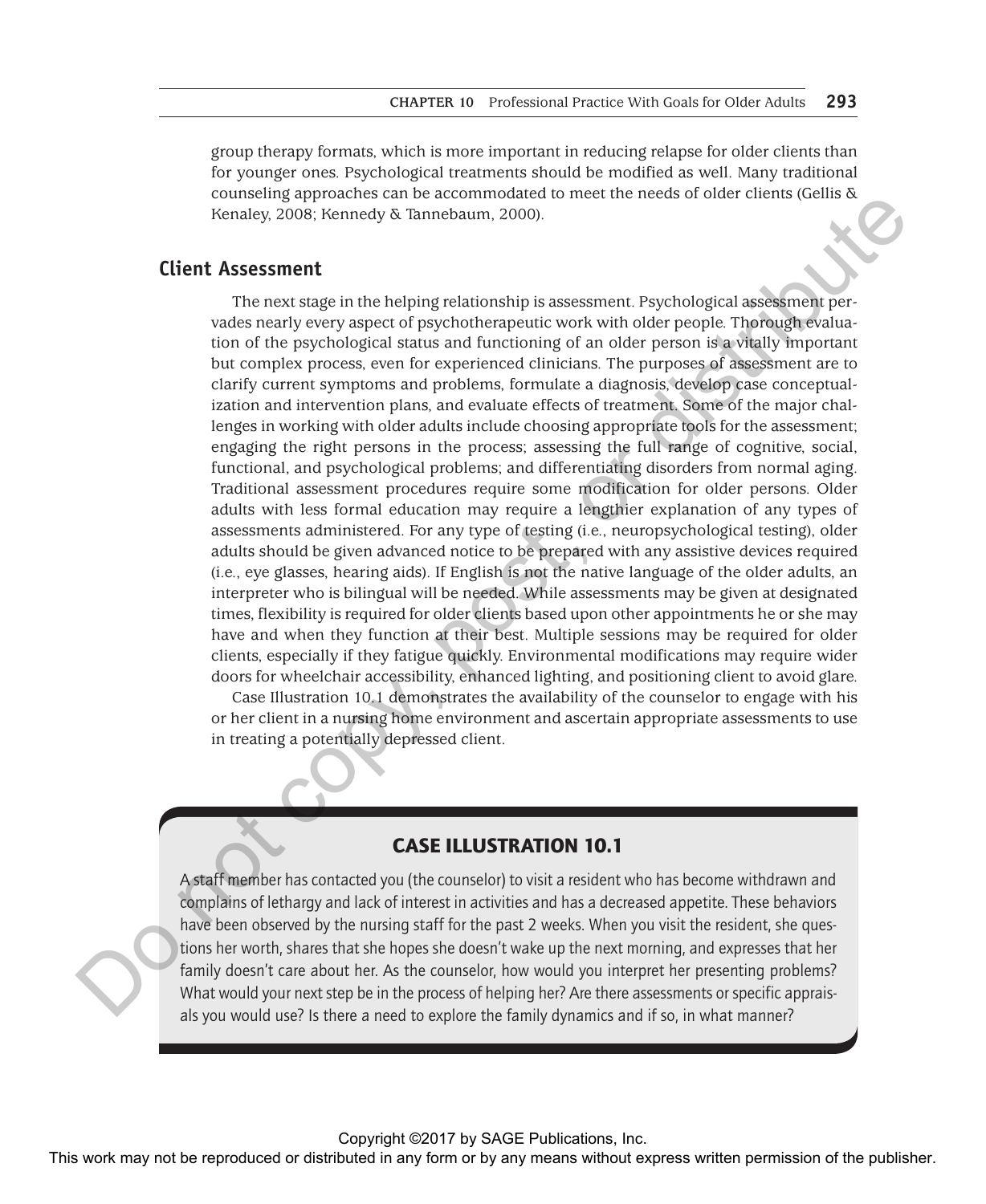## **Clinical Interview**

The clinical interview is perhaps the most important and informative strategy during an evaluation of an older person. During the interview, the clinician gathers information about the person's current difficulties, including a history of the problem and attempts at coping. Other topics include an in-depth personal history; mental health history (including interventions); marital, family, social, and work history; and a mental status examination. Collateral interviews with concerned family members or caregivers are a common and very informative component of geriatric assessments.

To facilitate rapport, clinicians should explain clearly the purposes and procedures of the assessment, address any concerns the person may have about the evaluation, and be especially flexible when engaging older persons and their family members. Being generous with warmth, support, and reassurance (when needed) also helps with rapport.

Interviewing older clients requires effective communication, and while effective communication is necessary in counseling all age groups, there are specific recommendations for counselors to enhance their interactions with older clients. Improving interactions with older adults requires recognizing the tendency to stereotype older adults, and it is necessary to conduct an independent assessment and also avoid speech that might be seen as patronizing to an older person (elderspeak) (Williams, Herman, & Gajewski, 2009). Improving face-to-face communication with older adults involves monitoring and controlling nonverbal behavior, minimizing background noise, facing older adults when you speak with them, and paying close attention to sentence structure when conveying critical information. Also use visual aids such as pictures and diagrams to help clarify and reinforce comprehension points and ask open-ended questions and genuinely listen (Duffy, Gordon, & Whelan, 2004; Harwood, 2007; Houts, Doak, & Doak, 2006).

Optimizing interactions between health care professionals and older patients involves many areas. It's important to express understanding and compassion to help older patients manage fear and uncertainty related to the aging process and chronic diseases (Fowler & Nussbaum, 2008). Inquiring regarding an older client's living situation and social contacts is important. When dealing with older adults and their families, remember to always include the older adult in the conversation. Seek information about cultural beliefs and values pertaining to illness and death (Langer, 2008) and engage in shared decision making. The counselor needs to strike an appropriate balance between respecting clients' autonomy and stimulating their active participation in health care (Osborn & Squires, 2012). Avoiding ageist assumptions when providing information and recommendations about preventive care is important (Centers for Disease Control and Prevention [CDC] et al., 2011). Use of direct, concrete, actionable language when talking to older adults, verifying older clients' comprehension, and setting specific goals for client comprehension will enhance the therapeutic encounter (Speer, Reynolds, & Swallow, 2009). Providing quality clinical services is enhanced when the focus remains on the older client. When counseling ethnic minority older clients who are from other cultures, counselors must remember to use humor (which eases tension) and direct communication (preferable in the United States) with caution. This sensitivity to cultural considerations is essential during the counseling process (Pecchioni, Ota, & Sparks, 2004). Providing Internet-savvy older clients with chronic diseases support in locating reputable sources of online support and facilitating collaboration with systems and older clients are also important (Madden, 2010). evaluation of an older respective Data Constraine in the matterior than the matterior of the problem and attempts at opining<br>Other oppins and other hand the matter and attempts at population of the<br>problem and attempts at

#### Copyright ©2017 by SAGE Publications, Inc.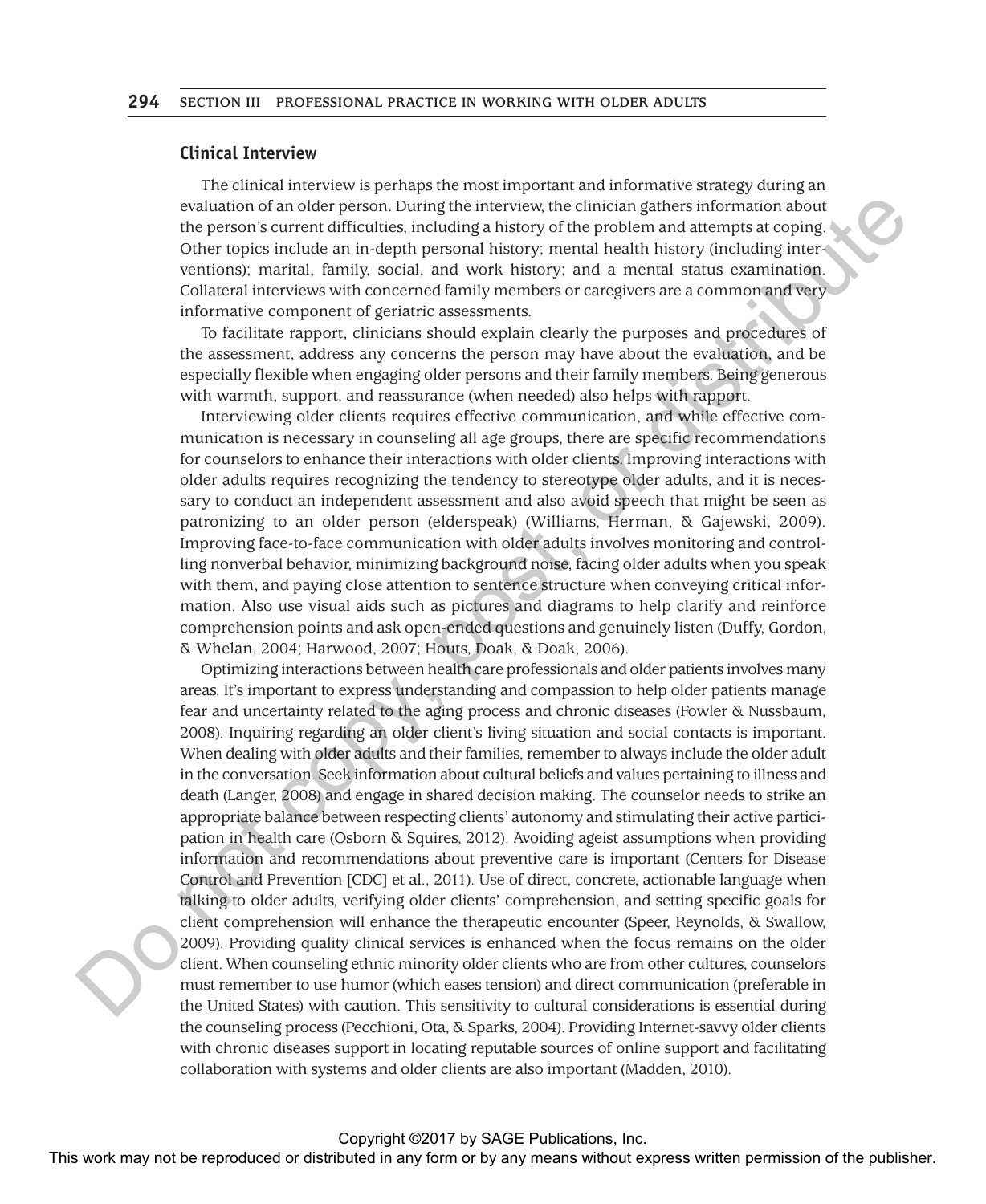Specific recommendations for counselors counseling older adults with dementia involve maintaining a positive communication tone and avoiding speaking slowly to older adults with dementia (Small, Gutman, & Makela, 2003). When communicating with older adults with dementia, simplify sentences and use verbatim repetition or paraphrase sentences to facilitate comprehension in older adults with dementia (Bourgeois, 2002; Savundranayagam, Ryan, & Ana, 2007). Professional counselors provide an unmet need when counseling older clients. Modifications may be required based on the uniqueness of the older client and his or her situation. Specific communication strategies identified will enhance the interview process and potentially facilitate positive outcomes.

The therapeutic relationship is a special bond that exists between the client and the counseling professional. This relationship, if appropriately established, can facilitate the achievement of positive treatment outcomes. However, adaptations or adjustments by the counselor may be required to accommodate the unique needs of older clients.

#### **Comprehensive Geriatric Assessment**

Comprehensive geriatric assessment (CGA) is defined as a multidisciplinary diagnostic and treatment process that identifies medical, psychosocial, and functional abilities of an older person in order to develop a coordinated plan to maximize overall health and aging (Devons, 2002). The health care of an older adult extends beyond the traditional medical management of illness. It requires evaluation of multiple issues including physical, cognitive, affective, social, financial, environmental, and spiritual components that influence an older adult's health. CGA is based on the premise that a systematic evaluation of older persons by a team of health professionals may identify a variety of treatable health problems and lead to better health outcomes (Ward  $\&$  Reuben, 2015). Counselors working with older clients can use this assessment process to identify areas which require intervention for older clients.

Core components of CGA that should be evaluated during the assessment process include functional capacity, fall risk, cognition, mood, polypharmacy, social support, financial concerns, goals of care, and advanced care preferences. Additional components may also include evaluation of nutritional or weight change, urinary continence, sexual function, vision and hearing, dentition, living situation, and spirituality (Ward & Reuben, 2015). Functional status refers to the ability to perform activities necessary or desirable in daily life, and functional status is directly influenced by health conditions, particularly in the context of an elder's environment and social support network. Changes in functional status (e.g., not being able to bathe independently) should prompt further evaluation and intervention. Measurement of functional status can be valuable in monitoring response to treatment and can provide prognostic information that assists in long-term care planning. In addition to measures of activities of daily living (ADLs), gait speed alone has been shown to predict functional decline and early mortality in older adults (Studenski, Perea, & Patel, 2011). wave constrained solution. The hand about the matter of the matter of the matter and the matter of the matter of the matter of the matter of the matter of the matter of the matter of the matter of the matter of the matter

Approximately one-third of community-dwelling persons age 65 years and one-half of those over 80 years of age fall each year (Ward & Reuben, 2015). Persons who have fallen or have a gait or balance problem are at a higher risk of having a subsequent fall and losing independence. An assessment of fall risk should be integrated into the history of all older patients.

#### Copyright ©2017 by SAGE Publications, Inc.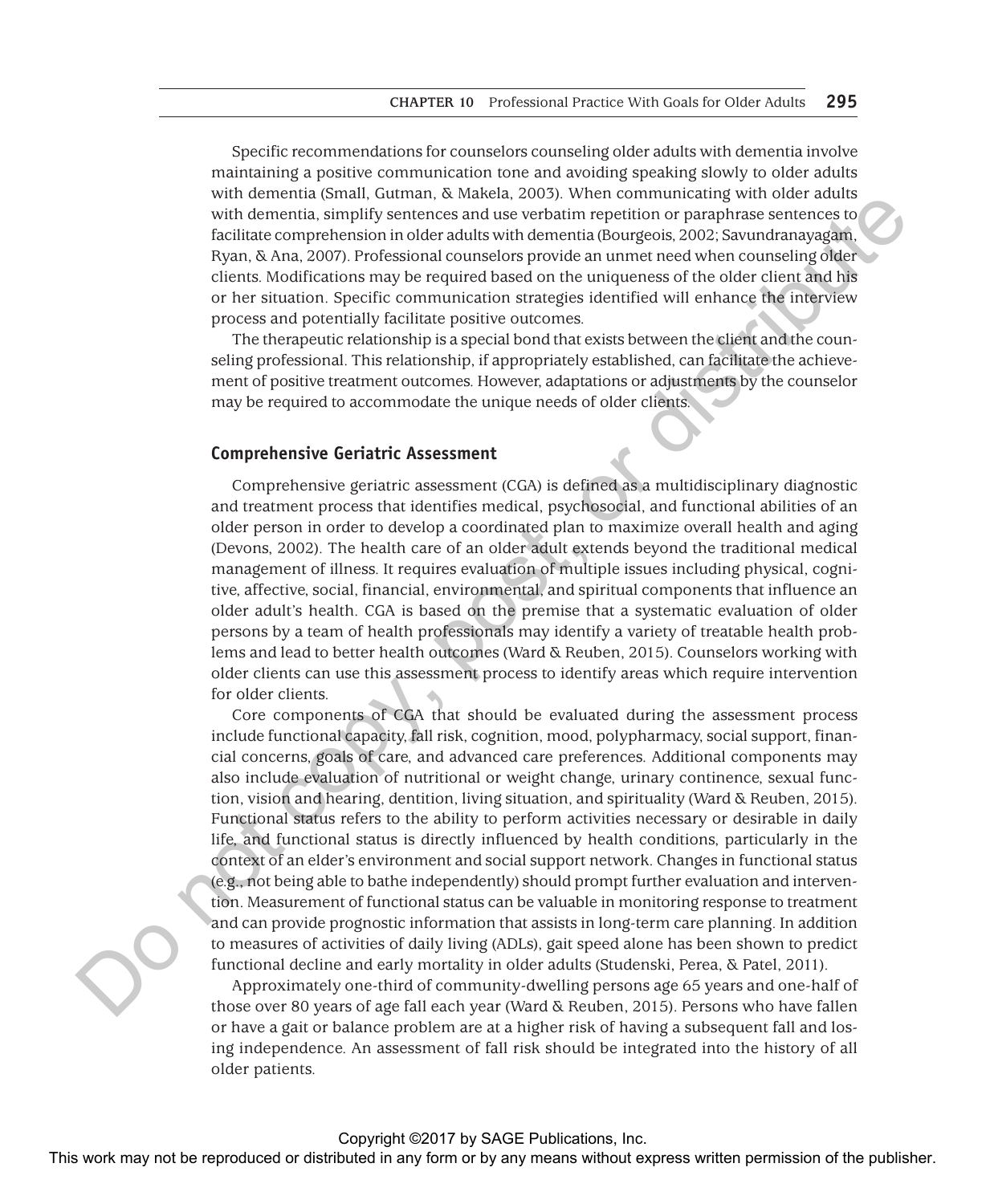The incidence of dementia increases with age, particularly among those over 85 years, yet many patients with cognitive impairment remain undiagnosed (Ward & Reuben, 2015). The value of making an early diagnosis includes the possibility of uncovering treatable conditions. The evaluation of cognitive function can include a thorough history, brief cognition screens, a detailed mental status examination, neuropsychological testing, tests to evaluate medical conditions that may contribute to cognitive impairment (e.g., B12, TSH), depression assessment, and/or radiographic imaging (CT or MRI). It is clear that the extent of assessment and areas of focus of assessment are more extensive for older clients; therefore, counselors must be prepared to make their contributions and make referrals as appropriate.

Depression in the elderly population is a serious health concern leading to unnecessary suffering, impaired functional status, increased mortality, and excessive use of health resources. Depression in the elderly may present atypically and may be masked in patients with cognitive impairment (Arroll, Khin, & Kerse, 2003).

Older people are often prescribed multiple medications by different health care providers, putting them at increased risk for drug-drug interactions and adverse drug events. The counselor should review the patient's medications at each visit. The best method of detecting potential problems with polypharmacy is to have patients bring in all of his or her medications (prescription and nonprescription) in their bottles. Elderly patients should also be asked about alternative therapy (Ward & Reuben, 2015).

The existence of a strong social support network in an elder's life can frequently be the determining factor of whether the client can remain at home or needs placement in an institution. A brief screen of social support includes taking a social history and determining who would be available to the elder to help if he or she becomes ill. Early identification of problems with social support can help planning and timely development of resource referrals. For clients with functional impairment, the counselor should ascertain who the person has available to help with activities of daily living. Caregivers might experience symptoms of depression or caregiver burnout and need referral for counseling or support groups. Elder mistreatment should be considered in any geriatric assessment particularly if the client presents with contusions, burns, bite marks, genital or rectal trauma, pressure ulcers, or malnutrition with no clinical explanation (Ward & Reuben, 2015). The financial situation of a functionally impaired older adult is important to assess, and also elders may qualify for state or local benefits, depending upon their income; therefore, counselors may be asked to assist with securing benefits on behalf of their older clients. 2003: The value of using at easily agains into the constant of postession of the reaction of the reaction of the reaction of the reaction of the reaction of the reaction of the reaction of the reaction of the reaction of

The primary goal of the comprehensive geriatric assessment is promoting wellness and independence. A client's goals in sessions are often positive (e.g., regaining something lost, attending a future event). Frequently, social (e.g., living at home, maintaining social activities) and functional (e.g., completing activities of daily living without help) goals assume priority over health-related goals (e.g., survival) (Reuben & Trinetti, 2012).

Counselors should begin discussions with older clients about preferences for specific treatments while the client still has the cognitive capacity to make these decisions. Clearly timing of this discussion is important because a positive, trusting relationship must be firmly established prior to discussing sensitive issues regarding advanced care planning. These discussions should include choosing an appropriate decision-maker (i.e., appointing a durable power of attorney, also known as a health care proxy, to serve as a surrogate in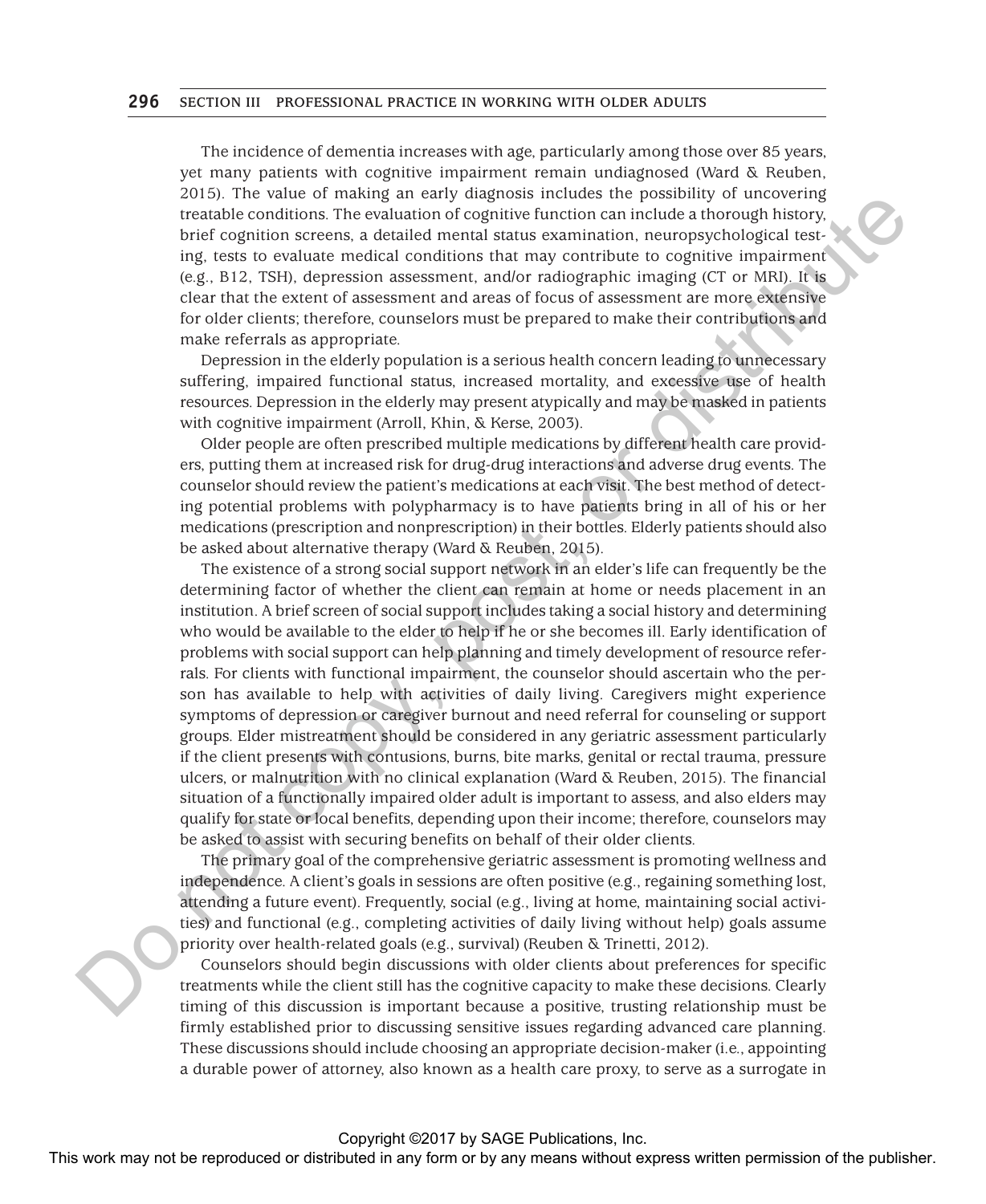the event of personal incapacity), clarifying and articulating clients' values over time, and thinking about factors other than the clients' stated preferences in surrogate decisionmaking (Sudore & Fried, 2010).

#### **Unique Challenges for Assessment**

A key issue in assessments of older adults is to select tests that possess evidence of reliability and validity with older adults and furnish age-appropriate norms. Tests developed specifically for older adults, such as the Geriatric Depression Scale, have excellent norms. Likewise, standard intelligence tests now have extensive age norms. Many other psychological and neuropsychological tests did not initially furnish norms for older adults, but researchers have since provided norms for them. However, some psychological tests are still inadequately normed by age or by other relevant characteristics (e.g., gender, ethnicity) for older adults. The Beck Anxiety Scale is brief and easily administered, but results should be viewed with caution in the assessment of frail and less educated older adults. The Rorschach Inkblot Test should only be used with caution in assessing the personality or disordered thinking of older adults, because age-related norms have not been established for the widely used system and psychopathology can easily be over diagnosed by inexperienced examiners testing older adults who are uncomfortable with unstructured tasks. Clinicians and researchers are encouraged to review carefully the technical manual of tests they use to determine if evidence of reliability, validity, and relevant norms for older persons is available. If not, they should be cautious in interpreting scores. Under Chiefres for consistent of the statistic statistic observations with a statistic statistic and the statistic statistic statistic statistic statistic statistic statistic statistic statistic specifically by order and

All psychosocial data must be viewed within the context of physical health. Information about medical illnesses is important because many problems, such as thyroid dysfunction, multiple sclerosis, and hypoglycemia, can cause psychiatric conditions (American Psychiatric Association, 2000). Likewise, many medications commonly taken by older adults can cause psychological symptoms. For example, some antihypertensive drugs can induce depressive symptoms, and some analgesics and anticonvulsants can cause anxiety symptoms (American Psychiatric Association, 2000).

Lyness (2004) advises medical and counseling professionals who work with an older population to screen routinely for depression and other mental health issues because mental health concerns can be the underlying cause of many other presenting problems. Due to age-related increases in the frequency of many chronic medical conditions, older adults consume a large amount of prescribed and over-the-counter medications. With increased medication use, older persons are at increased risk for adverse drug effects because of harmful drug interactions and the buildup of medication in the aging body. Diverse drug interactions can cause memory problems that mimic a dementing illness such as Alzheimer's disease. Older adults are encouraged to bring a complete list of medications to the evaluation. It is wise practice to request that the client sign a release as well, so the clinician can communicate with the client's medical providers. Referral for a thorough medical workup is always indicated if the client has not recently been medically evaluated.

Sensory impairments (e.g., hearing and vision) that are also common among older adults complicate assessment. Difficulties perceiving instructions or testing stimuli can have obvious adverse effects on performance. Sensory deterioration is considered a primary cause of reduced performance on cognitive tasks, and even for certain psychiatric

#### Copyright ©2017 by SAGE Publications, Inc.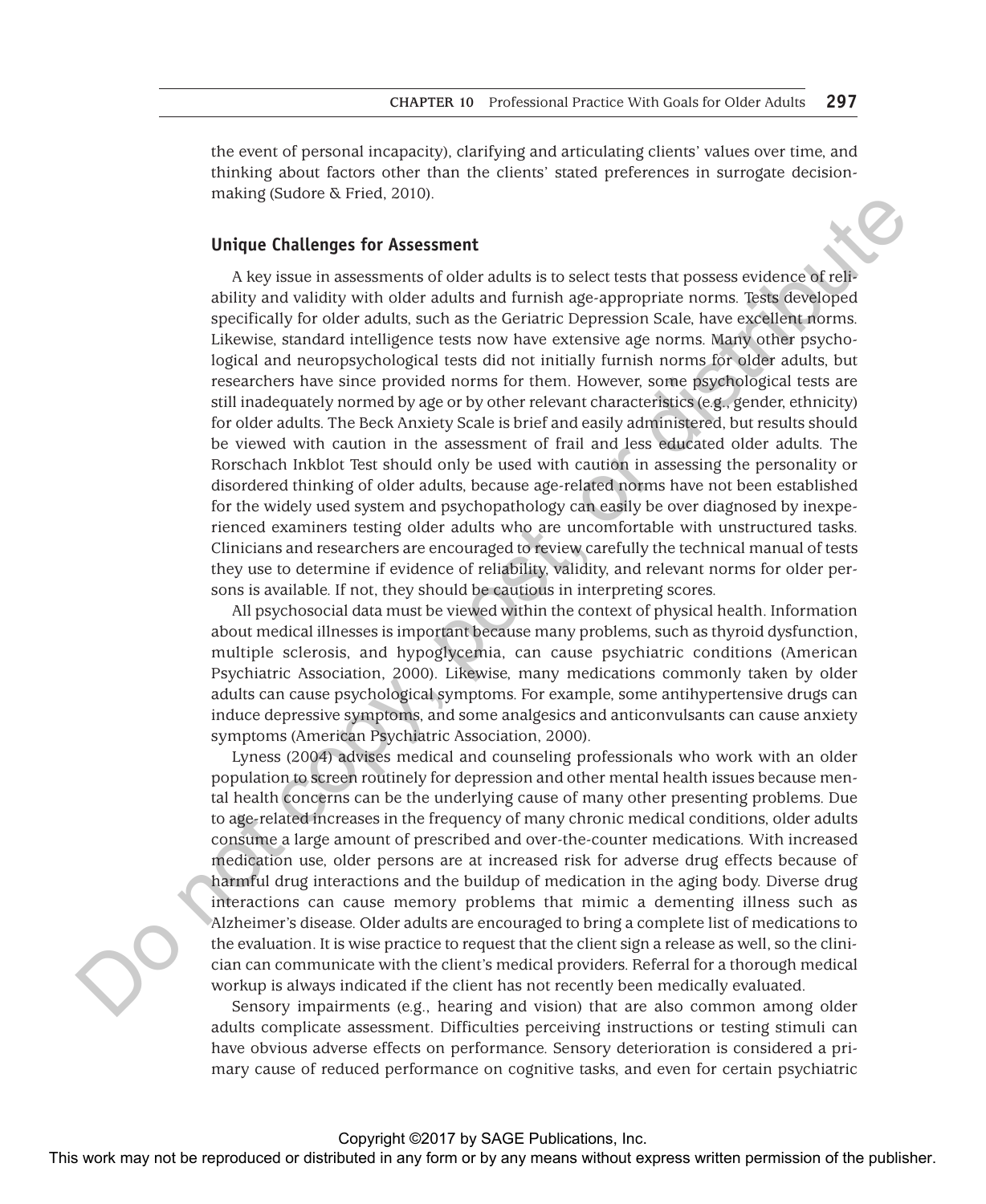disorders such as late-onset paranoia. Physical disabilities similarly complicate assessment by limiting response options (e.g., hand movement or writing, constraining reaction time on speeded tasks), limiting access to test stimuli (e.g., standing to engage in a balance task), or limiting stamina for long evaluation sessions procedures. To ensure the person performs optimally, the environment should be adjusted to reduce the impact of any sensory or physical limitations (e.g., brightly lit testing room, minimal background noise, use of large print versions of tests, multiple short sessions, frequent breaks).

#### **Geriatric Assessment Measures**

|                                                              | or limiting stamina for long evaluation sessions procedures. To ensure the person performs<br>optimally, the environment should be adjusted to reduce the impact of any sensory or<br>physical limitations (e.g., brightly lit testing room, minimal background noise, use of large<br>print versions of tests, multiple short sessions, frequent breaks).                                                                                                                                                                                                                                                                                                                                                                                                                                                                                                                                           |
|--------------------------------------------------------------|------------------------------------------------------------------------------------------------------------------------------------------------------------------------------------------------------------------------------------------------------------------------------------------------------------------------------------------------------------------------------------------------------------------------------------------------------------------------------------------------------------------------------------------------------------------------------------------------------------------------------------------------------------------------------------------------------------------------------------------------------------------------------------------------------------------------------------------------------------------------------------------------------|
| <b>Geriatric Assessment Measures</b>                         |                                                                                                                                                                                                                                                                                                                                                                                                                                                                                                                                                                                                                                                                                                                                                                                                                                                                                                      |
| been normed for older persons.                               | Table 10.1 identifies selected measurements used in assessing older adults that have<br>The Geriatric Depression Scale consists of a 15-item screening tool for depression in<br>older adults (Sheikh & Yesavage, 1986). Each depressive positive answer receives a one,<br>with a score of 10 or higher indicative of the possibility of depression.<br>The Mini-Mental State Exam (MMSE) consists of 11 questions that test five areas of cogni-<br>tive functioning: orientation, registration, attention and calculation, recall, and language<br>(Folstein, Folstein, & McHugh, 1975). The maximum score is 30 (all answers correct) and a<br>score below 23 indicates potential cognitive impairment.<br>The Clock-Drawing Test (CDT) is a quick assessment of cognitive function that is easy to<br>administer and score in the clinical setting. There are multiple ways to score this test; |
| Table 10.1 Selected Geriatric Assessment Measures            |                                                                                                                                                                                                                                                                                                                                                                                                                                                                                                                                                                                                                                                                                                                                                                                                                                                                                                      |
| <b>Measure</b>                                               | <b>Instrument</b>                                                                                                                                                                                                                                                                                                                                                                                                                                                                                                                                                                                                                                                                                                                                                                                                                                                                                    |
| Depression                                                   | Geriatric Depression Scale (GDS)                                                                                                                                                                                                                                                                                                                                                                                                                                                                                                                                                                                                                                                                                                                                                                                                                                                                     |
| Cognition                                                    | Mini-Mental State Examination (MMSE)                                                                                                                                                                                                                                                                                                                                                                                                                                                                                                                                                                                                                                                                                                                                                                                                                                                                 |
| Dementia and Delirium                                        | Clock-Drawing Test (CDT)<br>Confusion Assessment Method (CAM)                                                                                                                                                                                                                                                                                                                                                                                                                                                                                                                                                                                                                                                                                                                                                                                                                                        |
| Functional/Instrumental Activities<br>of Daily Living (ADLs) | Index of Independence of Daily Living (Katz Index of ADL)<br>Instrumental Activities of Daily Living (IADL)<br>Palliative Performance Scale (PPS)                                                                                                                                                                                                                                                                                                                                                                                                                                                                                                                                                                                                                                                                                                                                                    |
| Caregiver Burden                                             | <b>Burden Interview</b>                                                                                                                                                                                                                                                                                                                                                                                                                                                                                                                                                                                                                                                                                                                                                                                                                                                                              |
| Nutrition                                                    | Mini Nutrition Assessment (MNA)<br>Nutritional Health Assessment                                                                                                                                                                                                                                                                                                                                                                                                                                                                                                                                                                                                                                                                                                                                                                                                                                     |
| Alcohol                                                      | Short Michigan Alcohol Screening Test (Geriatric Version) (SMAST-G)                                                                                                                                                                                                                                                                                                                                                                                                                                                                                                                                                                                                                                                                                                                                                                                                                                  |
| Sexuality                                                    | PLISSIT Model                                                                                                                                                                                                                                                                                                                                                                                                                                                                                                                                                                                                                                                                                                                                                                                                                                                                                        |
| Life Strengths                                               | Sources of Life Strengths Measure (SLSAS)                                                                                                                                                                                                                                                                                                                                                                                                                                                                                                                                                                                                                                                                                                                                                                                                                                                            |

#### **Table 10.1** Selected Geriatric Assessment Measures

Copyright ©2017 by SAGE Publications, Inc.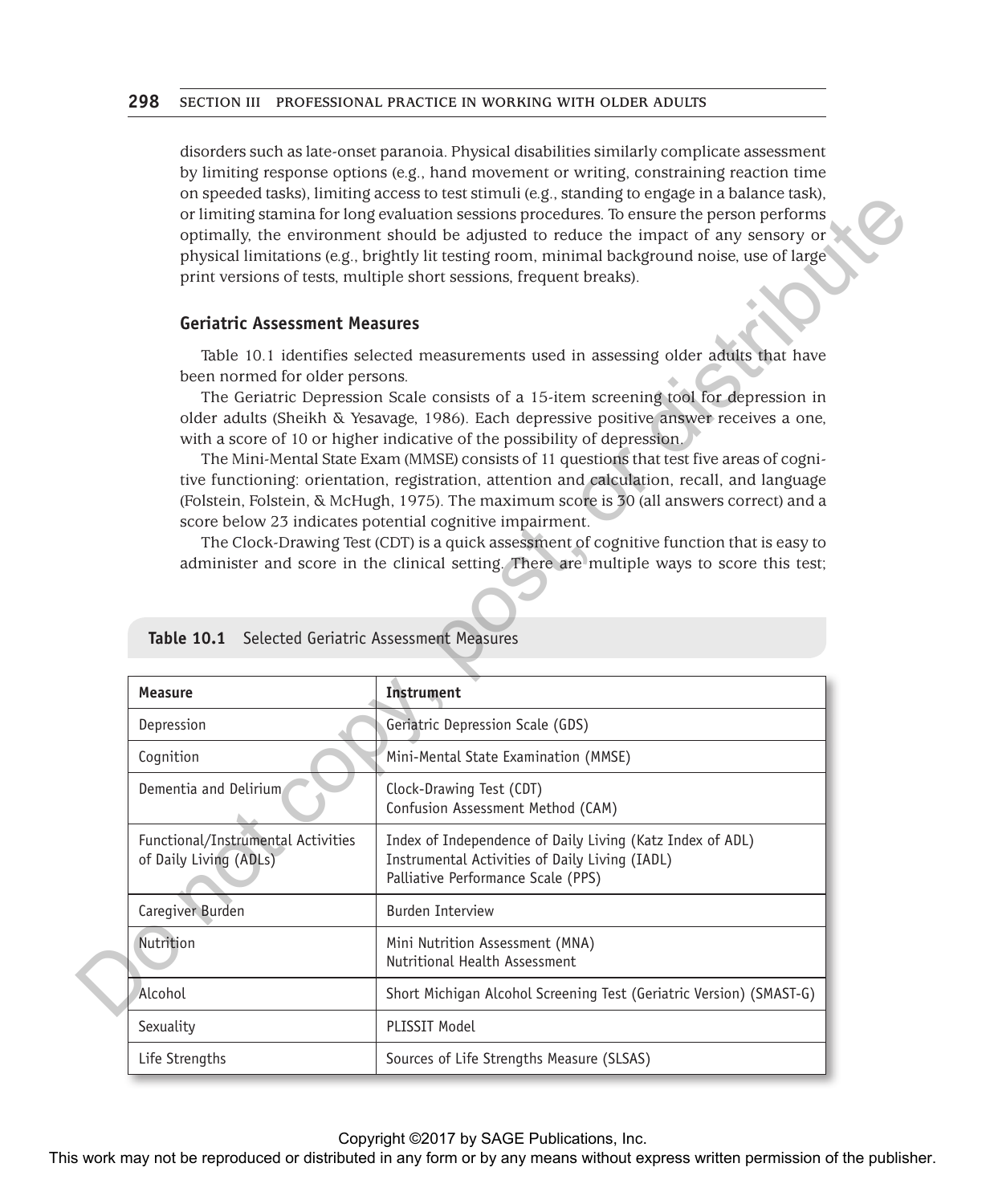however, the method provided is a 6-point scale from Shulman, Gold, Cohen, and Zucchero (1993). The CDT is often given in conjunction with the Mini-Mental State Examination (MMSE), as the CDT detects impairments in visuoconstructional and executive function, while the MMSE shows orientation, memory, and language functions. Because of the CDT's focus on visuoconstructive ability and cognitive function, it may be more useful than the MMSE in detecting dementia in its early stages. The CDT can be used as a quick assessment for dementia in clinical settings (Kirby, Denihan, & Bruce, 2001; Richardson & Glass, 2002; Shulman et al., 1993).

The Confusion Assessment Method (CAM) assesses for the presence of delirium and was created specifically for clinicians without psychiatric training to use with older patients. It was designed for use in various clinical settings such as in making observations during routine clinical care. The CAM is a simple assessment that can be completed in less than 5 minutes (Inouye et al., 1990).

The Time and Change Test (T&C) was developed as a simple measure for detecting dementia in older patients. It has been used in both hospital and outpatient settings. The T&C Test is easy to use, quick to administer, and highly acceptable to patients. In addition, it has been demonstrated to be useful with ethnically diverse patients across educational levels (Froehlich, Robison, & Inouye, 1998; Inouye, Robinson, Froehlich, & Richardson, 1998).

Measures of function are valuable indicators of the changes experienced by aging and chronically ill patients. The Index of Independence in Activities of Daily Living (Katz Index of ADL) was developed to evaluate changes in these populations, assessing a patient's overall performance of six self-care functions: bathing, dressing, toileting, transferring, continence, and feeding. It can be used to assess the need for care as well as the progression of illness and the effectiveness of treatment and rehabilitation. The Katz Index of ADL has been used in many settings, including clinical practice, nursing homes, and rehabilitation settings (Katz, Downs, Cash, & Grotz, 1970).

The Instrumental Activities of Daily Living (IADL) scale measures eight complex activities related to independent functioning, objectively evaluating a patient's ability to perform the functions and assessing how much assistance he or she requires for each activity, if any. The more these abilities are impaired, the more services will be necessary to maintain a person in the community. The Instrumental Activities of Daily Living (IADL) scale is a brief tool that aids in the formulation, implementation, and evaluation of treatment plans. It is useful in elderly community populations and provides information about a patient's need for support services. It can be completed by obtaining the requested information from either the patient or an informant, such as a family member or other caregiver (Cromwell, Eagar, & Poulos, 2003; Lawton, 1971; Lawton & Brody, 1969; Polisher Research Institute, 2005). onces, as net vtry or each complete that the consideration in the consideration of the consideration of the consideration in the consideration of the consideration of the consideration of the consideration of the considera

The Palliative Performance Scale (PPS) (Anderson, Downing, & Hill, 1996) was designed to assess the physical and functional status of patients receiving palliative care. It has been used to evaluate progression of disease, symptom management and other care needs, prognosis, and the timing of hospice referral. Scores are given in 10-point increments, ranging from 0 (death) to 100 (full or normal, no disease). Five categories of function are scored, and lower scores indicate greater functional impairment (Moody & McMillan, 2003; Virik & Glare, 2002; Wilner & Arnold, 2004).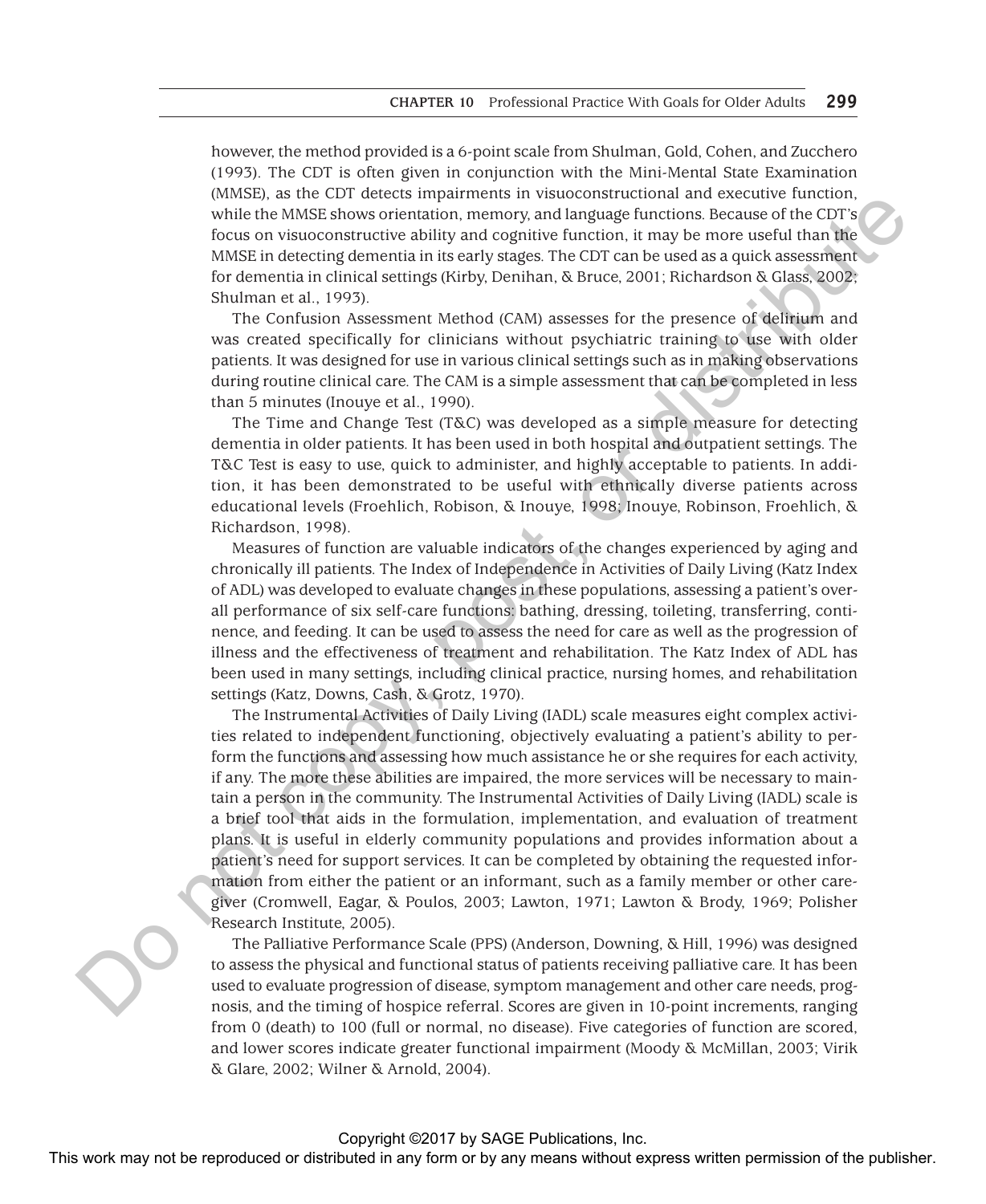The Burden Interview has been specifically designed to reflect the stresses experienced by caregivers of dementia patients. It can be completed by caregivers themselves or as part of an interview. Caregivers are asked to respond to a series of 22 questions about the impact of the patient's abilities on their life. For each item, caregivers are to indicate how often they felt that way (never, rarely, sometimes, quite frequently, or nearly always). The Burden Interview is scored by adding the numbered responses of the individual items, and higher scores indicate greater caregiver stress. Estimates of the degree of burden can be made from the following: little or no burden (0–20), mild to moderate burden (21–40), moderate to severe burden (41–60), and severe burden (61–88). The screening is used to determine if the caregiver needs additional help or respite and to monitor the quality of caregiving (Brown, Potter, & Foster, 1990; Council on Scientific Affairs, American Medical Association, 1993; Cummings, Frank, & Cherry, 2007; Rankin, Haut, Keefover, & Franzen, 1994; Zarit, Reever, & Bach-Peterson 1980).

The Mini Nutritional Assessment (MNA) is a screening tool which is an abbreviated version of the longer version (DETERMINE Checklist) (Nutrition Screening Initiative, 1991). The short version consists of seven questions, and five of the seven questions address mobility, weight loss, food intake, psychological stress, and the presence of neuropsychological problems, such as dementia and depression. The other two questions require objective data in the form of body mass index (BMI) and calf circumference (Bernstein & Munoz, 2016). The benefits of the MNA are that it is designed specifically for older adults; its short form takes less than 5 minutes to administer; it takes into account items such as mobility, depression, and dementia; and finally, it is available in several languages.

The Nutritional Health Assessment (NHA) is a screening tool that is both a patient education tool and a quick, convenient means to identify patients who have risk factors for poor nutritional status. The assessment is a brief, 10-statement form that is completed by the individual and returned to his or her clinician (Nutrition Screening Initiative, 2007).

The Short Michigan Alcohol Screening Test (Geriatric Version) (SMAST-G) is a 10-question screening test for potential alcohol problems in older adults (Blow, 1991). Two or more yes answers warrants further assessment of drinking behavior.

Sexuality assessment for older adults can be conducted with the PLISSIT model, which can assess and manage the sexuality of adults (Annon, 1976). The model includes suggestions for initiating and maintaining the discussion of sexuality with older adults. The PLISSIT model stands for: P—obtaining permission from the client to initiate sexual discussion, LI—providing the limited information needed to function sexually, SS—giving specific suggestions for the individual to proceed with sexual relations, and finally IT—providing intensive therapy surrounding the issues of sexuality for that client. Questions to guide assessment among older adults include: Can you tell me how you express your sexuality? What concerns or questions do you have about fulfilling your continuing sexual needs? In what ways has your sexual relationship with your partner changed as you have aged? What interventions or information can I provide to help you to fulfill your sexuality? (Wallace, 2000). of a matrix computer computer and matrix decision of the matrix of the matrix of the matrix of the matrix of the matrix of the matrix of the matrix of the matrix of the matrix of the matrix of the matrix of the matrix of

The older adults' appraisal of their life strengths are at the very basis of older adults' identity development and contribute significantly to their perceptions of empowerment (Aspinwall & Staudinger, 2003; Seligman & Csikszentmihalyi, 2000). The life strengths perspective recognizes that even in the most difficult circumstances, there is reciprocity

#### Copyright ©2017 by SAGE Publications, Inc.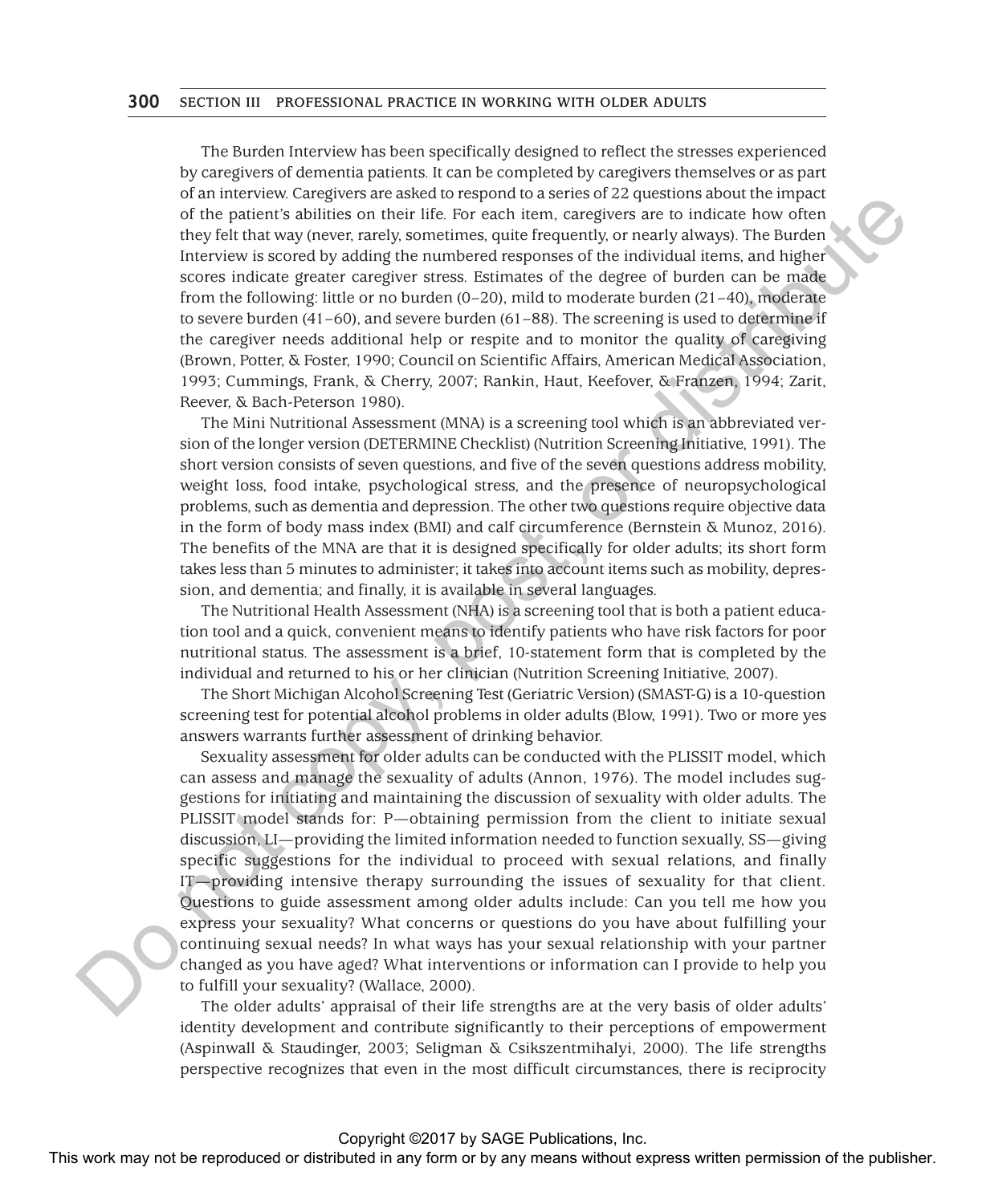between older adults' personally constricted views of reality and their social environment (Schlegel & Hicks, 2011; Ungar, 2012). The Sources of Life Strengths Appraisal Scale (SLSAS) consists of nine scaled appraisal measures and is a promising instrument for appraising older adults' sources of life strengths in dealing with stresses of daily life's functioning, and it is a robust measure for predicting outcomes of resiliency, autonomy, and well-being. It is brief, simple, and easy to administer (Fry & Debats, 2014).

Counseling older clients requires a comprehensive approach to examination and identification of strengths, issues, supports, and coping mechanisms. The clinical interview and environment accommodations are essential to this process. Numerous age-appropriate assessment measures have been developed and are useful in the counseling process.

## **Goal Setting**

Counselors and their clients work jointly in devising counseling plans that offer reasonable promise of success and are consistent with the abilities, temperament, developmental level, and circumstances of clients. Counselors and clients regularly review and revise counseling plans to assess their continued viability and effectiveness, respecting clients' freedom of choice (American Counseling Association, 2014). If no agreement can be reached, the counselor should consider referring the client to another professional, rather than continuing a relationship in which a problem exists.

Defining a client's problem is very similar to reflecting content. It requires listening for the central issue to emerge from the elderly client's communications. Many times, however, the older client has multiple problems. Often his or her problem is so complex that many issues and problems arise during the course of discussion. When this occurs, divide the problem into manageable components and ask the client which of those components he or she would like to discuss first. When one problematic situation has been discussed and defined, the counselor and client can move into the next step—clarifying the issues involved in the problem.

Issues may accompany problems, and solutions can become more difficult and complicated. If people's problems were always simple and clear, they would rarely need the help of counselors to solve them. However, once the client's problem has been identified, setting a goal can be a simple matter. Common goals seen in working with older adults include alleviating depressive symptoms; decreasing feelings of anxiety; alleviating pain; improving memory, communication, and sleep patterns; adjusting to the aging process, retirement, and widowhood; decreasing relocation trauma; alleviating guilt over issues of neglect; decreasing perceived caregiver burden; improving functional ability; managing health conditions; navigating the aging network of services; re-entry into the workforce post retirement; engagement in meaningful leisure activities; improving issues related to intimacy; and decreasing pharmacological and substance abuse problems. Goals should be concrete, specific, and easily attainable for clients to feel a sense of accomplishment. Goals should be developed collaboratively between the counselor and the older client. Family members are encouraged to participate in this goal-setting process to reinforce their loved one, and to assist in monitoring their progress. The counselor can turn the problem around and make its solution the goal of the counseling session. domestic or the search of the search of the search of the search of the search of the search of the search of the search of the search of the search of the search of the search of the search of the search of the search of

#### Copyright ©2017 by SAGE Publications, Inc.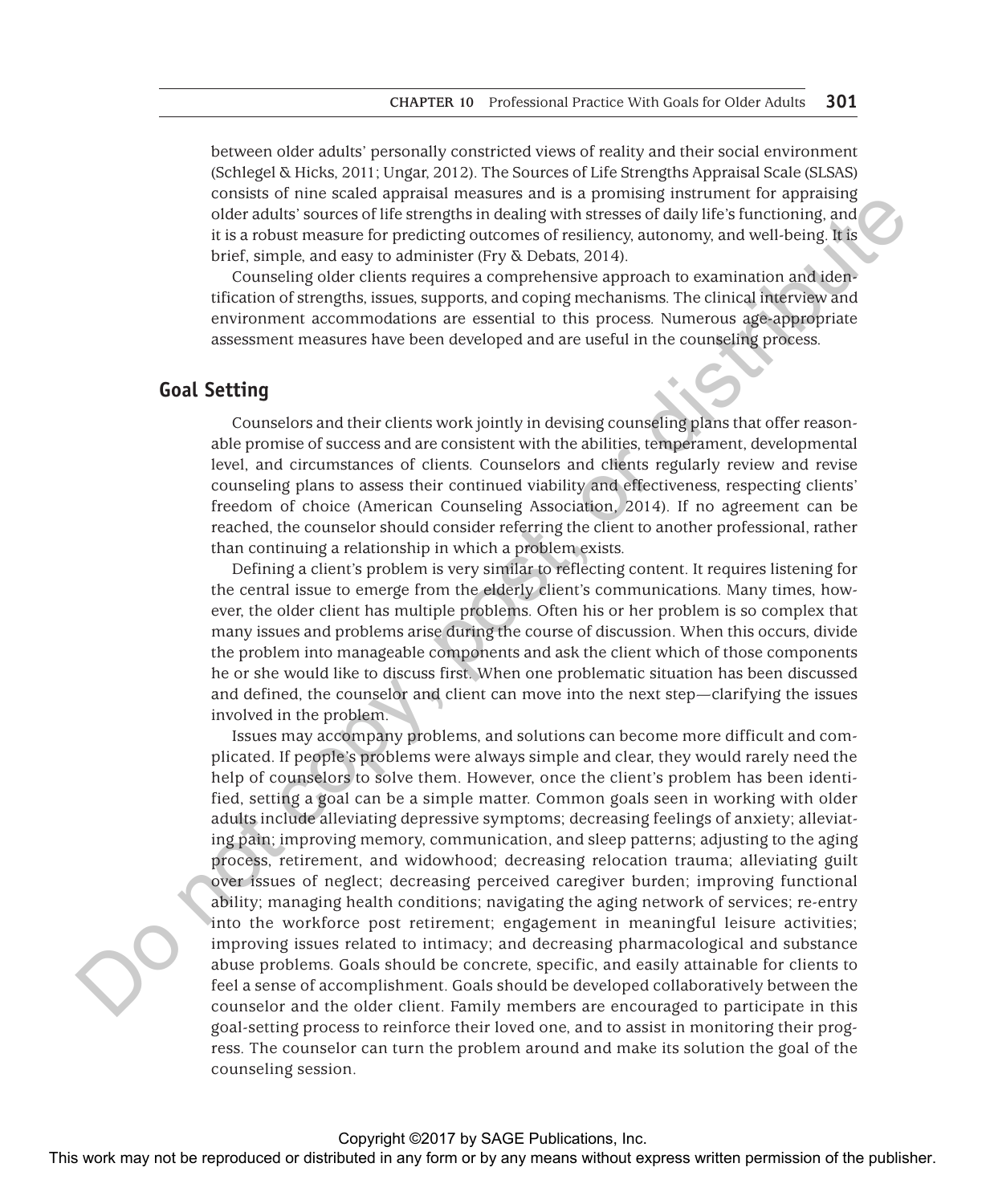Goal setting is a very important component of the counseling process. Goals are mutually established between the counselor and the client. Goals are specific and worked on in a stepwise succession, and once one goal is achieved, another goal is accomplished.

## **Intervention and Evaluation**

Once the counselor and client have examined the problem and formulated a counseling goal, the next step is to create alternatives, or the steps the client may take to achieve the goal. The counselor may help a client create a method for alternatives by stating the counseling goal and asking the client to list all the possible ways (alternatives) he or she can think of to achieve that goal. After the client has exhausted his or her list of possible alternatives, the counselor can add alternatives that the client omitted. It is preferable to make a written list of the alternatives. One method for examining alternatives is to state the alternative, list positive and negative consequences, and discuss them in depth with the client.

Interventions will be used and will vary based upon the individual client goals. An evaluation of these interventions is required to ensure that the intervention is appropriate for accomplishing client goals. However, interventions will be adjusted if they are observed to be ineffective. The primary goal is for the client to feel a sense of accomplishment, improve his or her self-perceptions, and ultimately enhance his or her physical and emotional well-being.

## **Termination and Providing Closure**

The final stage, termination, involves providing closure and ending the counseling relationship. This stage occurs after the counseling goals have been achieved. Some counseling relationships are short-lived. Many clients have simple, unidimensional problems they wish to explore. Once they explore their problems, they make a decision and do not return for further counseling. It is not unknown for clients to receive the help they require in one session. However, most counseling relationships last for many sessions (McDonald & Haney, 1988).

Ending the counseling relationship is not the same as ending a business partnership. The client has let the counselor into his or her most personal world. It is for that reason that the counselor is a special person to him or her. Counselors terminate a counseling relationship when it becomes reasonably apparent that the client no longer needs assistance, is not likely to benefit, or is being harmed by continued counseling. Counselors may terminate counseling when in jeopardy of harm by the client or by another party with whom the client has a relationship, or when clients do not pay fees as agreed upon. Counselors provide predetermination counseling and recommend other service providers when necessary (ACA, 2014). It may happen that while exploring one problem, several more emerge. The older client may wish to continue the counseling relationship in order to explore the other problems. If the counselor feels that this is beneficial and if he or she wishes to continue, then new goals are defined and the relationship continues. If it happens that the counseling goals are accomplished and both client and counselor agree to terminate the relationship, then the counseling moves into the stage of closure (Parsons & Zhang, 2014). a stephete soutcesson, and under the past as a stetlented and the stephete of the stephete of the complete the past and detection of the stephete of the stephete the space of the stephete the stephete the space that the st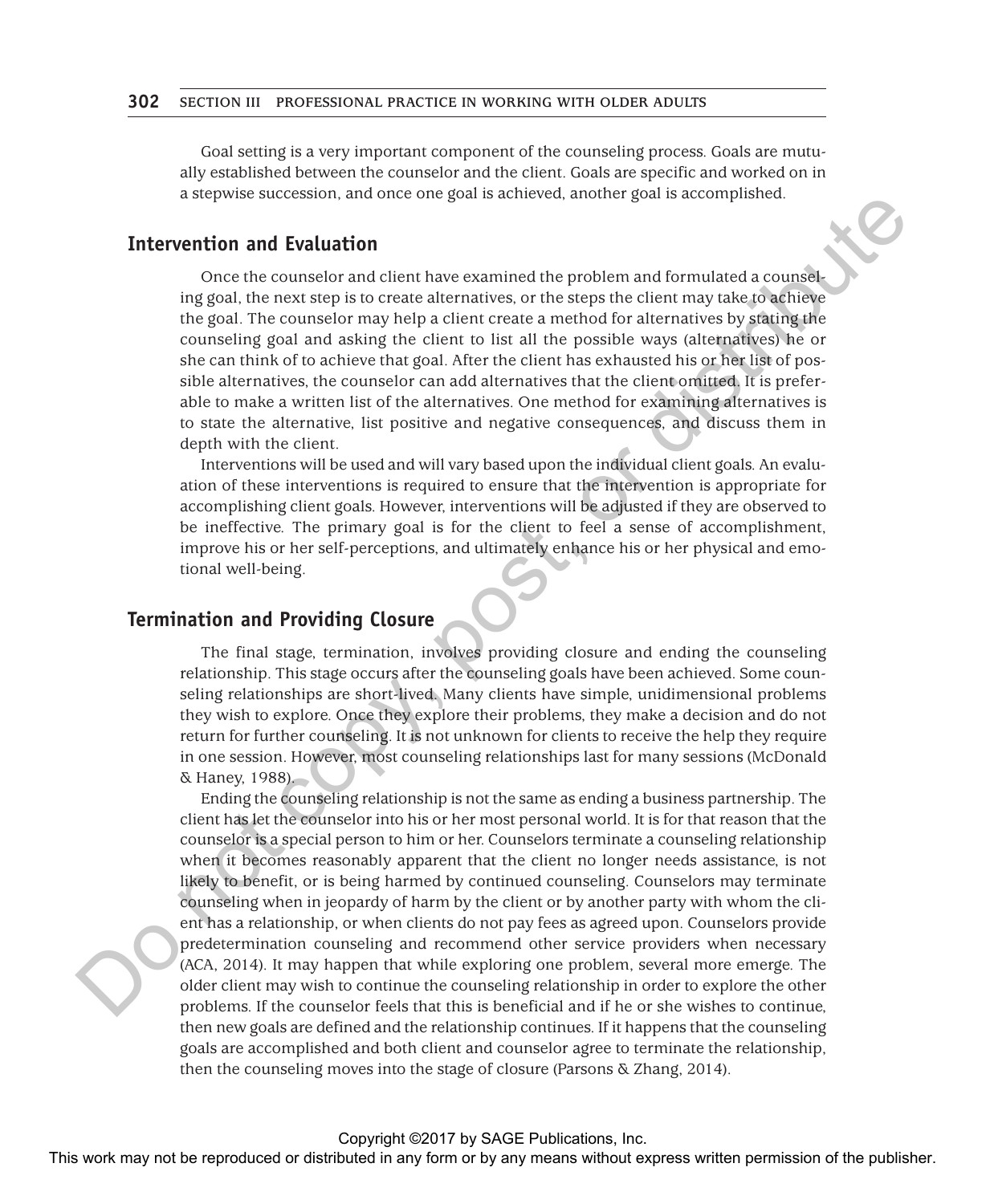A guide for the closure process might include tying up loose ends if there is unfinished business. Being sensitive to the feeling of the client about ending the relationship, therefore timing is important. Careful consideration must be given in ending a close relationship that always involves a sense of loss. Referral may be necessary when you feel you have gone as far with a client as is necessary to accomplish the goal(s). Some clients may not appear for a final session, therefore you attempt to reach the client, however without a positive outcome. Speaking with a supervisor and/or professional colleague would be beneficial to process the dynamics of closure with his or her client. After you have terminated a client, it is a thoughtful gesture to follow-up to see how he or she is doing. This thoughtfulness on your part is an indication of your caring.

Providing closure or terminating a client is a delicate process. The counselor and client have engaged in a meaningful relationship that must come to an end. When goals have been attained, there is a sense of accomplishment, however sadness due to a relationship coming to an end.

## **Alternative Counseling Approach**

No particular counseling approach is mandated in working with older clients, therefore counselors choose the approach that best fits their style and their client's needs. Counselors working with older clients help them to adjust successfully to new stages of life. Blando (2011) focuses on the main stages of treatment and allows counselors to alleviate fears and show clients what opportunities await them in old age. Stage 1 is the beginning phase in which the counselor establishes a relationship with the client, identifying their needs and developing an initial analysis and focus for future sessions. For example, an older man might enter the counselor's office reporting feelings of loneliness and boredom. In initial discussions with the man, the counselor might discover these feelings began shortly after he retired from his career. After clearly identifying the source of the client's problem, the gerontological counselor then begins to introduce ideas and solutions. In the case of loneliness stemming from career loss, the counselor might present community resources that allow the client to return to work in some capacity (Blando, 2011). may as inportant care controllant and the general interaction and the state of the state of the state of the state of the state of the state and spin term into the state of the state of the state of the state of the state

In Stage 2, Blando (2011) discussed that returning to work for many older adults seems daunting, especially since they had looked forward to retirement. To assist the older gentleman decide on a new plan of action, his counselor might engage in a "pro/con" exercise with him. A pro/con exercise is either a verbal or written exercise that measures the negatives and positives of two options. For example, when constructing a pro/con list about returning to work, a pro might be feelings of accomplishment and self-worth, while a con might be loss of free time. The older adult would continue to add to the list, considering all changes that a return to work might bring to his life.

The final stage of counseling involves reaching a conclusion and acting on it (Blando, 2011). After weighing the pros and cons, the gentleman might reach the conclusion that coming out of retirement isn't the best choice. Unfortunately, this conclusion doesn't solve his initial problem of loneliness, requiring the counselor to consider additional options. For example, while the older client doesn't wish to follow a set work schedule that takes away his free time, many volunteer opportunities exist for older adults. Contacting various senior centers and volunteer groups, his counselor would connect him with organizations in the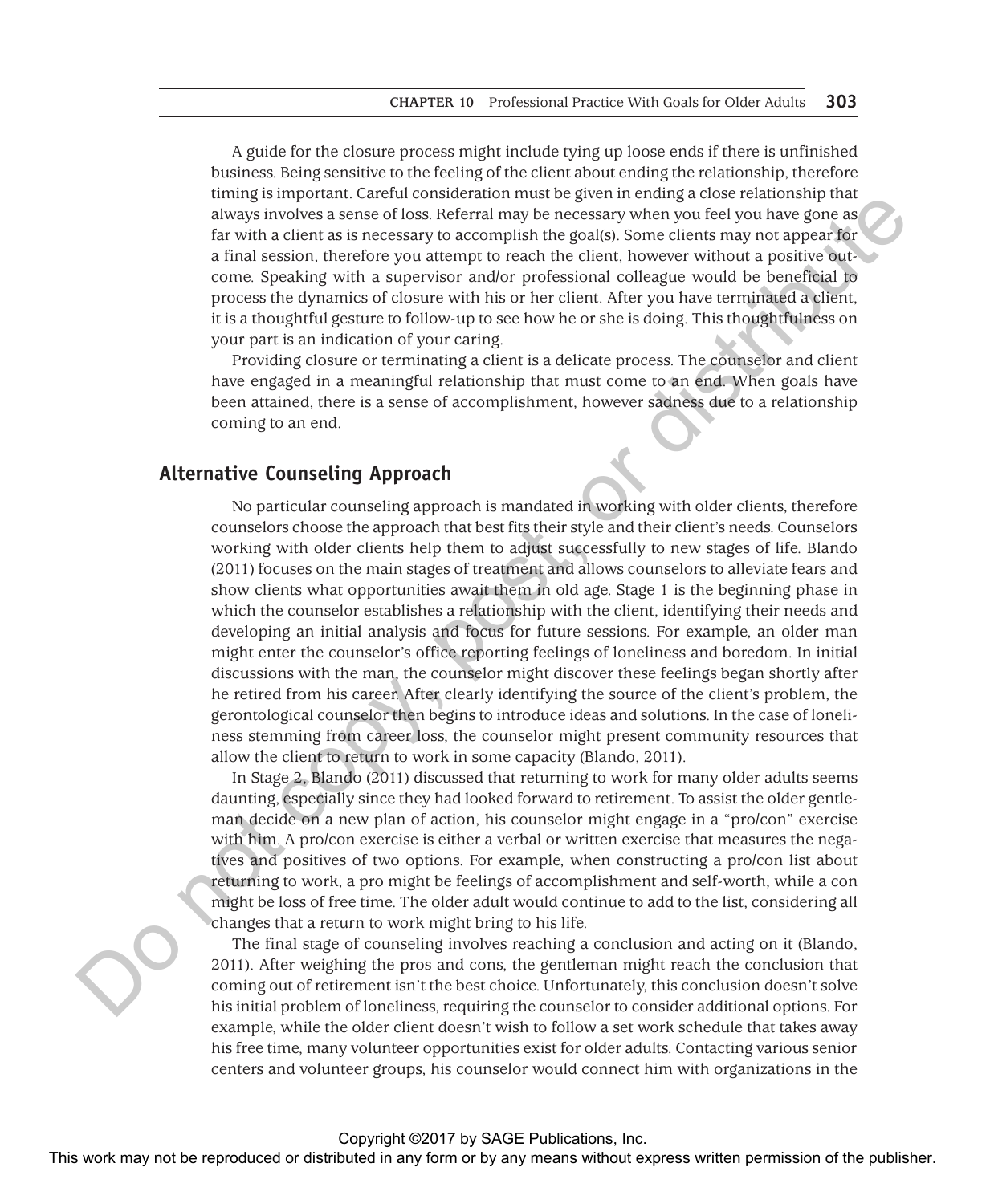community, giving him a new sense of purpose, while allowing him to remain flexible with his time. While meeting with clients on an individual basis might increase their personal happiness, gerontological counselors also hope to increase the well-being of older adults on a much wider scale. By reaching out to leaders in the community and beyond, gerontological counselors enact societal changes that have far reaching effects beyond individual counseling sessions.

Counselors working with older clients will approach their concerns on individual, group, family, and community levels. While the encounter may be initiated on an individual basis, at some point during sessions, different modalities that extend beyond the client may be required. Counselors will provide advocacy on behalf of their clients to internal and external systems, link older clients to community organizations, provide resources for their use, consult (as needed) on aging and mental health issues, empower older clients to assert themselves in challenging dilemmas, and educate older clients, family members, and community systems to better serve their older clients. The overall goal in the counselor–client relationship is for the client to leave counseling feeling a sense of accomplishment that has a positive impact on personal well-being. notinear a geomological constants are not consider the matter and the matter and the matter of the methanological constants are a matter of the methanological constants are a matter of the constant and consider the second

# **ISSUES BROUGHT TO THE HELPING RELATIONSHIP**

There are several reasons why older clients might seek counseling. Such reasons can include temporary crisis, long-term problems, normal and abnormal transitions, and internal needs. Temporary and long-term problems might include incidences of chronic illnesses or many other biological events. Along with these events are the possibilities of great emotional impacts. Poor sight and, especially, deafness can have negative effects on the client. Both of these physiological impairments can affect the individual's social life. In turn, experiences of isolation or loneliness may prevail. Even in a nursing home, where the older adult's basic needs of food, warmth, and shelter are usually met, the need for safety, broadly defined, is not always satisfied.

Guided Practice Exercise 10.3 provides the opportunity to facilitate a cultural shift in a nursing home that will be beneficial to the staff and older residents.

## Guided Practice Exercise 10.3

Residing in a residential setting that limits ones autonomy can be devastating for older persons accustomed to maintaining their independence. Counselors may need to intervene with professionals and paraprofessionals to facilitate culture change that is mutually beneficial for older persons and staff alike. Changing attitudes and ways of communication is essential. Hold a meeting with staff and explore feelings that staff have toward older patients in their setting. Then, examine how patients and family members feel as well. The counselor will collect all of the information and develop a plan to facilitate the cultural shift.

Copyright ©2017 by SAGE Publications, Inc.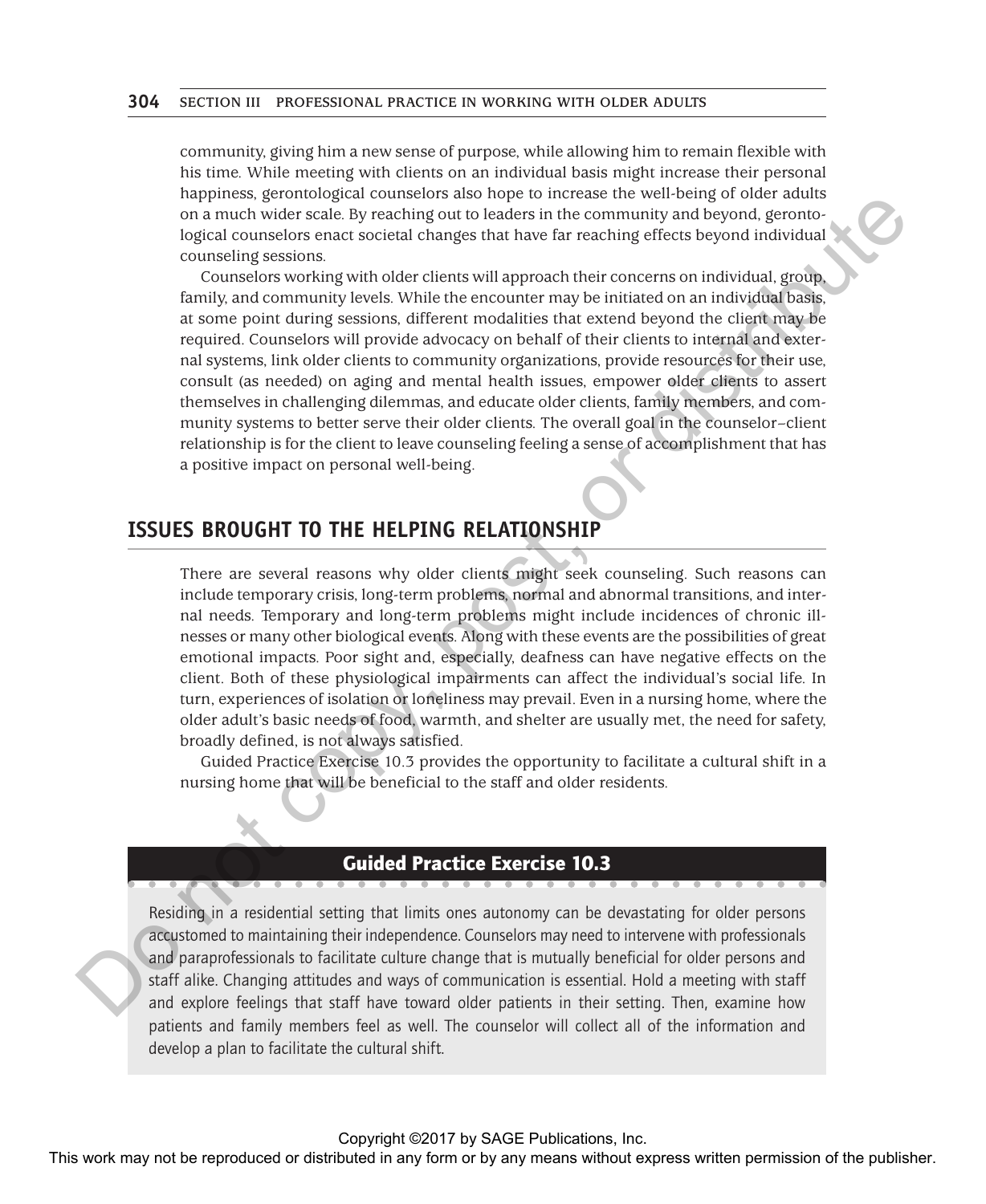Long-term problems can affect the independence of older persons, as well as their ability to cope with other life changes and transitions. They may feel angry at the body that betrayed them and angry at the society that ignores and strips them of their power and status. Much of this anger may be disguised by depression or other somatic symptoms (Boyd & Bee, 2006). Some estimates of major depression in older people living in the community range from less than 1% to about 5% but rise to 13.5% in those who require home healthcare and to 11.5% in older hospital patients (CDC, 2015).

An abrupt termination of a person's interests and occupation, unless handled carefully, can have disastrous personal effects. The experience of being unwanted, and the loss of incentive and opportunities to continue one's accustomed work may precipitate a restlessness that could lead to depression. Someone who begins retirement at 65, although eagerly anticipating the leisure time, may face lifestyle changes that require a high degree of adjustability. The effects of these lifestyle changes may include a sense of isolation; a lack of focus, productivity, or place in the social structure of society; decreased income; and a lack of stature or status (Serby & Yu, 2003).

Many of the transitions, along with acute and chronic problems, may challenge the very livelihood of older persons. Many mourn the death of significant others and fail to make new contacts and relationships (Kraaij & Garnefski, 2002). Parents and spouses may be long or recently passed on, children may be grown with households of their own, and family members may be great distances away. In addition, retirement from work, loss of prestige, decline of motor and sensory functions, increased loneliness, and increasing physical disabilities may make it difficult for some persons to cope with even the most elementary physical demands of life.

There are a number of population groups vulnerable to social isolation and loneliness, and older adults (as individuals as well as caregivers) have specific vulnerabilities owing to loss of friends, family, loss of mobility or loss of income (Age U.K. Oxfordshire, 2011). Social isolation and loneliness impact quality of life and well-being (Cattan, 2005; Findlay, 2003; Pitkala, 2009), with demonstrable negative health effects (Masi, 2011). Loneliness is associated with depression (either as a cause or a consequence) and higher rates of mortality (Greaves & Farhus, 2006; Mead, 2010; Pitkala, 2009). Negative impact on individuals' health leads to higher health and social service use, while lonely and socially isolated individuals are more likely to have early admission to residential or nursing care (Ollonqvist, 2008; Pitkala, 2009; Savikko, 2010). Counseling interventions used to reduce social isolation or loneliness include one-to-one interventions, group services and wider community engagement (Age U.K. Oxfordshire, 2011; Cattan, 2005; Findlay, 2003). Assisting clients in re-engaging in meaningful social activities and involvement in familial activities will improve their quality of life, while it decreases the isolation and loneliness that lead to negative mental and physical health outcomes. As a defense, they become ego-centered and take refuge in the past. In order to not be seen as incapable or disabled, older persons may withdraw from social engagements and involvement. Similarly, because of social labeling, the effects of ageism, and learned helplessness, older persons may refrain from complaining about their lives. For example, they might refrain from making use of a suicide-prevention telephone center because they do not expect to be saved. In addition, older persons might not talk in depth about their concerns with their physician, as they may assume the physician may not have time to listen to an older person anyway. Approximately 15% of adults aged 60 and over suffer from a mental disorder (WHO, 2015), but this number may be low because older adults tend to underreport behavioral health symptoms. because the main angly at the society and gap to the society of the society of the society and sample form of the society and the society and sample form of the society and the society of the society of the society of the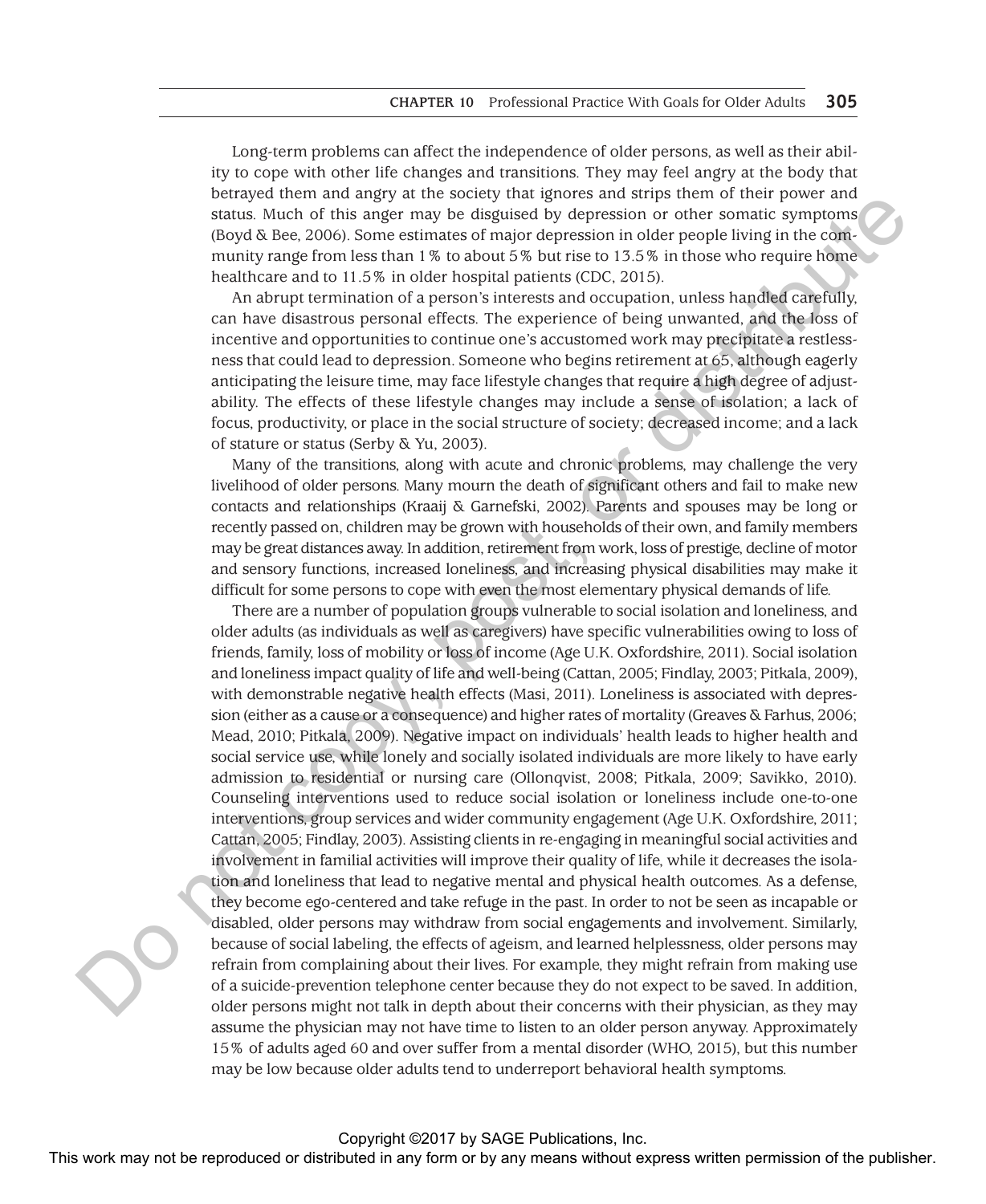The topics or themes that are likely to emerge in therapy with older clients are numerous (Frazer, Hinrichson, & Jongsma, 2011). Issues may include issues faced by other age groups and those unique to older adults in the later stage of development. Issues that may emerge include decline in activities of daily living, health issues, which decreases functional ability, anxiety, caregiver distress, communication deficits, decision-making capacity/incapacity, depression, disruptive behaviors of dementia, elder abuse and neglect, falls, unresolved grief and loss, interpersonal disputes, life role transitions, loneliness/isolation, medication issues, memory impairment, nutritional deficits, environmental issues, sexual issues and related disorders, sleep disturbance, emotional distress, substance abuse, employment, leisure, widowhood, volunteerism, retirement, and suicidal ideation (Frazer et al., 2011). Selected issues will be discussed, and Chapters 1–8 highlighted the significance of the extensive list of concerns mentioned above. and use complete controllation in the task same of the controllation in the state and the complete and the complete and the complete and the complete and the complete and the complete and the complete and the controllation

## **Health Concerns**

The focus of treatment with some older clients is often on health concerns and this may take different forms. Time is spent on gathering information, explaining, and clarifying. Sometimes the counselor may need to assist the physician who needs help understanding the symptoms the client is presenting and sometimes the client needs help to understand what the physician is recommending. A counselor who has taken on a consulting role with clients will review the physician's recommendations with the client and help the client examine his or her choices. If a client is confused about what the doctor said, consulting with the physician and reviewing a copy of the medical records with the client may take place.

Generally, older clients present themselves as having difficulties being straightforward and identifying which complaints are important. Therefore, clinicians may teach clients strategies to communicate with their doctors. Physicians have been trained to listen for certain types of information; when they do not hear that information or receive too many complaints or digressions, they may not be able to determine the root of the medical issue. Instructing clients on how to present their problems effectively is helpful (Zarit  $\&$  Zarit, 2011).

Guided Practice Exercise 10.4 allows the counselor to teach the older client how to communicate effectively with his or her physician. This will be accomplished by tasks which will lead to successful accomplishments.

# Guided Practice Exercise 10.4

Some older persons may question their self-worth when faced with many of life's challenges. They may lose confidence in themselves and their abilities, leading to decreased self-esteem. They may need help with tasks such as communicating their concerns to their physician. As the counselor, you are to design a series of successful experiences for the client. Keep the ideas manageable and simplistic enough to lead to a success outcome. Identify the tasks and use a simple checklist to record and monitor progress. Once accomplished, review this list with your client in the next session.

Copyright ©2017 by SAGE Publications, Inc.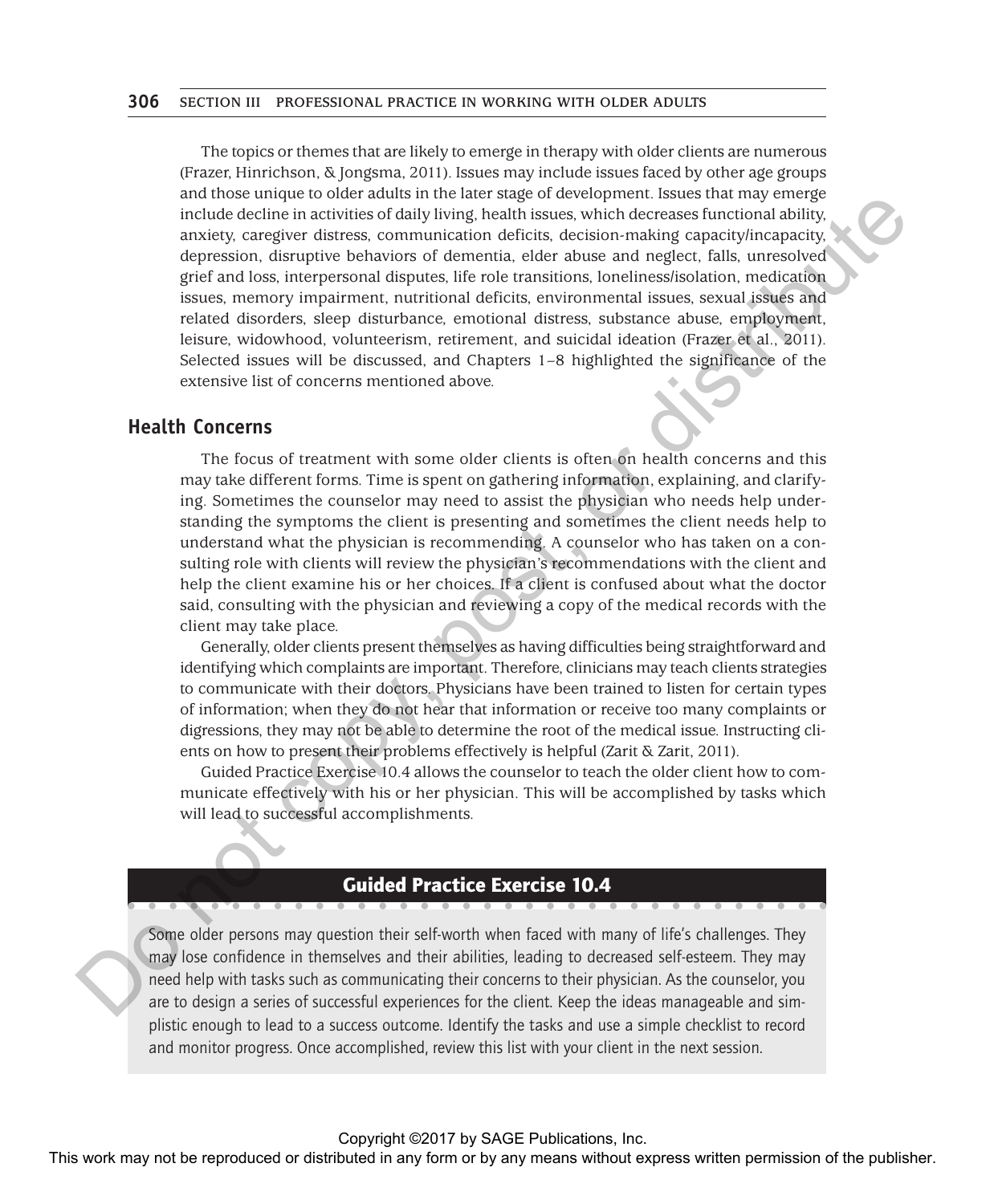Whether illness contributes in a primary or secondary way to psychological distress, psychotherapy can be an effective component of treatment. The emotional consequences of illness and the limitations that the illness has placed on daily life are addressed. Sometimes depression is a barrier to seeking treatment or rehabilitation opportunities that may be helpful. When a problem is not reversible or is life threatening, therapists can help clients sort through the variety of practical decisions they are facing and come to terms with the situation (Zarit & Zarit, 2011).

Acute and chronic illnesses come into play in a direct way. Some clients invariably experience an unexpected illness, such as a heart attack or stroke. The therapist needs to be able to deal with clients' health changes, conveying support during the acute phase of their illness and then helping them maximize their potential for recovery. Therapists working with older people need to be comfortable talking about illness and disability and dealing with problems that sometimes cannot be changed.

Some clients talk excessively about somatic symptoms. It is important to listen to these complaints; however, one needs to find out whether something psychological is leading a client to be so focused on a somatic symptom or whether there might be an authentic health condition. Interestingly, many somaticizing older clients do not think of themselves as frail or vulnerable. Rather, they are not good at identifying which complaints are important. When treating older clients with serious illnesses or disabilities, clinicians sometimes focus on how they would feel in that kind of situation. They may identify the situation as hopeless or overwhelming and so might fail to recognize what the client might be feeling or whether there are realistic alternatives to managing the problem. Learning about the illness and the treatment possibilities, however, can contribute to effective psychotherapeutic interventions (Zarit & Zarit, 2011). or ances on the minimizon time that is a general to the minimizon that is a general to the minimizon of the minimizon of the minimizon of the minimizon of the minimizon of the minimizon of the minimizon of the minimizon

# **DEALING WITH UNCERTAINTY**

Another difference with older clients is the amount of time they dwell on possible risks, or uncertainties. This preoccupation is often found when people do not have many activities or a lot of other things that they are thinking about. They focus on the one event far into the future and worry about all the possible things that can go wrong along the way leading up to that event. As an example, an older woman is planning to move from her house to a condominium because it will be easier for her to manage. Although she wants to make the move, she is spinning a series of "what ifs," in which everything starts to go wrong; for example, her house does not sell soon enough or sells too soon, or she will have difficulty getting movers to deliver her things when she needs them. As a result, she dwells on the thought that the move will turn out badly.

Cognitive interventions for uncertainties are generally possible. Continuing with the example of moving, the therapist can begin by suggesting that it is not possible to solve hypothetical problems that might arise in the future. There are too many unknowns that will come up—for example, when the client's house will sell—before the situation reaches the bad outcome that she is imagining. Instead, the therapist would encourage her to focus on the next steps (e.g., getting the house ready to show to prospective buyers) and not worry about a hypothetical outcome. Taking care of the next steps will create a feeling of being in

#### Copyright ©2017 by SAGE Publications, Inc.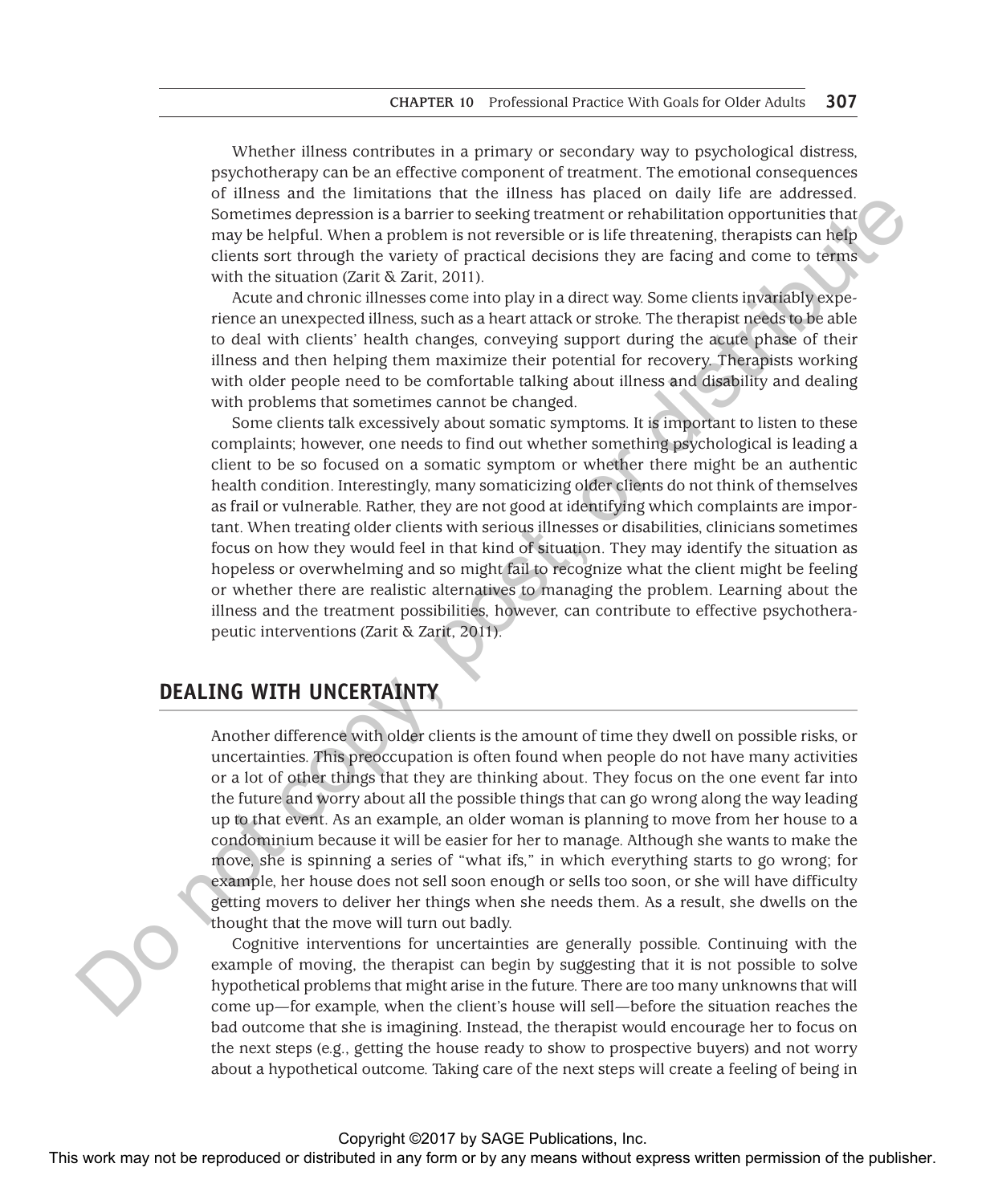control and make a positive outcome more likely. Cognitive-behavioral therapy is a highly structured and interactive form of psychotherapy and a relatively short-term treatment that can be administered effectively while the patient and counselor work together to identify and achieve concrete goals for therapy (Chand & Grossberg, 2013; Cox & D'Oyley, 2011). This type of therapy will help the older client identify their automatic thought pattern, and patients are then encouraged to examine the accuracy and usefulness of their thoughts. For example, an exercise might include a thought record in which the patient notes the details of the situation that led to the unpleasant or unwanted emotional reaction itself. The patient then identifies the thinking that might have led to that emotional reaction and examines whether the thought is accurate, appropriate for the context, or useful (Cox  $\&$  D'Oyley, 2011). In other words, it is possible to help people differentiate between immediate risks that they need to do something about now and far-off risks that are hard to plan for because many other things have to happen along the way to reach that point (Zarit  $\&$  Zarit, 2011).

Many older people are concerned about what would happen to them if they fell or needed help for other types of emergencies. People who already have lost some functioning are particularly concerned about what will happen to them if they decline further. Probably the biggest "what if" is the fear of going into a nursing home. Finding ways of controlling what might happen reduces feelings of helplessness.

Older clients may express concerns regarding their health, which is interfering with their ability to live independently and causes them distress. Many clients will be preoccupied and may overly focus on one issue to the exclusion of others. It remains the responsibility of the counselor to work constructively with older clients to decrease their anxiety and empower them to manage their health issues to increase their autonomy.

## **Relationship Issues and Sexuality**

Though old age is often a time of losses, it is also a period in life when important relationships continue or even when new relationships form. Older clients may be concerned about resolving problems in a longstanding relationship or developing new relationships. They may want to address conflict with a spouse or child, or they may seek help for family strains that have emerged as the result of recent life changes.

Langer (2009) reported that the greater sexual freedom found among baby boomers encourages an emphasis on maintaining sexual activity throughout the life span, and Jacoby (2005) reported that this generation of older adults is revolutionizing sexuality by focusing on overcoming the physical limitations that accompany age. Although the majority of older adults are engaged in spousal or other intimate relationships and regard sexuality as an important part of life (Langer, 2009), negative stereotypes abound in American culture influencing how older adults are perceived by others and how they perceive themselves (Lindau et al., 2007; Watters & Boyd, 2009). Mental health counselors have a responsibility to acknowledge the stereotypes and validate older adults' experiences, but they must also be able to give them accurate information about normative development so that older adults can base their self-assessments on facts rather than myths or unrealistic expectations (Watters & Boyd, 2009). Latter and the positive of the positive of the positive of the comparison with the positive of the start and the positive of the start and the positive of the start and the positive of the start and the positive of the st

> Besides fulfilling our responsibility to acknowledge all aspects of older clients' cultural identities, it is essential to consider older adults' needs and desires in all areas of functioning:

#### Copyright ©2017 by SAGE Publications, Inc.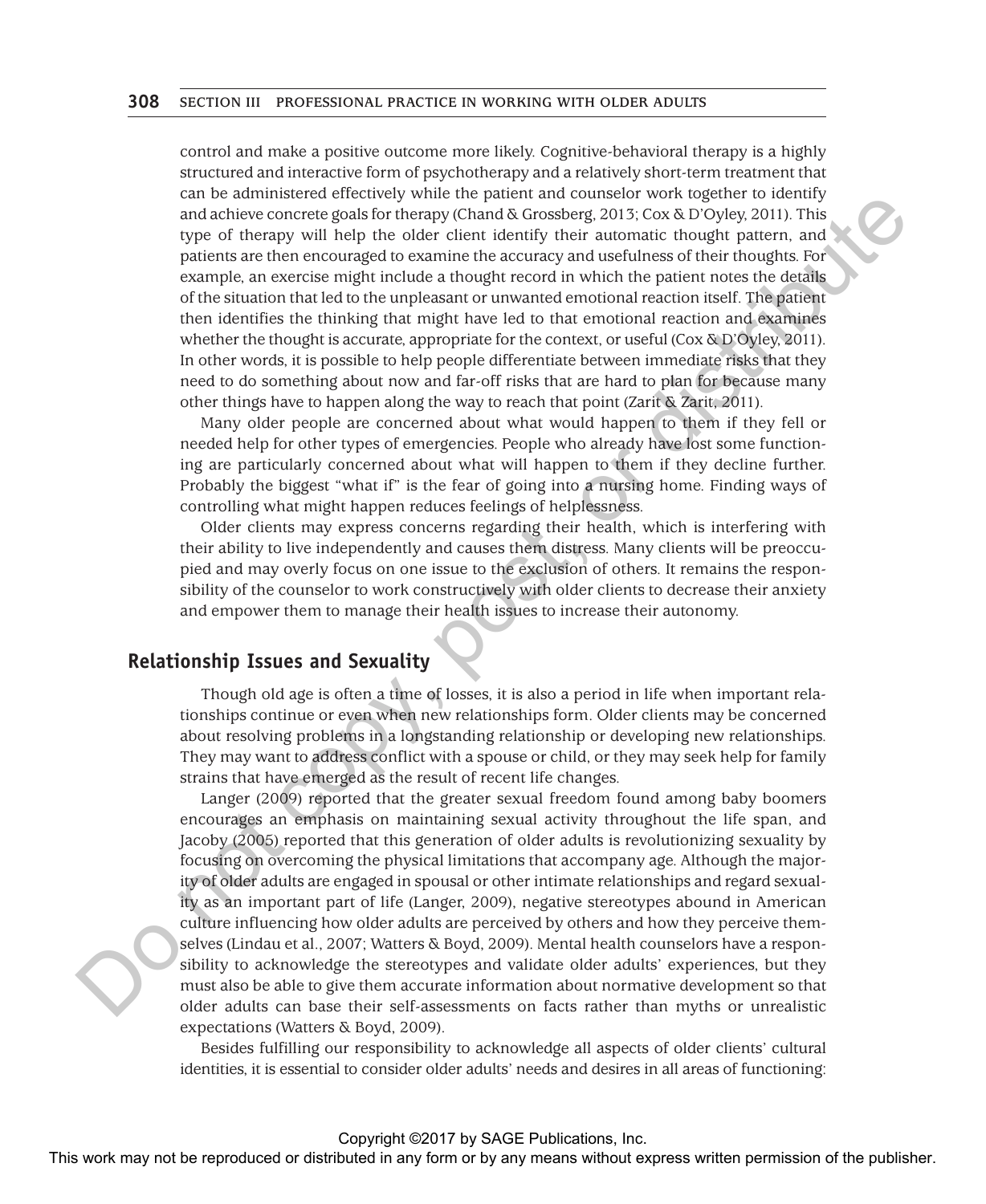physical, emotional, and social or interpersonal. An often overlooked area for older adults is sexuality. Counseling can be used to promote healthy sexuality and sexual expression among older adults and especially among members of ethnic or sexual minority groups because sexual thoughts, feelings, and activity are a vital part of the human experience (Langer, 2009; Muzacz & Akinsulure-Smith, 2013; Watters & Boyd, 2009). The desire to express oneself sexually does not decrease with age (Langer, 2009; Watters & Boyd, 2009). Sexuality in its psychological and social aspects can be a means of communicating intimacy, affection, and esteem (DeLamater & Sill, 2005; Watters & Boyd, 2009).

Sexuality and sexual feelings are not frequently part of treatment, but therapists need to be aware that they can emerge as an important issue. Clinicians can also help their older clients with this issue in a number of ways and must convey acceptance of a discussion of sexual feelings. Because of stereotypes about sexuality and aging, some older people believe that they should not have or discuss these feelings. Therapists must help older clients feel comfortable talking about these issues. They also need to be aware of generational differences in sexual beliefs and practices and the degree of comfort different people have in talking about their sexuality.

Case Illustration 10.2 demonstrates sexual activity on the part of one spouse upsetting the comfortable relationship that has endured for years. The counselor will be challenged to avoid taking sides and show empathy to both parties, while helping them to resolve their intimacy dilemma.

# CASE ILLUSTRATION 10.2

Mr. and Mrs. Dennis have been married for 45 years and have become comfortable with their current living arrangement. Mr. Dennis snores, so he sleeps in the bedroom adjacent to his wife. However, recently Mr. Dennis has been much more attentive to his wife and expects her to engage in sexual intercourse several times per week. For the past 10 years, they have enjoyed intimacy, but it did not include direct sexual intercourse. Mrs. Dennis is not interested in sex but does not want her husband to engage in an extramarital affair that would emotionally destroy their relationship. She learned recently that he had a prescription for Viagra and now she understands his sudden interest. She is hoping that you (their counselor) can help her husband realize the ridiculousness of his newfound sexual interest. She also wants you to convince him to get rid of "those pills." ation of the matter and the special way another section, and the special matter and the special matter of the special matter of the special matter of the special matter of the special matter of the special control of the s

As with other problems of aging, sexual difficulties may have their origins in illnesses and/or medications, as well as in the normal processes of aging (Agronin, 2004). The starting point for treatment is a careful medical assessment to determine the extent to which illness and medication may contribute to sexual difficulties. When obvious physiological factors do not play a major role in sexual difficulties, sex therapy techniques that have proven effective with younger clients can be used with older clients. These techniques include the use of specific procedures and exercises to improve functioning, as well as

#### Copyright ©2017 by SAGE Publications, Inc.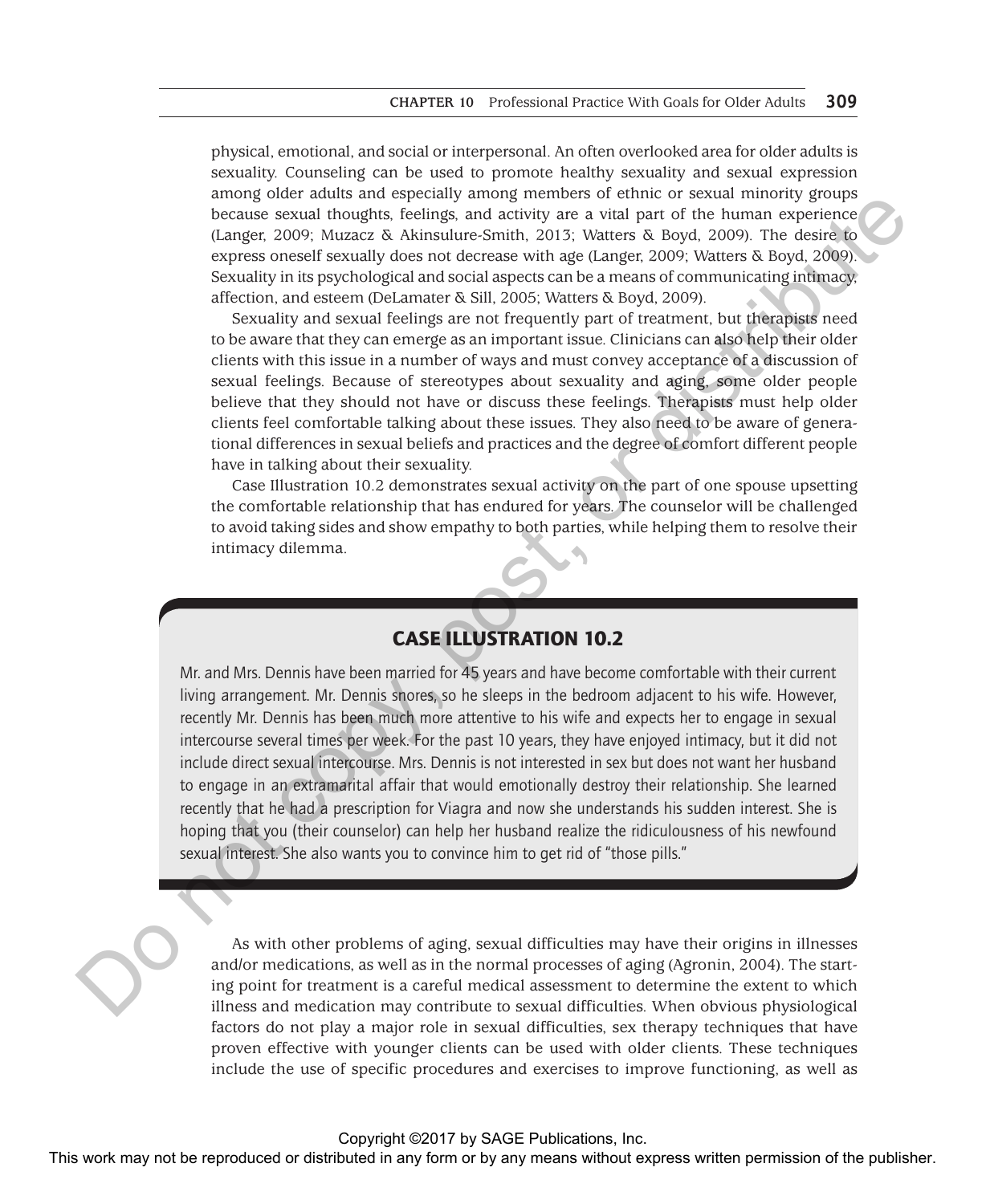helping clients recognize and adjust to changes that occur with aging, such as more time needed to become aroused. Although newer medications have shown promise in treatment of erectile dysfunction in men, reports of adverse effects suggest that these medications should be used with caution (Clay, 2012; English & Dean, 2013).

Meaningful relationships add to the quality of life for older adults. Intimacy is expressed in many ways and provides a feeling of closeness to a loved one. Counselors can assist clients in establishing better relationships and work with couples to examine issues that may be problematic within their marriage/union.

## **Late-Life Transitions**

The counseling profession is grounded in a developmental wellness orientation (Locke, Myers, & Herr, 2001); therefore, counselors may be expected to conceptualize client concerns from a nonpathological or wellness orientation. Common late-life transitions include coping with loss, adjusting to retirement and reduced income, grandparenthood, second careers, and creating satisfying leisure lifestyles.

Much of the literature addressing these issues explains the dynamics of and potential problems with late-life transitions and outlines strategies for intervention; however, most recommended strategies are based in theory rather than empirical support. Conclusions from the literature are applied generally rather than specifically to the older population. Brief summaries of the literature on widowhood, caregiving, and grandparenthood provide examples of the types of information available to counselors as a basis for evidence-based practice (Myers & Harper, 2004).

#### **Widowhood**

Older women are increasingly represented in today's society and are particularly at risk for a range of chronic health conditions and economic deprivation (Australian Institute of Health and Welfare, 2009). Widowhood is an important, yet common life event that requires a significant amount of adjustment. Despite literature emphasizing the eventual resilience of women (Feldman, Byles, & Beaumont, 2000), where they generally adjust well and continue to live fulfilling lives, there is evidence that the early bereavement period (the first 2 years following death of the husband) carries with it several risks to health, social, and economic well-being (DiGiacomo, Davidson, Byles, & Nolan, 2013). It has been observed that recently bereaved people had increased health risks including increased hospitalization, medication use, changed eating habits, living arrangements, and social relationships (Stroebe, Schut, & Stroebe, 2007). of solven the strength of the strength of the strength of the strength of the strength of the strength of the strength of countering the strength of the strength of the strength of the strength of the strength of the stren

Women are faced with increased health risks and chronic conditions associated not only with bereavement, but also middle and older age. Older women have higher rates of severe disability, and this continues as they age. Increases in depression, anxiety, and loneliness (Onrust & Cuijpers, 2006; Williams, 2005) have also been reported. Many older women live alone upon spousal bereavement (Gustavson & Lee, 2004), an arrangement that may impact on their daily routines, ability to self-manage chronic conditions, as well as economic resources (Angel, Jimenez, & Angel, 2007). These women often have a decreased income upon spousal death, particularly if they had not been in paid employment and have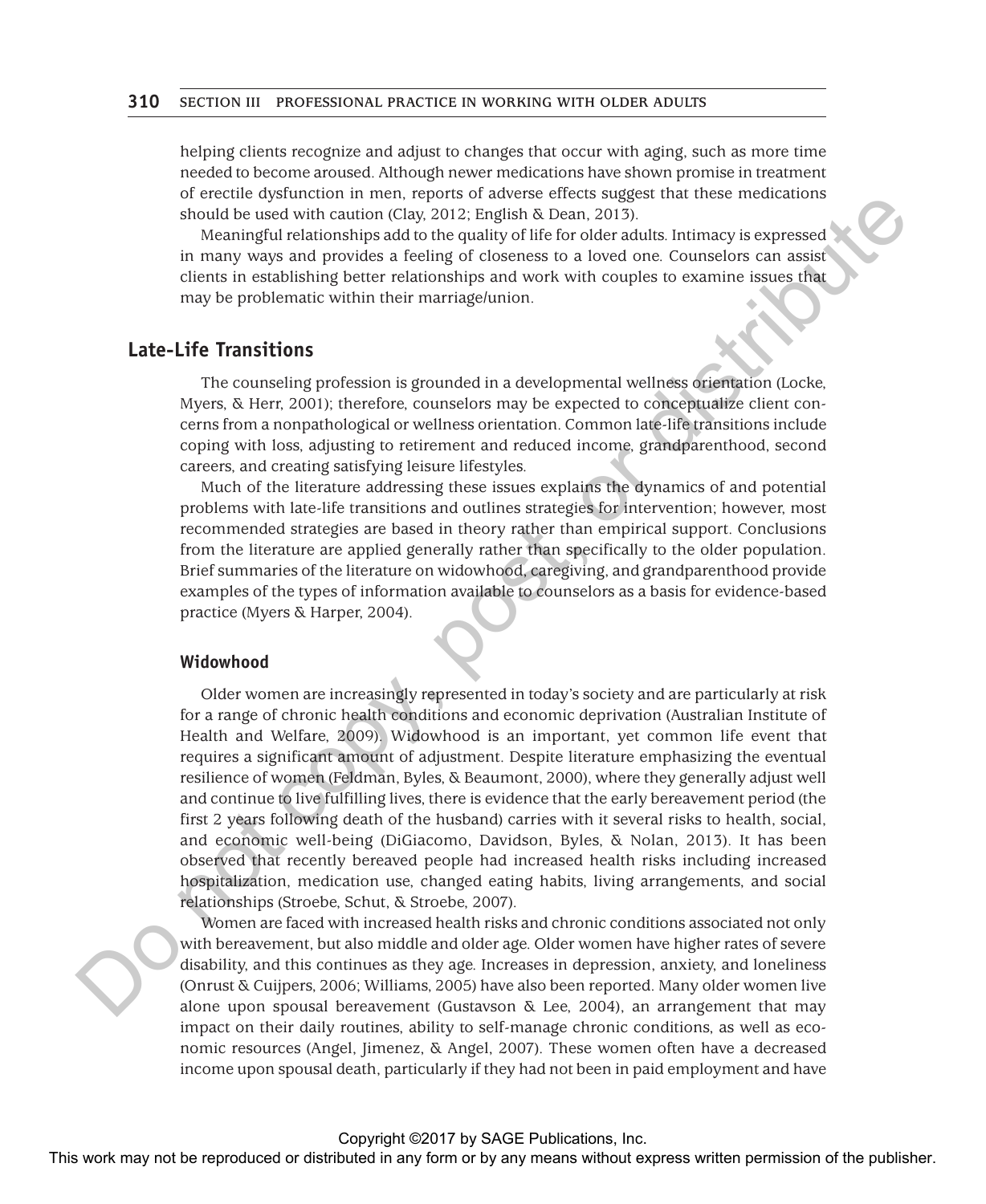no or little retirement savings. They are more likely to live in poverty than men or their married counterparts, and may suffer from financial and housing insecurity and reduced income despite maintained or increased expenses (Lee, 2003; U.N. Department of Economic and Social Affairs [UNDESA], 2010).

These factors mean that older women may be less equipped to address the challenges of widowhood. Poor physical and psychological health outcomes necessitate the need for counseling professionals, not only to be aware of their circumstances, but also to be responsive to older clients who have recently lost a spouse (Williams, 2005). Providing appropriate, timely bereavement counseling is of critical importance to manage this major life transition.

Lund and Caserta (2001) compared two studies of spousal bereavement, including samples of 192 and 339 men over the age of 50 years. For both samples, support groups were beneficial for facilitating the grieving process, and mixed-gender groups were especially effective. The authors noted that men in their 50s were more effective in coping with spousal loss than were men in their 70s.

Coping with widowhood will be an individual experience for older adults, because no two individuals grieve in exactly the same way. Counselors can encourage their widowed clients to express their feelings in a safe atmosphere. They should allow their clients to reminisce on the good times and share their experiences. Counselors can encourage clients to engage in meaningful activities, develop new interests, and explore new territories. They will assist clients in identifying their strengths during this difficult time and identify their resilient nature. Working through the tasks of mourning will assist clients with the reintegration process, which is required to move forward.

Specific strategies to cope with the loss of a spouse include finding support whether it is a family member or friend, religious institution, support group, or talking to a therapist or grief counselor. Another strategy requires the bereaved to take care of himself or herself because the stress of a major loss can deplete energy and emotional reserves. When grieving, it is important to face your feelings, express your feelings in a tangible or creative way (journal), pay attention to your physical health, refrain from allowing others to tell you how to feel, and plan ahead for major milestones that can awaken memories (anniversaries, holidays) (Smith & Segal, 2015).

#### **Caregiving**

Caregiving is a vital role in supporting family members who are sick or persons with disabilities (Singleton, Maung, & Cowie, 2002), and an in-depth understanding of how best to care for those who are dependent and racially diverse is needed (Dilworth-Anderson, Williams, & Gibson, 2002). Without a doubt, the families of those with mental disorders are affected by the condition of their loved ones. Families not only provide practical help and personal care but also give emotional support to his or her relative with a mental disorder. Therefore, the older adult is dependent on the caregiver, and his or her well-being is directly related to the nature and quality of the care provided by the caregiver. These demands can bring significant levels of stress for the caregiver and can affect their overall quality of life including work, socializing, and relationships. Research (Oyebode, 2005) into the impact of caregiving shows that one-third to one-half of caregivers suffers significant psychological distress and experience higher rates of mental ill health than the general population. matrix to the state of the state of the state of the state of the state of the state of the state of the state of the state of the state of the state of the state of the state of the state of the state of the state of the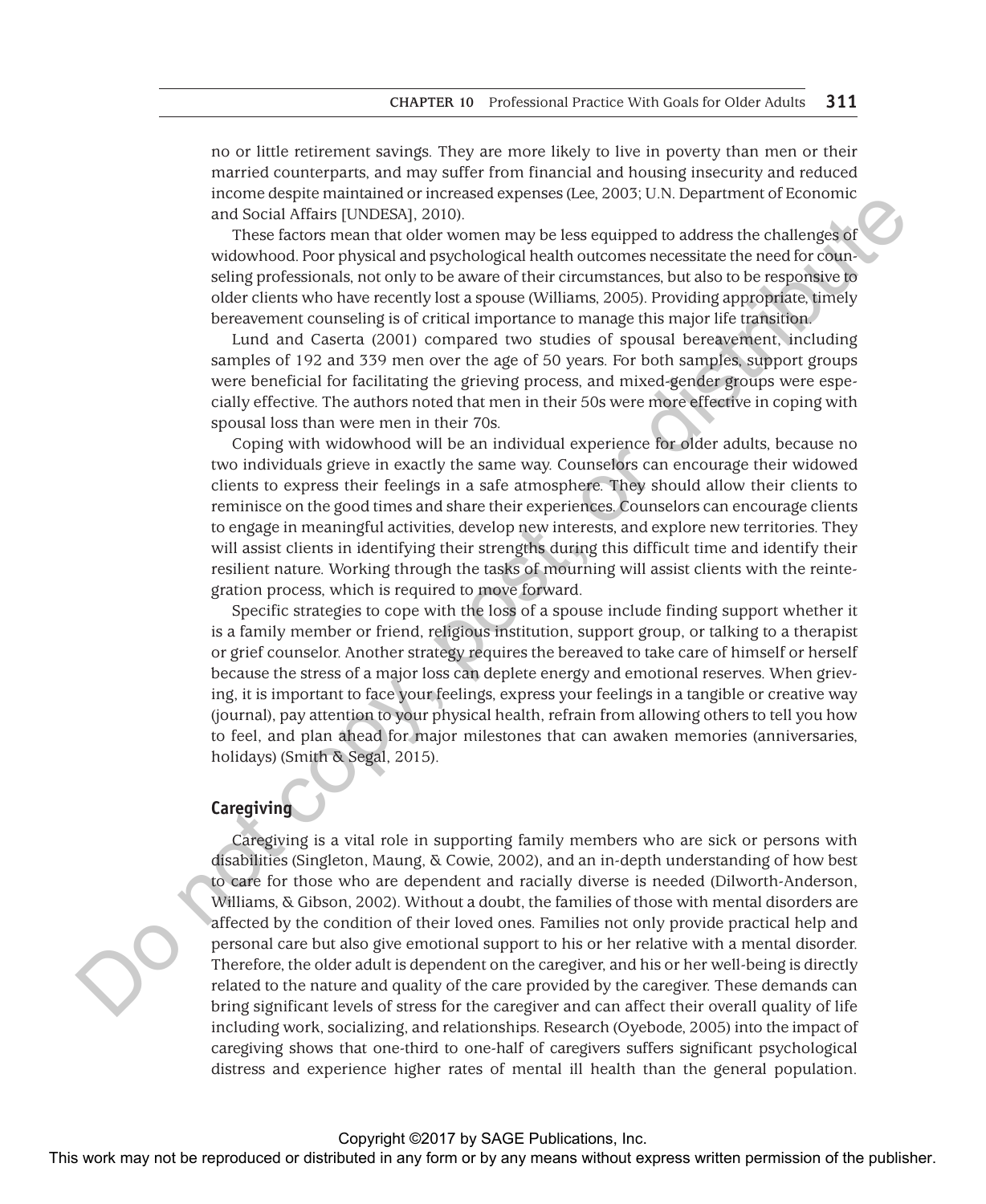#### **312 Section III Professional Practice in Working With Older Adults**

Being a caregiver can raise difficult personal issues about duty, responsibility, adequacy, and guilt (Oyebode, 2005). Caring for an individual with a mental health problem is not a static process since the needs of the care recipient alter as their condition changes. The role of the caregiver can be more demanding and difficult if the care recipient's mental disorder is associated with behavioral problems or physical disability (Shah, Wadoo, & Latoo, 2010). Counselors familiar with the caregiving role and the impact it has on the older family member and overall family dynamics are in an excellent position to address the perceived burden experienced by family members caring for aging members. Emotional distress and physical exhaustion are experienced by caregivers and must be managed to continue to provide quality care to older family members.

Ballard, Lowery, Powell, O'Brien, and James (2000) reviewed the literature on dementia and perceived burden and concluded that multiple studies point to the success of cognitivebehavioral interventions in reducing the strain of providing care. Among approximately 5,000 articles written between 1995 and 2002 that deal with caregivers and their mental health concerns (reviewed by Myers, 2003), only a handful tested the efficacy of counseling interventions, psychoeducational support group intervention for midlife caregivers with parent-care responsibilities. Using published measures of knowledge of aging, caregiver burden, and coping resources, they found that a time-limited, structured intervention was successful in reducing participants' perceptions of burden and increasing their coping responses.

Coping strategies for individuals experiencing caregiver burden include respite. Respite care for the loved one gives the caregiver a release from caregiving to engage in other responsibilities. Accessing other family members or friends to provide support is helpful, to decrease the feeling of burden. Joining support groups provides the caregiver the opportunity to feel support from others in similar situations. Paying for care providers, if affordable, decreases the responsibility for caregiving. The caregiver needs to also acknowledge his or her limitations, which might include admission of the love one to a supervised facility. Caregiving burden can also be decreased if the caregiver attends counseling sessions to address their issues and caregiver burden can be decreased if the caregiver gets enough rest, eats a nutritious diet, and makes time to exercise and relax. Latina female caregivers use religion to cope with caring for loved ones with dementia (Coon et al., 2004). Evidencebased psychological treatments used in helping distressed family caregivers of older adults include cognitive-behavioral therapy, individual counseling, and support group attendance (Gallagher-Thompson & Coon, 2007). process ance to the constraints and the constraints and the constraints and the constraints are interesting that the constraints are interesting to the constraints are the constraints are the constraints are the presented

Caregiving is an important and necessary role for older adults who require assistance. There are advantages and disadvantages to caregiving, and counselors will seek caregivers when his or her demands exceed their emotional and physical resources. Caregiver burden is addressed by counselors to facilitate better care for their client and a decrease in stress for the caregiver. Improving the mental health of the caregiver will enhance his or her ability to provide the needed care for his or her elder.

#### **Grandparenthood**

When parents are unable to raise their children, many grandparents assume this responsibility to avoid their grandchildren being placed in the foster care system. Their plan is to keep the family united; however, oftentimes grandparents are ill-prepared to care for one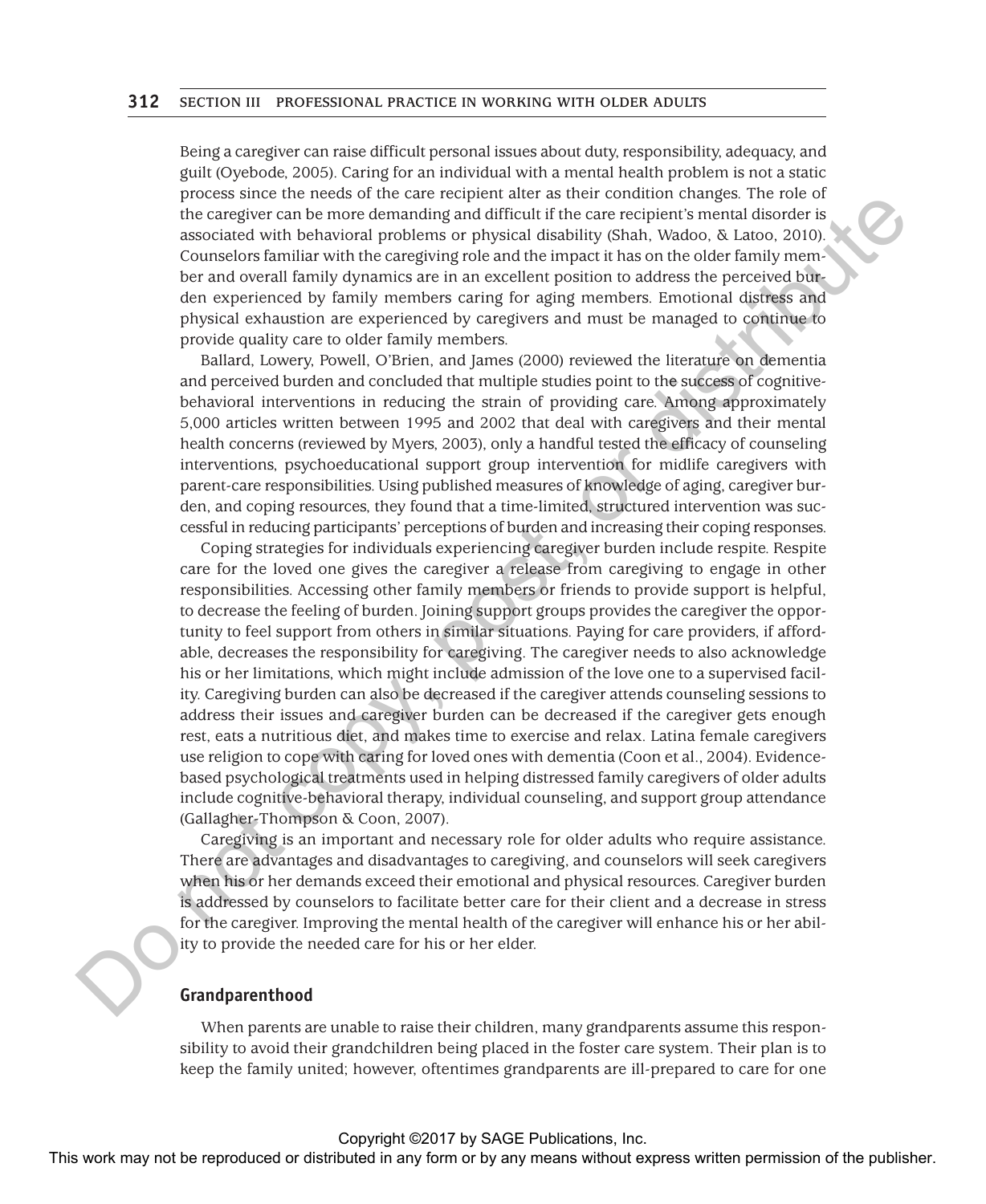or more grandchildren. Counselors working with their older clients who are custodial parents will be addressing multiple simultaneously occurring situations that produce stress and diminish the quality of life for their older clients. Counselors will be addressing chronic health problems, decreased social interaction, depression, loneliness, isolation, grieving on several levels, financial and legal dilemmas, coping mechanisms (lack thereof), behavioral issues of the grandchildren, and legal and educational concerns.

Grandparents acknowledge several benefits when raising their grandchildren, and counselors can reinforce these advantages in counseling sessions. These benefits include a sense of purpose, a second chance in life, an opportunity to nurture family relationships, a chance to continue family histories, and receiving love and support (Langosch, 2012). Grandparents also benefit from giving and receiving love (Doblin-MacNab & Keiley, 2009), and perceiving themselves as more effective caregivers (Strom  $\&$  Strom, 2011). In spite of the benefits, there are real challenges. Brabazon's (2011) study of grandparent-headed families (GHF) in the United States indicate that such families are more economically disadvantaged and have disproportionately high poverty rates, an economic variable strongly associated with poor health outcomes (Longoria, 2009). The economic demands of custodial grandparenting can cause problems with the already compromised health of grandparents as economic support from social service agencies is frequently unavailable or difficult to access. For example, 41% of GHF report having unmet service needs (Yancura, 2013). Counselors will assist their clients in investigating resources for financial support and securing services from social service agencies. and the state of the control of the control of the control of the control of the control of the gradient control of the gradient control of the gradient control of the gradient control of the control of the gradient contro

These challenges also extend to one's physical health. Custodial grandparents describe more limitations in performing activities of daily living. Further, caregiving stress may result in exacerbation of health problems (Kelley, Whitley, & Campos, 2010; Williams, 2011). Grandparents in GHF also reported feeling physically tired, having less privacy, and having less time with friends, family, and spouses (Hayslip & Kaminski, 2005). Working with clients who are grandparents raising their grandchildren will require that the counselor work with these clients to alleviate stress that negatively impacts their health.

The challenges faced by caregiving grandparents often influence their emotional and social health (Bundy-Fazioli, Fruhauf, & Miller, 2013). Research has consistently demonstrated that custodial grandparents have high rates of depression (Song & Yan, 2012; Strutton, 2010), with married and older grandmothers experiencing less emotional strain than single or younger grandmothers (Conway, Jones, & Speakes-Lewis, 2011). Custodial grandparents seek health-services less frequently and experience a higher level of distress, emotional problems, clinical depression, and insomnia than grandparents in traditional roles (Song & Yan, 2012). Grandmothers in particular experience higher levels of stress, strain between family members, more severe physical symptoms, and severe depression symptoms (Musil et al., 2011). This is especially true in cases where the grandmother has no high school diploma, is not employed, lives in poverty, and whose grandchildren possess severe behavioral problems (Park, 2009). These grandparents can also experience grief and disappointment over the primary parent's situation, adding to the intense emotional distress (Strom & Strom, 2011). In cases where the primary parent has been incarcerated, used or uses drugs, or suffers from AIDS/HIV, the stress of dealing with the children and the parent's problem can create a tense environment for the custodial grandparent. Additionally, if the child's parent has died, grandparents must simultaneously

#### Copyright ©2017 by SAGE Publications, Inc.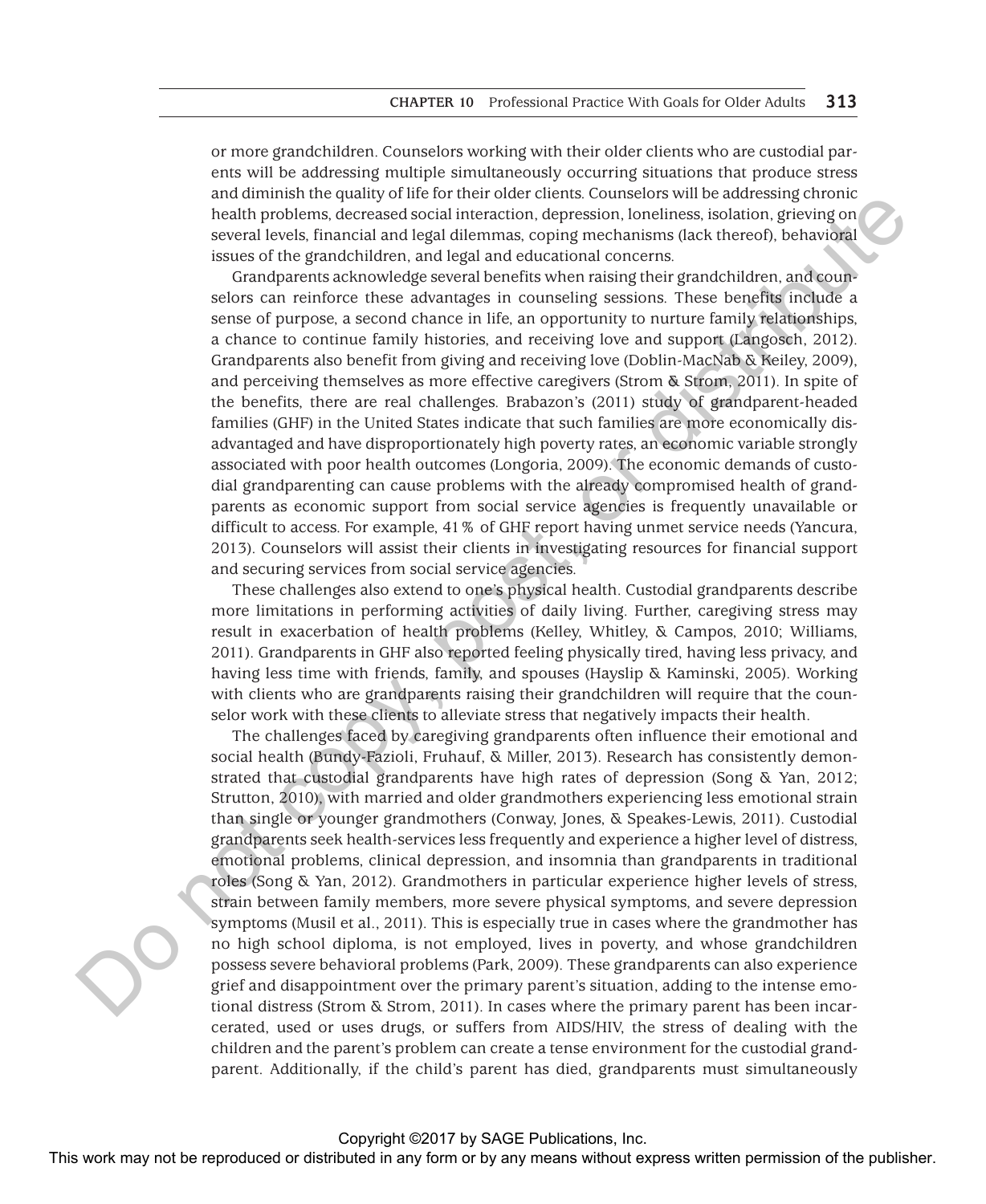cope with their own grief as well as that of their grandchild (Sampson & Hertlein, 2015). Providing a safe environment for grandparents to grieve over their losses will be very important in the counseling relationship.

In addition to impaired physical and emotional functions, intergenerational households headed by grandparents may experience social isolation due to the stigma attached to substance abuse, AIDS/HIV, or incarceration of the absent parents (Harris & Kim, 2011). Custodial grandparents can also become isolated from their peers due to caregiving responsibilities. Such responsibilities may put them off time with their peer group (Backhouse & Graham, 2012). The social isolation that grandparents experience may make management of their physical and emotional issues more difficult.

Grandparents assume responsibility for their grandchildren when their parents are unable to care for them. While grandparents provide the best care possible, at times they are challenged physically, emotionally, socially, and financially. Counselors may offer support services, provide bereavement counseling, teach coping strategies to deal with stress, and provide education to increase knowledge of educational, legal, and social services available. They may need to teach assertiveness training, provide referrals, and become a resource to provide linkage to agencies for support. An integrative approach that utilizes a variety of modalities is needed, which might include psychoeducational, family-systems approach, and cognitive-behavioral therapy.

# **Terminal Illness**

People with terminal illnesses often suffer from an inability to find meaning in the last moments of their lives and are unable to deal with significant issues related to family and other loved ones. Often they feel "cast out" because they are no longer healthy or productive and feel as if they are a burden to others because they are unable to care for themselves, in even very basic ways (Hardwig, 2000).

Caffrey (2000) confirms the role of psychotherapy in work with terminal illness. He believes that "palliative" care alone, the reduction of anxiety and depression related to dying, is short-sighted. Glicken (2009) believes that when a patient is approaching death, this can focus and stimulate life forces in a dying person. Kübler-Ross (1969, 1997) identified the "unfinished business" that keeps dying persons temporarily alive. The unfinished business can be simple or complex, but it usually has deep personal roots. The dying person is concerned, not so much about death per se, but about death as a constraint on life matters that need attending to. Terminal illness offers a patient the opportunity for personal growth in the presence of learning to cope with pain and the possibility of death. Greenstein and Breitbart (2000) write that "patients report reordering their priorities, spending more time with family, and experiencing personal growth through the very fact of having had to cope with their traumatic loss or illness" (p. 486). Suffering may lead to empathy and the willingness to reach out to others and the sense of connectedness among people often becomes an overriding positive experience that helps group members cope with painful and distressing conditions in ways that prolong life and add to its meaning. mpotential it the constrained presentation of the abend of the stationary interests and the station of the abend parameter shares. Although the station of the station of the station of the station constrained constrained c

> Counselors working with older clients who are terminally ill can utilize coping strategies with their clients (Livneh, 2000). Problem-focused/solving coping and information seeking

#### Copyright ©2017 by SAGE Publications, Inc.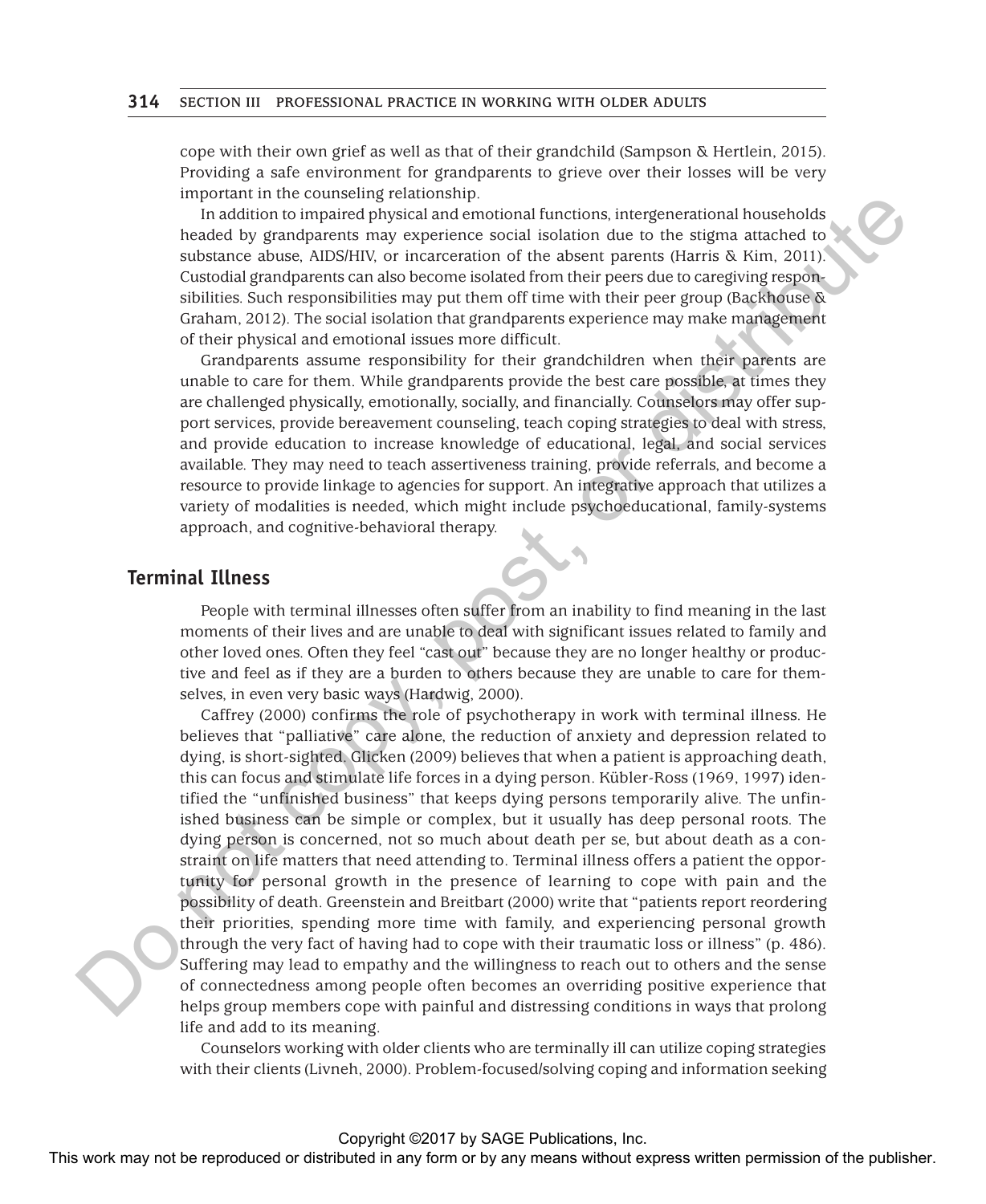refers to resolution of the stress and anxiety of illness through information gathering, focused planning, and direct action taking. Fighting spirit and confrontation refers to strategies described as accepting a serious and perhaps life-threatening diagnosis, while optimistically challenging, tackling, confronting, and recovering from the illness. Focusing on positives utilizing positive restructuring and positive reframing is associated with psychological well-being. Self-restraint is a strategy that refers to personal control to cope with the stresses of a serious or terminal disease and is a predictor of lower emotional distress. Seeking social support and assistance from others has been linked to decreased emotional/ psychological distress. Expressing feelings or venting has both positive and negative outcomes. Using humor decreases emotional distress and finding increased life meaning, and this potential is realized in terminally ill patients. High levels of spirituality in dying patients lead to hopefulness that resulted in a more cooperative relationship with helping professionals, improved resolution of long-standing emotional problems, and the desire to live longer (McClain, Rosenfeld, & Breitbart, 2003).

Advance directives provide patients with peace of mind and prevent families the burden of making difficult and emotionally intense decisions at the end of life (Kyba, 2002). Patients who perceive themselves as a burden on others often experience depression and anxiety, which can produce a lower quality of life. To prevent this perceived burden, counselors need to help patients find meaning or purpose in their lives (Tomer, Eliason, & Wong, 2008). Counselors who are aware that patients hold different meanings of life and death can respond to them with understanding and compassion, helping them live their best life until they die (Chibnall, Videen, Duckro, & Miller, 2002). One of the most difficult trials humans must face is loss, and with death comes the loss of oneself. Some terminally ill patients turn to religious and spiritual beliefs in order to understand their experiences and answer difficult existential questions about life and death (Tomer et al., 2008). Counselors who create an accepting environment can use the transpersonal model to help facilitate growth to a higher level of development in patients at the end of life. This approach encourages dying patients to explore the meaning of their death and reach a higher level of consciousness, increasing their knowledge of self. also consider the consideration of the state of the consideration and the state of the consideration of the consideration of the consideration of the consideration of the consideration of the consideration of the considera

One challenge for counselors who work with terminally ill patients is helping them to maintain a sense of dignity (Bloche, 2005). Although it can be difficult for patients to achieve dignity when they are facing the challenges of a terminal illness, it is important for counselors to recognize and treat patients who are sick and dying with the same dignity and respect as those who are healthy (Bloche, 2005). Dignity therapy is an intervention that encourages terminally ill patients to address psychosocial and existential issues in two to three counseling sessions (Chochinov et al., 2005). Counselors invite patients to talk about things that matter most to them both in the present and from their past, and for what they want to be remembered for. They ask specific questions to encourage dying patients to tell their stories, and then give patients time to think about and reflect upon their answers. The questions pertain to the patient's life history, emphasizing areas of importance such as roles, accomplishments in life, hopes and dreams, and any advice or information they want to pass on to family and loved ones. Some of the routine questions include (1) Tell me about your life history and the parts you feel are the most important. At that point in your life did you feel you were the most alive? (2) Do you want your family to know specific things about you, and what things do you want them to remember about

#### Copyright ©2017 by SAGE Publications, Inc.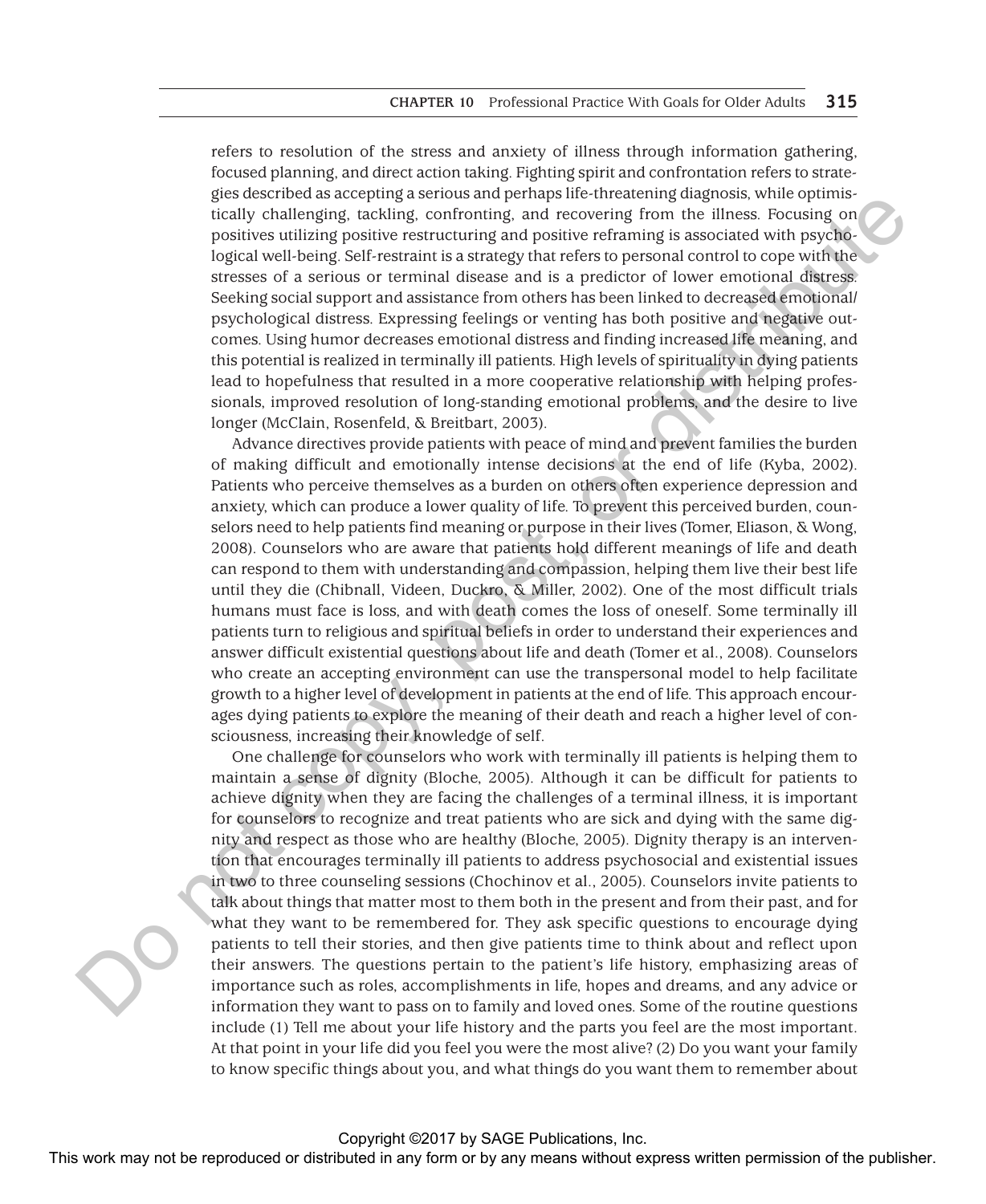you? (3) What have you learned about life? (4) What words do you wish to pass onto your loved ones? (Chochinov et al., 2005).

The session is audio recorded then transcribed verbatim by the counselor, who edits the information for clarity, sequencing of life events, and organization of important information. In the next session the counselor reads the document out loud to the patient for accuracy and feedback, allowing him or her to edit any changes (Ando, Morita, Okamoto, & Ninosaka, 2008). When patients hear their words repeated back to them they often become emotional, yet they believe they maintain their dignity, and achieve a better sense of purpose and meaning in life, which can be empowering. Patients also report less anxiety and despair about their impending death after sessions of dignity therapy (Chochinov et al., 2005). Terminally ill patients are able to ensure Erickson's seventh psychosocial state of generativity, where strength comes through care of others and production of something that contributes to the betterment of society, by leaving their created document to family and loved ones as a lasting reminder of who they were and their hopes and dreams for their families' future (Lemay & Wilson, 2008).

Terminally ill patients who desire to avoid further medical treatments have other options than the advance directives for medical care. Suicide and physician-assisted suicide are two choices that have received a great deal of media attention, particularly the physician-assisted suicide cases involving Jack Kevorkian and his suicide machine. The Oregon Death with Dignity Act, first passed in 1994 and went into effect in 1997, allowed a physician to issue a legal prescription to a terminally ill Oregon resident under a very strict set of circumstances (Death with Dignity National Center, 2015). The voters of Washington passed their law in 2008, and it went into effect in 2009. Vermont became the third state with a Death with Dignity law in 2013, and the law went into effect immediately. Montana doesn't currently have a law safe-guarding physician-assisted death. However, in 2009, Montana's Supreme Court ruled nothing in the state law prohibited a physician from honoring a terminally ill, mentally competent patient's request by prescribing medication to hasten the patient's death. Since the ruling, several bills have been introduced to codify or ban the practice, but none of those bills has become law (Death with Dignity National Center, 2015). California's law will take effect 90 days after the state legislature adjourns the special session on health care, which likely will not be until January 2016 at the earliest (ProCon.org, 2015). So currently a total of five states have legalized physician-assisted suicide. Four of these states (California, Oregon, Vermont, and Washington) legalized physician-assisted suicide via legislation and one state (Montana) has legal physician-assisted suicide via court ruling (ProCon.org, 2015). The most of control of the control of the control of the control of the control of the most of the most of the most of the most of the most of the most of the most of the most of the most of the most of the most of the mos



Counselors, as mental health professionals, may become involved in counseling terminally ill patients, who may express the desire to end their suffering by committing suicide. Assessing suicidal risk in terminally ill patients presents particular challenges; for example, preoccupation with dying or realistic planning for death may not be a true indicator of suicidal intention for terminally ill patients. Many characteristics of terminally ill patients are independent risk factors for suicide in their own right, which include depression, anxiety, delirium, hopelessness, pain and deterioration, and social isolation. Nonjudgmental exploration of the terminally ill patient's suicidal intent is the first step in reducing suicidal risk, and other steps included crises intervention techniques, medication changes focused on reducing physical and emotional discomforts, and advocacy efforts for relieving social and financial stressors.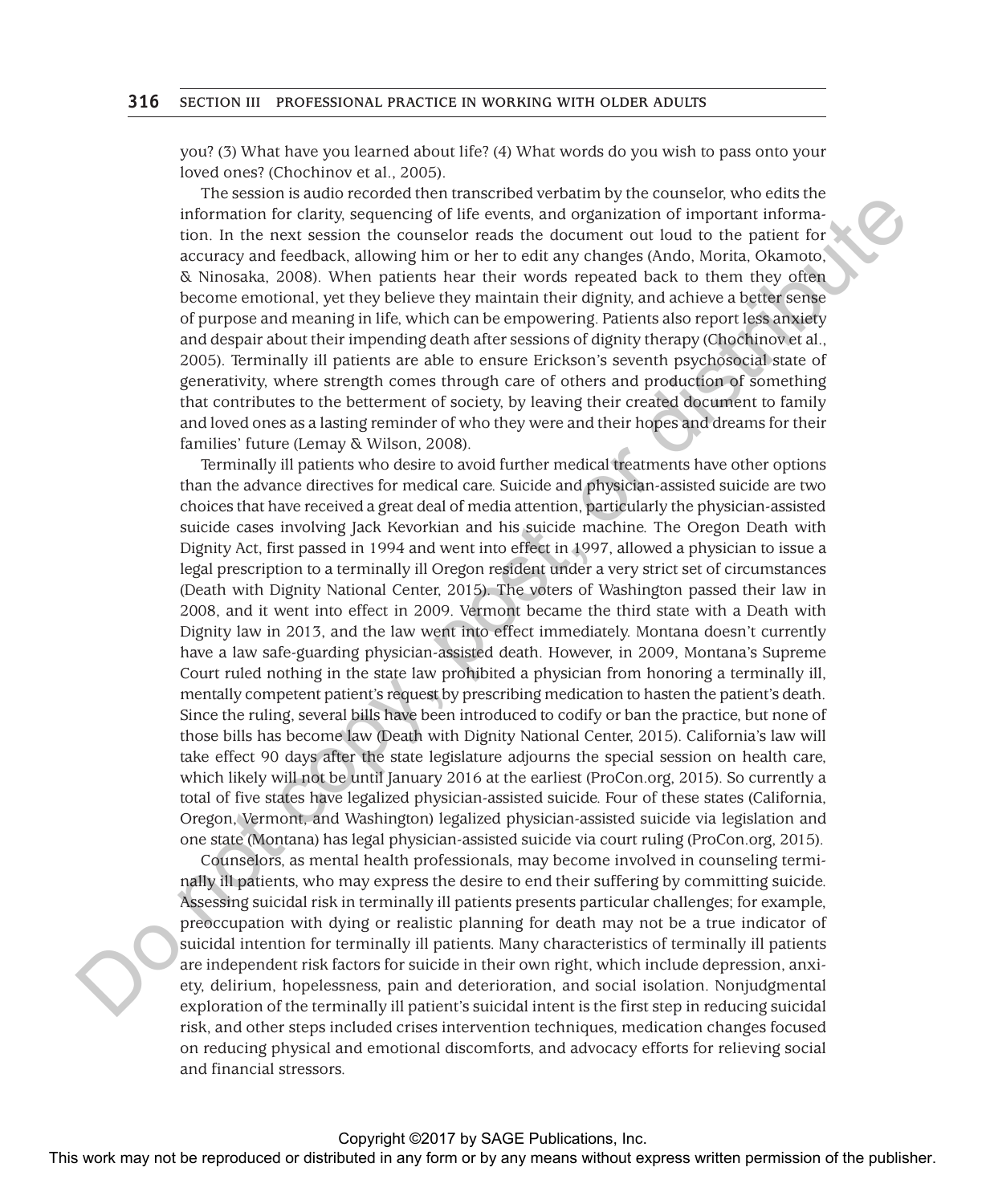If the client reveals to the counselor a suicide plan to end his or her pain from a terminal illness, should the client's confidentiality be violated and should the counselor take steps to prevent the client from carrying out the suicide? The ACA Code of Ethics (ACA, 2014) standards expect the counselor to break confidentiality because the client is threatening to harm him or herself. The standard is,

The general requirement that counselors keep information confidential does not apply when disclosure is required to protect clients or identified others from serious and foreseeable harm or when legal requirements demand that confidential information must be revealed. Counselors consult with other professionals when in doubt as to the validity of an exception. Additional considerations apply when addressing end-of-life issues. (p. 7)

The standard seems clear, but should they apply equally in states with physicianassisted suicide laws? Furthermore, should they apply equally to older adults who have lived long and full lives and who are now making an informed choice to end their lives due to terminal conditions that cause intolerable pain and deterioration? The ACA standards also state that the counselor should endeavor to keep his or her own values from interfering with the counseling relationship. The standard is,

Counselors are aware of and avoid imposing their own values, attitudes, beliefs, and behaviors. Counselors respect the diversity of clients, trainees, and research participants and seek training in areas in which they are at risk of imposing their values onto clients, especially when the counselor's values are inconsistent with the client's goals or are discriminating in nature. (ACA, 2014, p. 5)

How does the counselor keep his or her values from interfering with a terminally ill person's wish for a right to die?

A very important part of the work of therapists is helping clients negotiate this last transition. Counselors are available to be supportive and to help clients deal with the medical system and any family issues that might arise. In this role, it is very important to stay focused on the quality of life. Most clients do not want their lives artificially prolonged. They reach a point at which they are ready to let go, and the counselor's role is to be an advocate for them. To do that, counselors have to be comfortable talking with them and the people around them about death and with the decision to let them go when it is time (Zarit  $\&$  Zarit, 2011). is present in the train to the state and the state of the control of the state of the mattern and the state of the mattern in the state of the mattern in the analytic method. The general requirement that unumelops here in

## **Death and Dying**

At the end of life, helping professionals can bring a real advantage to patient care: wellhoned communication skills. Patient-centered communication that blends empathic listening with provision of information appears to offer patients the greatest support.

What are the skills helpers need to deliver bad news? It is important to remember that delivering such life-altering news can be very stressful for professionals who are asked to do so. Therefore, awareness of one's own response to dying and understanding of best practices in the area can be useful. Practicing compassion for oneself as well as for clients

Copyright ©2017 by SAGE Publications, Inc.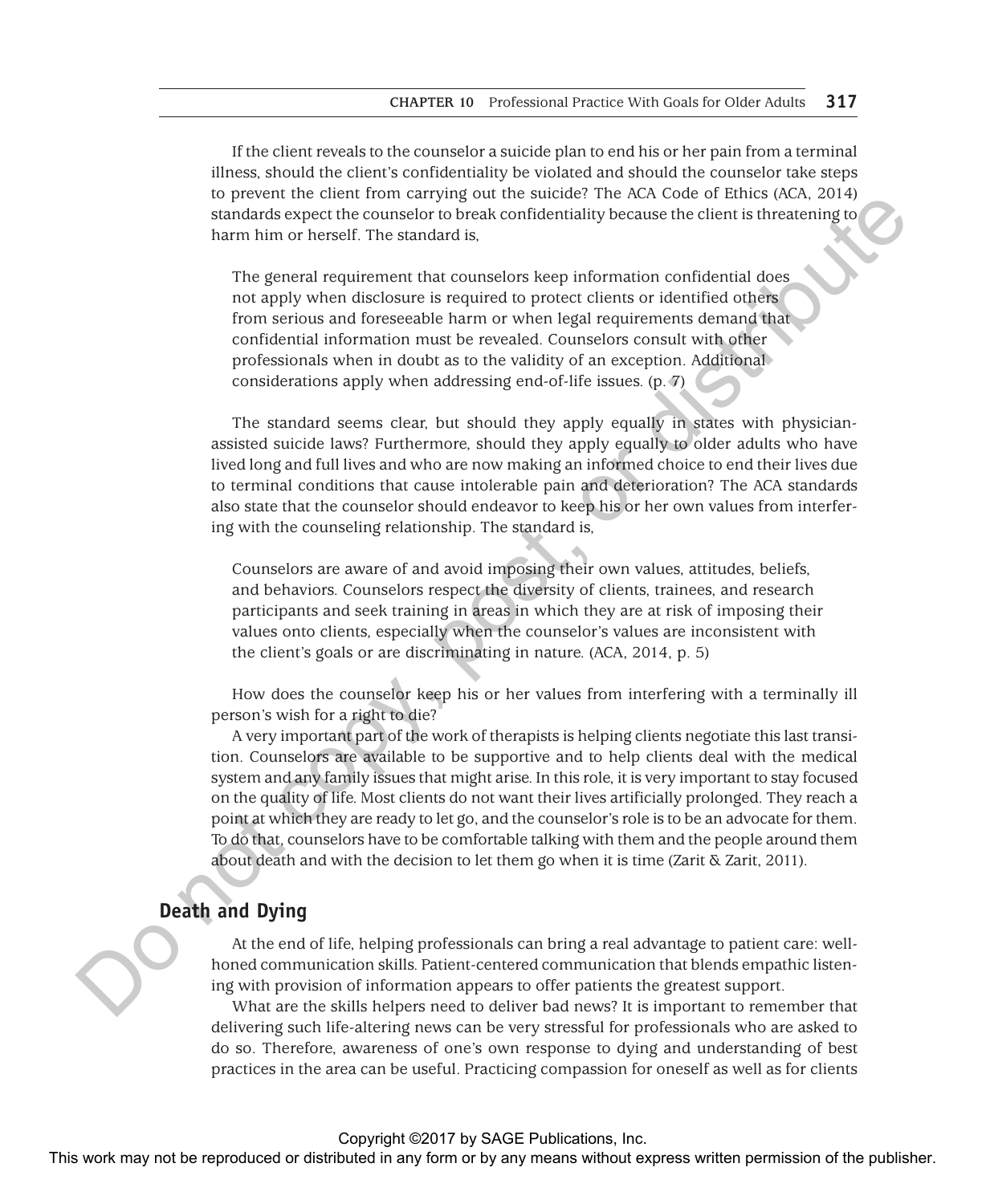#### **318 Section III Professional Practice in Working With Older Adults**

and their families is a powerful resource. Barclay, Blackhall, and Tulsky (2007) offer a helpful review of key considerations for culturally appropriate communication of difficult information. It's critical for helpers to understand that not everyone wants to hear the same amount of information about prognoses, symptoms and so forth. Sometimes patients' wishes for information are different from those of families. Carefully inquiring about how much information is desired as the dialogue unfolds is a good practice. Sometimes separate conversations are indicated, provided consistent information is delivered. When prognosis is poor, helpers can support realistic expectations by discussing ways to manage symptoms, providing emotional support, and connecting the patient and family with resources rather than offering unrealistic promises.

Cultures differ with respect to how directly bad news should be delivered, and it is essential for helpers to be sensitive to cultural norms in this regard:

Here the difference is not only about whether to tell the truth, but also about what it means to tell. Learning the truth in a more direct way may be seen as preferable because the ambiguity allows the patient the possibility of hope. (Barclay et al., 2007, p. 963)

In general, prior preparation of advance directives can provide an opportunity for discussing preferences for truth telling while individuals are still healthy. Difficult information should be conveyed with language and pacing that supports patients' understanding. Communication should be caring yet straightforward. It is suggested that the communicator pause to check for comprehension after every three facts. Summarizing the conversation aids understanding as well. Planning for continuing care that includes the patient and/ or family can help convey the reality of continuing support through the process (Broderick & Blewitt, 2015).

Counselors work with clients everyday on issues that disrupt the client's life and shake their sense of self. While each symptom or issue is weighed differently within the lives of clients, the issue of death and dying seems to weigh heavily universally with those dealing with death or dying (Kehoe, 2013). As a professional counselor, death and dying is a reality that counselors across all domains and working with every population will encounter. In working with older adults, issues of death and dying arise quite often and present themselves in numerous ways.

There is the loss of loved ones, which increases as individuals age. Lifelong friends, siblings, cousins, and significant others pass away. The impact of losing a loved one is tremendously difficult, while the weight of multiple losses can feel life ending. Counselors help clients understand the grief process, often presented in stages in which the final goal is that of closure and learning to live without the lost loved one. While some clients do not experience the stages (denial, anger, bargaining, depression, and acceptance) in sequence, other individuals may go through a certain stage more than once or enter into another stage simultaneously (Keefer, 2015). A modern approach to grief counseling is re-membering conversations, which has grown out of aspects of narrative therapy and social constructivism theories that deal with death and loss from an entirely different angle than traditional grief counseling. With re-membering conversations, the focus is not on closure rather than gaining an understanding of the client's relationship with the loved one while they were not<br>matrix as substitute the state of the state of the state of the state of<br>state for information as defined from these of families. Candidly in<br>outline a both state of the state of the state due to the state of the<br>stat

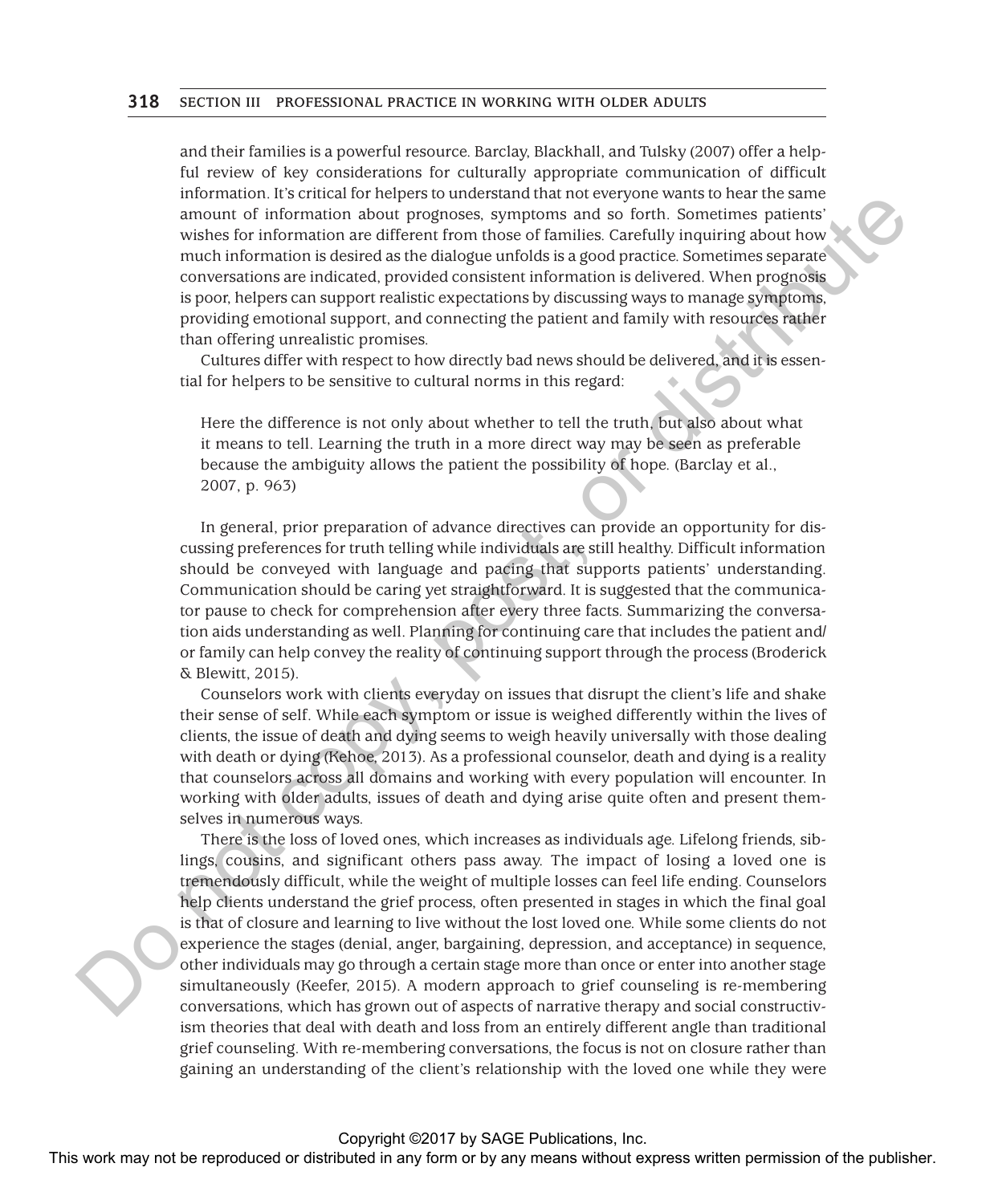living and helping them to now discover the ways in which their lost loved one can still fit in their lives. In essence, a re-developing of the client's relationship with that lost loved one now that they are no longer physically present. While the physical body may be gone, the relationship with them continues to live on.

A death of a client is inevitable when working with clients who are in the process of dying, and this takes a tremendous toll on all involved. A wide range of reactions include: individuals who want to take advantage of every moment to those who appear to shut down and push people away. It is difficult to find a common approach to working with dying persons (Kehoe, 2013). Family members and health care professionals will share comforting words, which may be unrealistic when a terminal diagnosis has been identified, for example, the doctors don't always know everything. Terminally ill clients want an expression of genuineness when interacting with others and acknowledgement that they are going to die. Family counseling sessions can be very beneficial when a client is near the end of life. Having the family or loved ones present provides the counselor an opportunity to ask the client up front how they want to be remembered or what is it they wish for their loved ones when they are gone. This time can be incredibly healing for the family and friends (Kehoe, 2013).

Older clients, even healthy ones, are often concerned about their own deaths or about deaths of people close to them. Much of the literature on this topic is based on case studies of younger people with illnesses that have predictable trajectories, such as cancer. However, older people can have more varied courses of decline. They also may have different ways of dealing with death. Some older people may feel fear and anxiety about death, but these feelings do not seem as common as among younger individuals. Other older people, while not afraid of dying, are often concerned about the circumstances of their deaths. They do not want to endure painful or unnecessary medical procedures and may want to pass away at home rather than in the hospital. They may question why they have been left behind when others have died or believe they cannot go on with their lives. People may also have unfinished emotional business with their families or issues that they want to resolve before they die. These issues can be value laden for both therapist and client. The most desirable therapeutic stance is one of neutrality, allowing the individual the freedom to express his or her own beliefs and explore the possibilities. now and their state is the consense procedure where the protocol the proposition of the consense of the procession of the consense of the consense of the consense of the consense of the determined of the consense of the pr

Case Illustration 10.3 demonstrates issues of loss, relocation, delayed grief reaction, and psychiatric illness.

# CASE ILLUSTRATION 10.3

Counselors perform various roles but are not specialists in everything; therefore, referrals to other professionals may be warranted. Mrs. Lewis moved from Pennsylvania to Florida and was extremely excited for the first 6 months upon arrival. She had saved her money, sold her house and all of her belongings, and moved after the death of her husband of 45 years. She wanted a fresh start.

*(Continued)*

Copyright ©2017 by SAGE Publications, Inc.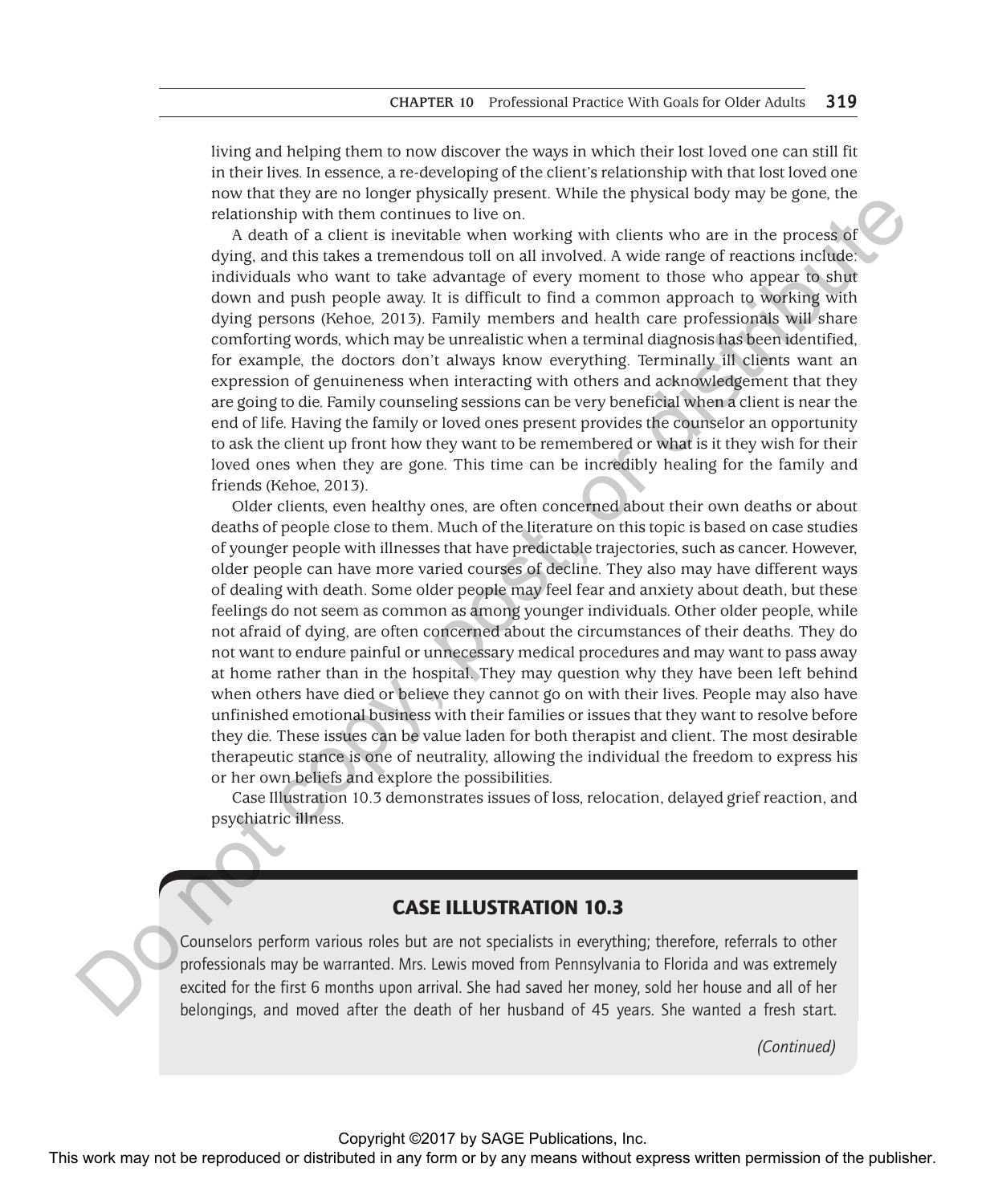#### (Continued)

However, upon visiting her, Mrs. Lewis's daughter noticed that she cried frequently, had become withdrawn and complained of restlessness, had difficulty sleeping, and was just sad all of the time. She also noticed that her mother was having visual and auditory hallucinations. She thought she was seeing her husband and that he was telling her to move back to Pennsylvania.

Mrs. Lewis has no history of any psychiatric disorders, nor was she on any medications. She only ingests a multivitamin, calcium supplement, and Vitamin D supplement daily. As the counselor, what presenting issues would indicate that you need help in this particular scenario? Identify the professionals who you would consult with. How would you interpret Mrs. Lewis's presenting problem(s)?

Therapists need to be comfortable talking about death and dying and letting clients know they can talk about these issues. Someone who is uncomfortable talking about death and dying will convey that discomfort to clients. Therapists also have to know where they stand personally on end-of-life issues. They need to come to terms with their own beliefs and feelings so that they do not distort or misinterpret what clients say or feel and do not let their own beliefs interfere with clients' making their own decisions.

Therapists must be prepared to lose clients. One of the consequences of empathy is that we get attached to clients. Seeing people who are declining and who will ultimately die is not easy and raises complex feelings in therapists. These losses can feel like the death of a good friend. They come to know clients well and are very involved in their lives. With our older clients, death is not just a loss but can be the culmination of a process that ends suffering or frees them from a life they would not want to live. Therapists may need to obtain professional services to assist with the loss of their clients. However, upon visiting between the small of the three cristic than the control of the street physical because the difficulty shaping, and was just set all of the time.<br>Since the distribute matches was have the difficulty s

Loss is a major theme associated with aging. Older adults, as they age, based on their longevity, will experience the death of spouses, partners, family members, friends, and neighbors. Their resiliency is a testament to their ability to cope with numerous losses and continue to function. Counselors will address issues related to the dying process, advanced directives, and death rituals. It is extremely important that counselor conduct a self-examination to become comfortable addressing these unavoidable issues related to loss and seek professional counseling services to cope with the loss of his or her clients, if it is necessary.

# KEYSTONES

- Older adults can benefit from various psychosocial interventions and will have different goals in comparison to younger or middle-aged clients. Physical health promotion is an important goal for older clients.
- Older persons will access the services of professionals if they are experiencing a crisis, are in a transitional phase of life, and/or if some unmet need interferes with their functioning.

#### Copyright ©2017 by SAGE Publications, Inc.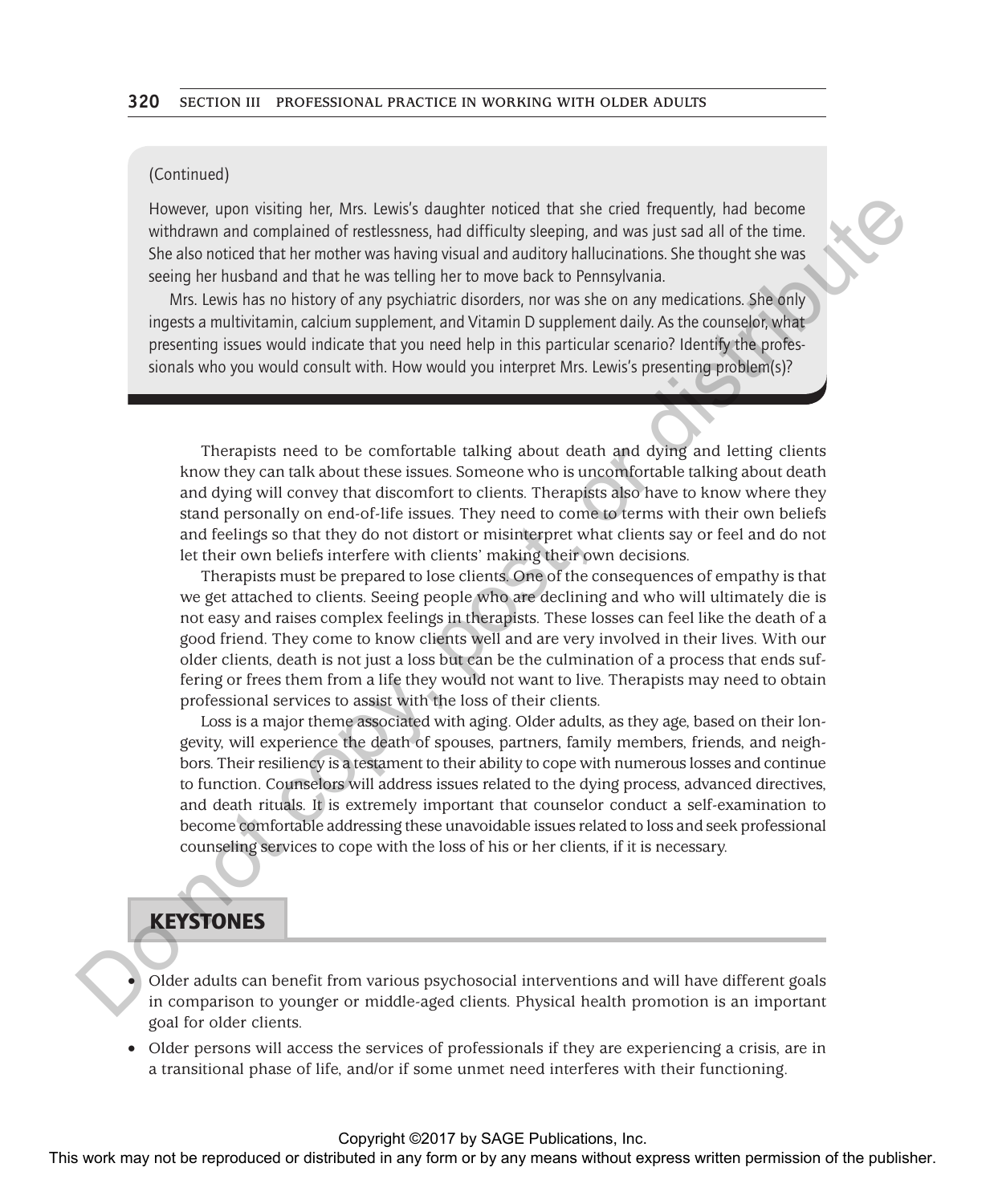- The personal client-counselor relationship is essential in facilitating progress within the counseling session.
- A multidimensional, comprehensive assessment is necessary to initiate any therapeutic intervention with older adults.
- Physical limitations, health concerns, inadequate appraisal and assessments, and environmental issues pose challenges to the professional counselor.
- In addition to establishing a relationship with clients and assessing them, counselors will help clients set goals and create and carry out an appropriate intervention before terminating the relationship.
- The gerontological counselor performs roles of advocacy, consultant, educator, and coordinator and acts as a referral mechanism for older clients. The counselor helps older clients with topics including health issues, uncertainties, relationship issues and sexuality, late-life transitions, terminal illness, and death and dying. A multidimensional comprehensive assessment is necessary to initiate any therapeutic inter-<br>
Physical limitations, health contents, including a representation of the medicine<br>
Physical limitations, health contents, includ

# ADDITIONAL RESOURCES

## **Print Based**

- Barry, K. L., Oslin, D. W., & Blow, F. C. (2001). *Alcohol problems in older adults: Prevention and management*. New York, NY: Springer Publishing.
- Blando, J. (2011). *Counseling older adults*. New York, NY: Routledge.
- Brewington, J. O., & Nassar-McMillan, S. (2000). Older adults: Work-related issues and implication for counseling*. The Career Development Quarterly, 49,* 2–15.
- Faber, A. J. (2003). Therapy with the elderly: A collaborative approach. *Journal of Family Psychotherapy, 14,*   $1 - 14$
- Harper, M. C., & Shoffner, M. F. (2004). Counseling for continued career development after retirement: An application of the theory of work adjustment. *The Career Development Quarterly, 52,* 272–284.
- Hill, A., & Brettle, A. (2006). Counseling older people: What can we learn from research evidence? *Journal of Social Work Practice, 20,* 281–297.
- Kottler, J. (2003). *Client and therapist: How each changes the other*. In the gift of therapy (pp. 1–24). San Francisco, CA: Jossey-Bass.
- Lee, C. C. (Ed.). (2013). *Multicultural issues in counseling: New approached to diversity* (4th ed.). Alexandria, VA: American Counseling Association.
- Lever, K., & Wilson, J. J. (2005). Encore parenting: When grandparents fill the role of primary caregiver. *The Family Journal, 13,* 167–171.

McAuliffe, G. (2013). *Culturally alert counseling: A comprehensive introduction* (2nd ed.). Thousand Oaks, CA: Sage.

- Pennick, J. M., & Fallshore, M. (2005). Purpose and meaning in highly active seniors. *Adultspan Journal, 4,* 19–35.
- Snyder, B. A. (2005). Aging and spirituality: Reclaiming connection through story-telling. *Adultspan Journal, 4,* 49–55.
- Stickle, F., & Onedera, J. (2006). Teaching gerontology in counselor education. *Educational Gerontology, 32,*  247–259.
- Sue, D. W., & Sue, D. (2003). Counseling elderly clients. In D. W. Sue & D. Sue, *Counseling the culturally diverse* (4th ed., pp. 393–406). Hoboken, NJ: John Wiley & Sons.

#### Copyright ©2017 by SAGE Publications, Inc.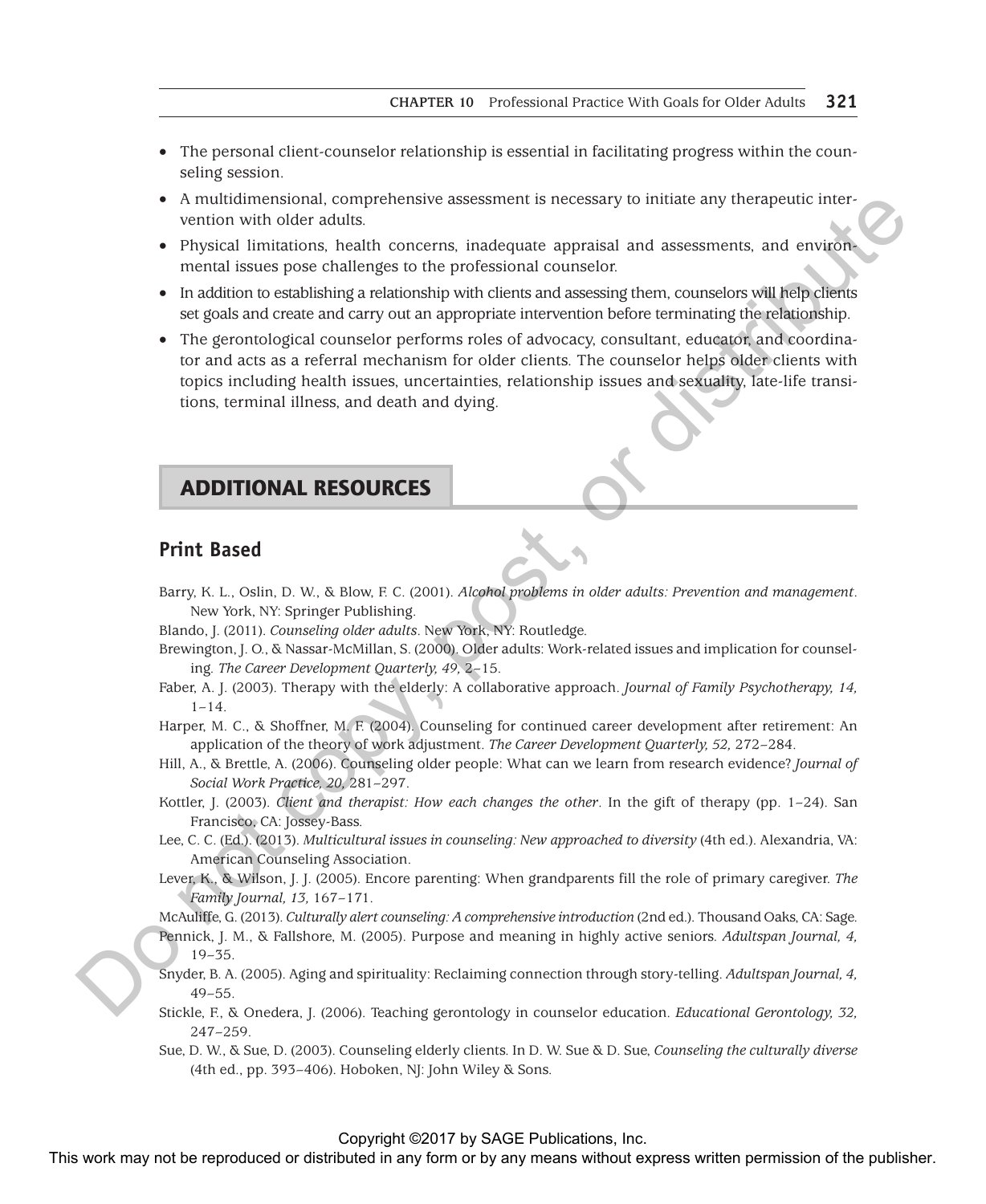## **Web Based**

www.aca.org www.nia.nih.gov

# **REFERENCES**

Age U.K. Oxfordshire (2011). *Safeguarding the convoy: A call to action from the campaign to end loneliness.*  Oxfordshire, UK: Author. **REFERENCES**<br>
New value and gove<br>
wavenut and gove<br>
New Value and Alt Equivalent (2011). Suffering the convery A cali to action from the campaign of examplement<br>
Agrees at a Le Copy Security of the distribution of the com

Agronin, M. E. (2004). Sexual disorders. In D. G. Blazer, D. C. Steffens, & E. W. Busse (Eds.), *Textbook of geriatric psychiatry* (3d ed.). Arlington, VA: American Psychiatric Publishing.

Agronin, M. (2010). *Therapy with older clients: Key strategies for success*. Retrieved from http://www.books .wwnorton.com/books/Therapy-with-Older-Clients/

American Counseling Association (ACA). (2014). *2014 ACA Code of Ethics*. Alexandria, VA: Author.

- American Psychiatric Association. (2000). *Diagnostic and statistical manual of mental disorders* (4th ed., Text Revision). Washington, DC: Author.
- Anderson, F., Downing, G., & Hill, J. (1996). Palliative Performance Scale (PPS): A new tool. *Journal of Palliative Care, 12*(1), 5–11.

Ando, M., Morita, T., Okamoto, T., & Ninosaka, L. (2008). One-week short-term life review interview can improve spiritual well-being of terminally ill cancer patients. *Journal of Psycho-Oncology, 17,* 885–890.

- Angel, J., Jimenez, M., & Angel, R. (2007). The economic consequences of widowhood for older minority women. *Gerontologist, 47*(2), 224–234.
- Annon, J. (1976). The PLISSIT Model: A proposed conceptual scheme for the behavioral treatment of sexual problems. *Journal of Sex Education and Therapy, 2*(2), 1–15.
- Arroll, B., Khin, N., & Kerse, N. (2003). Screening for depression in primary care with two verbally asked questions cross sectional study. *British Medical Journal, 327*(7424), 1144–1146.
- Aspinwall, L., & Staudinger, U. (2003). *A psychology of strengths: Fundamental questions and future directions for a positive psychology*. Washington, DC: American Psychological Association.

Australian Institute of Health and Welfare. (2009). *Australia's Welfare, 9*(117). Canberra: ACT: Author.

Backhouse, J., & Graham, A. (2012). Grandparents raising grandchildren: Negotiating the complexities of roleidentity conflict. *Child and Family Social Work, 17*(3), 306–315.

Ballard, C., Lowery, K., Powell, I., O'Brien, J., & James, I. (2000). Impact of behavioral psychological symptoms of dementia on caregivers*. International Psychogeriatrics, 12,* 93–105.

Barclay, J. S., Blackhall, L. J., & Tulsky, J. A. (2007). Communication strategies and cultural issues in the delivery of bad news. *Journal of Palliative Medicine, 10,* 958–977.

Bernstein, M., & Munoz, N. (2016). *Nutrition for the older adult*. Burlington, MA: Jones and Bartlett.

Blando, J. (2011). *Counseling older adults.* New York, NY: Routledge.

Bloche, M. (2005). Managing conflict at the end of life. *New England Journal of Medicine, 23,* 352.

- Blow, F. (1991). Short Michigan Alcohol Screening Test—Geriatric Version (SMAST-G). Ann Arbor: University of Michigan Alcohol Research Center.
- Bourgeois, M. (2002). The challenge of communicating with persons with dementia. *Alzheimer's Care Quarterly, 3,* 132–144.

Boyd, D., & Bee, H. (2006). *Lifespan development* (4th ed.). Boston, MA: Allyn and Bacon.

Brabazon, K. (2011). Economic challenges faced by grandparents raising grandchildren: Implications for policy development. *Gerontologist, 51,* 175–176.

#### Copyright ©2017 by SAGE Publications, Inc.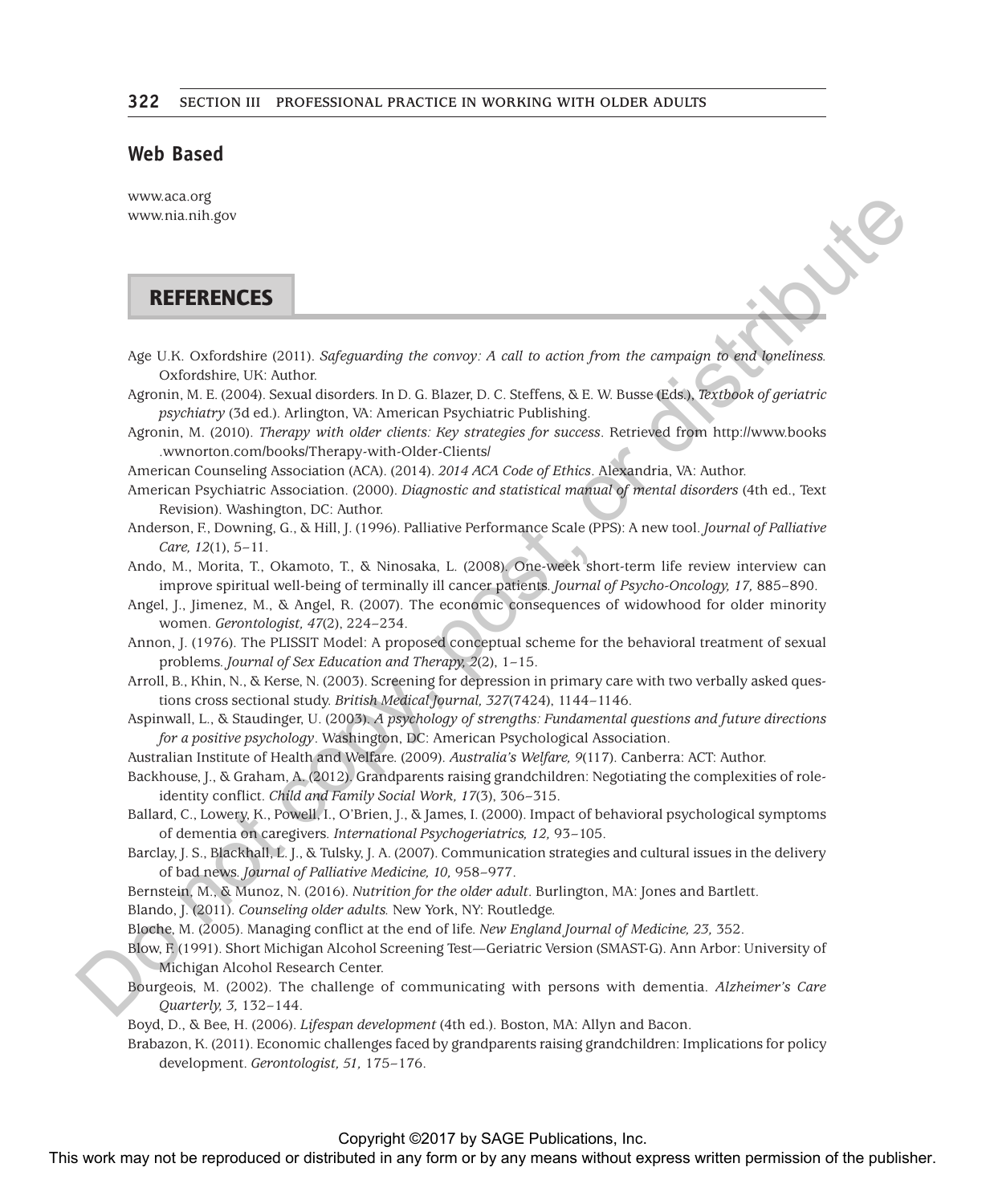- Broderick, P., & Blewitt, P. (2004). *The life span: Human development for helping professionals* (2nd ed.). Upper Saddle River, NJ: Pearson Merrill Prentice Hall.
- Brown, J., Potter, J., & Foster, B. (1990). Caregiver burden can be evaluated during geriatric assessment. *Journal of American Geriatrics Society, 38*(4), 453–460.
- Bundy-Fazioli, Fruhauf, C., & Miller, J. (2013). Grandparents caregivers' perceptions of emotional distress and well-being. *Journal of Family Social Work, 16*(5), 447–462.
- Caffrey, T. (2000). The whisper of death: Psychotherapy with a dying Vietnam veteran. *American Journal of Psychotherapy, 54*(4), 519–530.
- Carr, A. (2009). The effectiveness of family therapy and systemic interventions for adult-focused problems. *Journal of Family Therapy, 31,* 46–74.
- Cattan, M. (2005). Preventing social isolation and loneliness among old people: A systematic review of health promotion interventions. *Aging and Society, 25*(1), 41–67.
- Centers for Disease Control and Prevention (CDC). (2015). *Depression is not a normal part of growing older.* Retrieved from http://www.cdc.gov/aging/mentalhealth/depression.htm
- Centers for Disease Control and Prevention (CDC), Administration on Aging, Agency for Healthcare Research and Quality, and Centers for Medicare and Medicaid Services. (2011). *Enhancing use of clinical preventive services among older adults: Closing the gap*. Washington, DC: AARP. Retrieved from http://www.cdc.gov/ features/preventiveservices/clinical\_preventive\_services\_closing\_the\_gap\_report.pdf. of American constraints above the system of the system of the main of the system of the system of the system of the system of the system of the system of the system of the system of the system of the system of the system
	- Chand, S., & Grossberg, G. (2013). How to adapt cognitive behavioral therapy for older adults. *Current Psychiatry, 12*(3). Retrieved from http://www.currentpsychiatry.com/index.php?id=22661&tx\_ttnews  $[tt\_news] = 177556$
	- Chibnall, J., Videen, S., Duckro, P., & Miller, D. (2002). Psycho-social-spiritual correlates of death distress in patients with life-threatening medical conditions. *Journal of Palliative Medicine, 16,* 331–338.
	- Chochinov, H., Hack, T., Hassard, T., Kristjanson, O. L., McClement, S., & Harlos, M. (2005). Dignity therapy: A novel psychotherapeutic intervention for patients near the end of life. *Journal of Clinical Oncology, 23,*  5520–5525.
	- Clay, R. (2012). Later-life sex. *American Psychological Association, 43*(11), 42.
	- Conway, F., Jones, S., & Speakes-Lewis, A. (2011). Emotional strain in caregiving among African American grandmothers raising their grandchildren. *Journal of Women and Aging*, 23(2), 113–128.
	- Coon, D., Rubbert, M., Solano, N., Mausbach, B., Kraemer, H., & Argueles, T. (2004). Well-being, appraisal, and coping in Latina and Caucasian female dementia caregivers: Findings from the REACH Study. *Aging and Mental Health, 8*(4), 330–345.
	- Corey, G. (2012). *Theory and practice of counseling and psychotherapy* (9th ed.). Belmont, CA: Thomson Brooks/ Cole.
	- Council on Scientific Affairs, American Medical Association. (1993). Physicians and family caregivers: A model for partnership. Council report. *Journal of American Medical Association, 269*(10), 1282–1284.
	- Cox, D., & D'Oyley, H. (2011). Cognitive-behavioral therapy with older adults. *British Columbia Medical Journal, 53*(7), 348–352.
	- Cromwell, D., Eagar, K., & Poulos, R. (2003). The performance of instrumental activities of daily living scale in screening for cognitive impairment in elderly community residents. *Journal of Clinical Epidemiology, 56*(2), 131–137.
	- Cummings, J., Frank, J., & Cherry, D. (2002). Guidelines for managing Alzheimer's disease: Part I. Assessment. *American Family Physician, 65*(11), 2263–2272.
	- Dacey, M. L., & Newcomer, R. A. (2005). A client-centered counseling approach for motivating older adults toward physical activity. *Topics in Geriatric Rehabilitation, 21*(3), 194–203.
	- Death with Dignity National Center. (2015). Death with dignity acts. Retrieved https://www.deathwithdignity .org/learn/death-with-dignity-acts/

DeJong, P., & Berg, I. (2001). Co-constructing cooperation with mandated clients. *Social Work, 46*(4), 361–374. DeLamater, J., & Sill, M. (2005). Sexual desire in later life. *Journal of Aging and Health, 19,* 921–945.

#### Copyright ©2017 by SAGE Publications, Inc.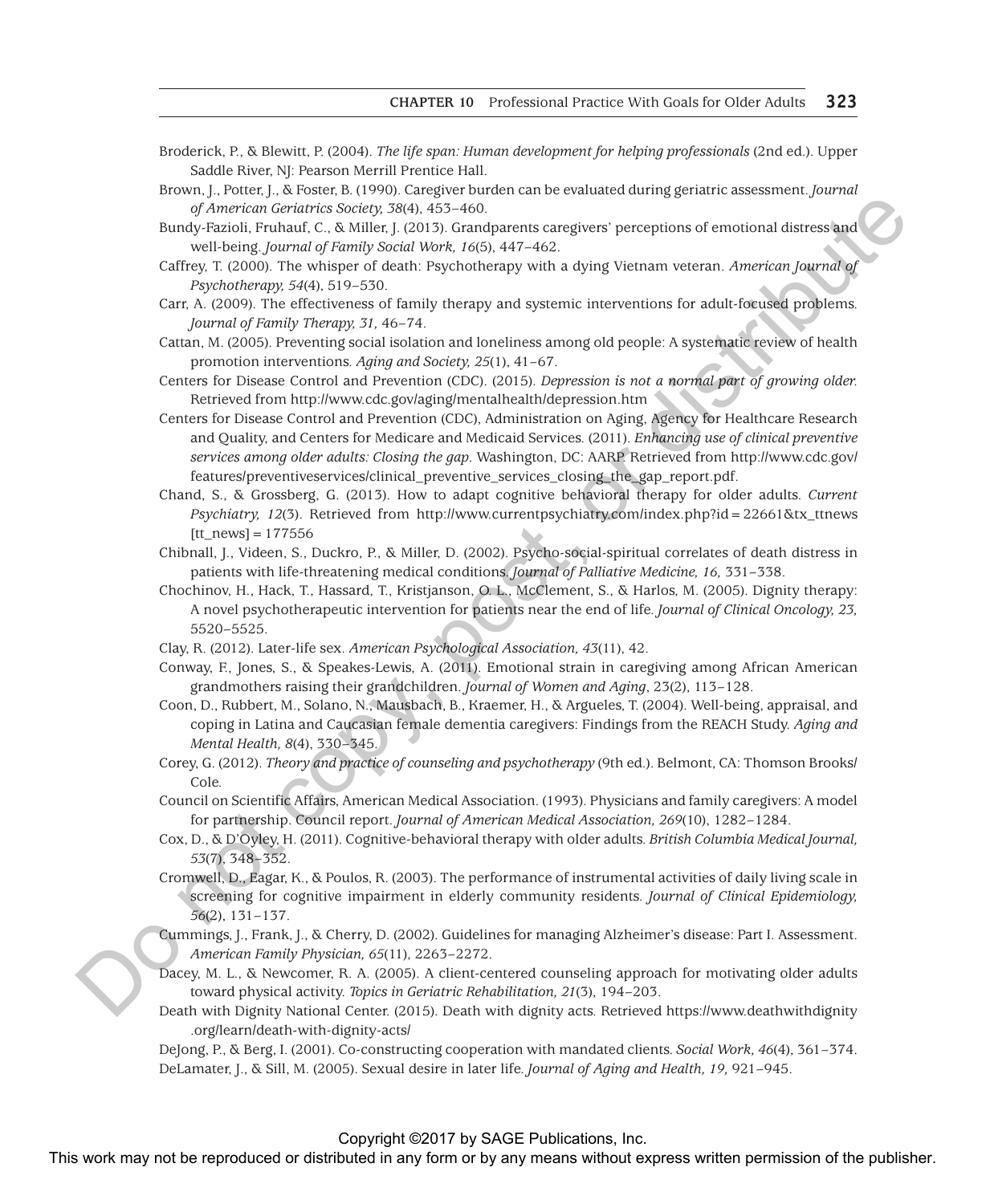#### **324 Section III Professional Practice in Working With Older Adults**

de Shazer, S., Berg, I., & Lipchik, E. (1986). Brief therapy: Focused solution development. *Family Process, 25,* 207–221.

Devons, C. A. (2002). Comprehensive geriatric assessment: Making the most of the aging years. *Current Opinion Clinical Nutrition Metabolic Care, 5*(19), 19–24.

DiGiacomo, M., Davidson, P., Byles, J., & Nolan, M. (2013). An integrative and social-cultural perspective of health, wealth, and adjustment in widowhood. *Health Care Women International,* 1–17.

Dilworth-Anderson, P., Williams, I., & Gibson, B. (2002). Issues of race, ethnicity, and culture in caregiving research: A 20-year review. *The Gerontologist, 42,* 237–272.

Doblin-MacNab, M., & Keiley, M. (2009). Navigating interdependence: How adolescents raised solely by grandparents experience their family relationships. *Family Relations, 58,* 162–175.

Duffy, F., Gordon, G., & Whelan, G. (2004). Assessing competence in communication and interpersonal skills: The Kalamazoo II Report. *Academic Medicine, 79,* 495–507.

Elliott, R., & Freiere, E. (2010). The effectiveness of person-centered and experimental therapies: A review of the meta-analyses. In M. Cooper, J. C. Watson, & D. Holldampf (Eds.), *Person-centered and experimental therapies work: A review of the research on counseling, psychotherapy and related practices* (pp. 1–15). Ross-on-Wye, UK: PCCS Books. Option (36 the Northern Matologic Care 3(19), 10-34 the signature and social calibrary respective of the nearly the Silbian Matological Energy (20) An integrational calibrary proportional cases of the nearly and all sampl

English, J., & Dean, W. (2013). *Viagra: Performance, side effects, and safe alternatives*. Retrieved from http:// nutritionreview.org/2013/04/viagra-performance-side-effects-safe-alternatives/

Feldman, S., Byles, J., & Beaumont, R. (2000). Is anybody listening? The experiences of widowhood for older Australian women. *Journal of Women & Aging, 12*(3/4), 144–176.

Findlay, R. (2003). Interventions to reduce social isolation amongst older people: Where is the evidence? *Aging and Society, 23*(5), 647–658.

Folstein, M., Folstein, S., & McHugh, P. (1975). Mini mental state: A practical method for grading the cognitive state of patients for the clinician. *Journal of Psychiatric Research, 12,* 189–198.

Fowler, C., & Nussbaum, J. (2008). Communicating with the aging patient. In K. B. Wright & S. D. Moore (Eds.), *Applied Health Communication*. Cresskill, NJ: Hampton Press.

Frazer, D., Hinrichsen, G., & Jongsma, A. (2011). *The older adult psychotherapy: Treatment planner*. Hoboken, NJ: John Wiley & Sons.

Froehlich, T., Robison, J., & Inouye, S. (1998). Screening for dementia in the outpatient setting: The time and change test. *Journal of American Geriatrics Society, 46*(12), 1506–1511.

Fry, P., & Debats, D. (2014). Sources of life strengths appraisal scale: A multidimensional approach to assessing older adults' perceived sources of life strengths. *Journal of Aging Research*. Retrieved from http://www .dx.doi.org/10.1155/2014/783637

Gallagher-Thompson, D., & Coon, D. (2007). Evidence-based psychological treatments for distress in family caregivers of older adults. *Psychology Aging, 22*(1), 37–51.

Gellis, Z. D., & Kenaley, B. (2008). Problem-solving therapy for depression in adults: A systematic review. *Research on Social Work Practice, 18*(2).

Glasser, W. (1998). *Choice therapy.* New York, NY: HarperCollins.

Glicken, M. (2009). *Evidence-based counseling and psychotherapy for an aging population*. Burlington, MA: Elsevier.

Greaves, C., & Farbus, L. (2006). Effects of creative and social activity on the health and well-being of socially isolated older people: Outcomes from a multi-method observational study. *The Journal of the Royal Society for the Promotion of Health, 126*(3), 133–142.

Greenstein, M., & Breitbart, W. (2000). Cancer and the experience of meaning: A group psychotherapy program for people with cancer. *American Journal of Psychotherapy, 54*(4), 486–500.

Gustavson, K., & Lee, C. (2004). Alone and content frail seniors living in their own home compared to those who live with others. *Journal of Women and Aging, 16*(3/4), 3–18.

Hardwig, J. (2000). Spiritual issues at the end of life: A call for discussion. *Hastings Center Report, 30*(2), 28–30.

#### Copyright ©2017 by SAGE Publications, Inc.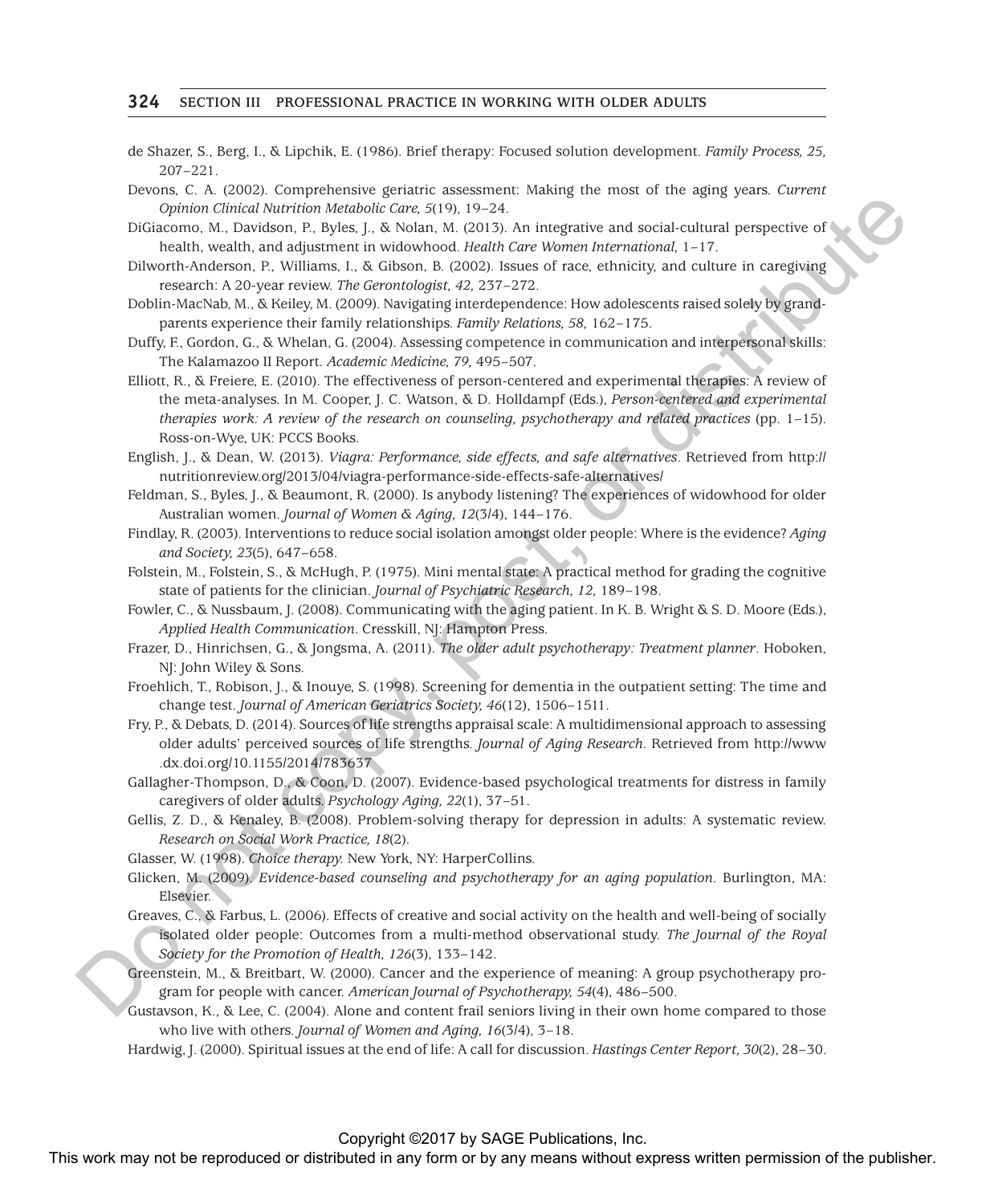Harris, L., & Kim, B. (2011). Grandparents raising grandchildren affected by HIV/AIDS in Vietnam: How meaning and context affect coping among skipped generations. *Gerontologist, 51,* 390.

Harwood, J. (2007). *Understanding communication and* aging. Thousand Oaks, CA: Sage.

- Hayslip, B., & Kaminski, P. (2005). Grandparents raising grandchildren: A review of the literature and suggestions for practice. *The Gerontologist, 45*(2), 262–269.
- Houts, P., Doak, C., & Doak, L. (2006). The role of pictures in improving health communication: A review of research on attention, comprehension, recall and adherence. *Patient Education Counseling, 61,* 176–190.
- Inouye, S., Robinson, J., Froehlich, I., & Richardson, E. (1998). The Time and Change Test: A simple screening test for dementia. *Journal of Gerontology, 53A*(4), M281–M286.
- Inouye, S., van Dyck, C., Alessi, C., Balkin, S., Siegal, A., & Horowitz, R. (1990). Clarifying confusion: The confusion assessment method. A new method for detection of delirium. *Annals of Internal Medicine, 113*(12), 941–948.
- Jacoby, S. (2005). Sex in America. *AARP: The Magazine*. Retrieved from http://www.aarpmagazine.org/lifestyle/ relationships/sex\_in\_america.html
- Katz, S., Downs, T., Cash, H., & Grotz, R. (1970). Progress in development of ADL. *Gerontologist, 10*(1), 20–30.
- Keefer, A. (2015). *What are the stages of grief counseling in the elderly?* Retrieved from http://www.livestrong .com/article/15-7605-what-are-the-stages-of-grief-counseling-in-the-elderly
- Kehoe, L. (2013). *Death, dying, and working with grief with older adults and their families.* Alexandria, VA: American Counseling Association. Retrieved from http://www.counseling.org/news/blog/aca-blog/ 2013/09/27/death-dying-and-working-with-grief-with-older-adults-and-their-families
- Kelley, S., Whitley, D., & Campos, P. (2010). Grandmothers raising grandchildren: Results of an intervention to improve health outcomes. *Journal of Nursing Scholarship, 42*(4), 379–386.
- Kennedy, G. J., & Tannebaum, S. (2000). Psychotherapy with older adults. *American Journal of Psychotherapy, 54*(3), 386–407.
- Kim, J. (2008). Examining the effectiveness of solution-focused brief therapy: A meta-analysis. *Research in Social Work, 18*(2), 107–116.
- Kirby, M., Denihan, A., & Bruce, I. (2001). The Clock Drawing Test in primary care: Sensitivity in dementia detection and specifically against normal and depressed elderly. *International Journal of Geriatric Psychiatry, 16,* 935–940. isspan in & Komitski P (2005) Completes the interaction is a majorithm of the literature and suggest<br>
Do not compute the communication of the communication at a majorithm<br>
Do not communication at explicit the interaction
	- Kraaij, V., & Garnefski, N. (2002). Negative life events and depressive symptoms in later life: Buffering effects of parental and partner bonding? *Personal Relationships, 9,* 205–214.
	- Kübler-Ross, E. (1969, 1997). *On death and dying*. New York, NY: Touchstone.
	- Kyba, F. (2002). Legal and ethical issues in end-of-life care. *Critical Care Nursing Clinic of North America, 14,* 141–155.
	- Langosch, D. (2012). Grandparents parenting again: Challenges, strengths, and implications for practice. *Psychoanalytic Inquiry, 32*(2), 163–170.
	- Langer, N. (2008). Integrating compliance, communication, and culture: Delivering health care to an aging population. *Educational Gerontology, 34,* 385–396.
	- Langer, N. (2009). Late life love and intimacy. *Educational Gerontology, 35*(8), 752–764.
	- Lawton, M. (1971). The functional assessment of elderly people. *Journal of the American Geriatrics Society, 19*(6), 465–481.
	- Lawton, M., & Brody, E. (1969). Assessment of older people: Self-maintaining and instrumental activities of daily living. *Gerontologist, 9*(3), 179–186.
	- Lee, W. (2003). Women and retirement planning: Towards the "feminization of poverty" in an aging Hong Kong. *Journal of Women and Aging, 15*(1), 31–53.
	- Lemay, K., & Wilson, K. (2008). Treatment of existential distress in life threatening illness: A review of manualized interventions. *Journal of Psychology Review, 28,* 472–493.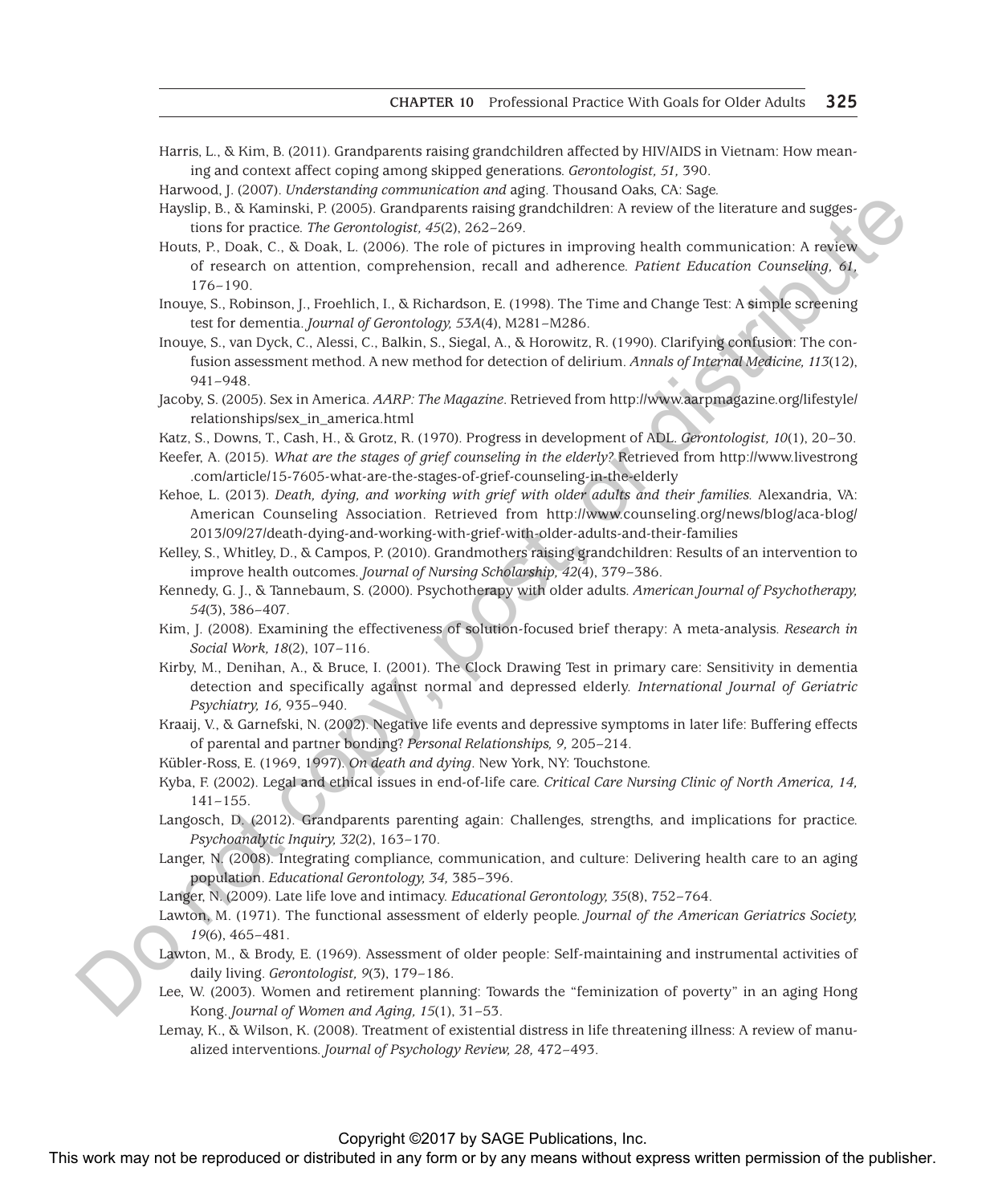#### **326 Section III Professional Practice in Working With Older Adults**

- Lindau, S., Schumm, L., Laumann, E., Levinson, W., O'Muircheartaigh, C., & Waite, L. (2007). A study of sexuality and health among older adults in the United States. *New England Journal of Medicine, 357,* 762–774.
- Livneh, H. (2000). Psychosocial adaptation to cancer: The role of coping strategies. *Journal of Rehabilitation.* Retrieved from http://www.findarticles.com/p/articles/mi\_m0825/is\_2\_66/ai\_62980227/print

Locke, D., Myers, J. E., & Herr, E. H. (Eds.). (2001). *The handbook of counseling*. Thousand Oaks, CA: Sage.

- Longoria, R. A. (2009). Grandparents raising grandchildren: Perceived neighborhood risk as a predictor of emotional well-being. *Journal of Human Behavior in the Social Environment, 19*(5), 483–511.
- Lund, D. A., & Caserta, M. S. (2001). When the unexpected happens: Husbands coping with the deaths of their wives. In D. A. Lund (Ed.), *Men coping with grief: Death, value, and meaning series* (pp. 147–167). Amityville, NY: Baywood. 13.000. Psychonorid adaptation to concert the red of computer generality of Nobelistical and the concert of the state of the concert of the concert of the concert of the concert of the concert of the concert of the concer
	- Lyness, J. M. (2004). Treatment of depressive conditions in later life: Real-world light for dark (or dim) tunnels. *Journal of the American Medical Association, 291*, 1626–1628.

Madden, M. (2010)*. Older adults and social media networking use among those age 50 and older nearly doubled over the past year*. Washington, DC: Pew Research Center.

Masi, C. (2011). A meta-analysis of interventions to reduce loneliness. *Personality and Social Psychology Review, 15*(3), 219–266.

McClain, C., Rosenfeld, B., & Breitbart, W. (2003). *Effect of spiritual well-being on end-of-life despair in terminally-ill cancer patients. Lancet, 361*(9369), 1603–1608.

McDonald, P., & Haney, M. (1988). *Counseling the older adult* (2nd ed.). Lexington, MA: Lexington Books.

Mead, N. (2010). Effects of befriending on depressive symptoms and distress: Systematic review and metaanalysis. *British Journal of Psychiatry, 196*(2), 96–100.

Melnick, J., & Nevis, S. (2005). Gestalt therapy methodology. In A. Woldt & S. Roman (Eds.), *Gestalt therapy: History, theory and practice* (pp. 101–116). Thousand Oaks, CA: Sage.

- Miars, R. (2002). Existential authenticity: A foundational value for counseling. *Counseling and Values, 46*(3), 218–225.
- Miller, J. & Stiver, I. (1991). *A relational reframing of therapy* (Working Paper No. 52). Wellesley, M: Wellesley Centers for Women.
- Moody, L., & McMillan, S. (2003). Dyspnea and quality of life indicators in hospice patients and their caregivers. *Health Quality Life Outcomes, 1*(1), 9.
- Mosak, H., & Maniacci, M. (2008). Adlerian psychotherapy. In R. Corsini & D. Wedding (Eds.), *Current psychotherapies* (8th ed., pp. 63–106). Belmont, CA: Thomson Brooks/Cole.

Musil, C., Gordon, N., Warner, C., Zauszniewski, J., Standing, T., & Wykle, M. (2011). Grandmothers and caregiving to grandchildren: Continuity, change, and outcomes over 24 months. *Gerontologist, 51*(1), 86–100.

- Muzacz, A., & Akinsulure-Smith, A. (2013). Older adults and sexuality: Implications for counseling ethnic and sexual minority clients. *Journal of Mental Health Counseling, 35*(1).
- Myers, J. E. (2003). Coping with caregiving stress: A wellness-oriented, strengths based approach for family counselors. *The Family Journal, 11,* 1–9.
- Myers, J. E., & Harper, M. C. (2004). Evidence-based effective practices with older adults. *Journal of Counseling & Development, 82,* 207–218.
- Nutrition Screening Initiative. (1991). Report of nutrition screening I: Toward a common view. Washington, DC: Nutrition Screening Initiative. Retrieved from http://www.cdaaa.org

Nutrition Screening Initiative. (2007). Nutritional health assessment. Washington, DC: University of Iowa.

- Ollonqvist, K. (2008). Alleviating loneliness among frail older people: Findings from a randomized controlled trial. *International Journal of Mental Health Promotion, 10*(2), 26–34.
- Onrust, S., & Cuijpers, P. (2006). Mood and anxiety disorders in widowhood: A systematic review. *Aging and Mental Health, 10*(4), 327–334.

Osborn, R., & Squires, D. (2012). International perspectives on patient engagement results from the 2011 Commonwealth Fund Survey. *Journal of Ambulatory Care Management, 35,* 118–128.

#### Copyright ©2017 by SAGE Publications, Inc.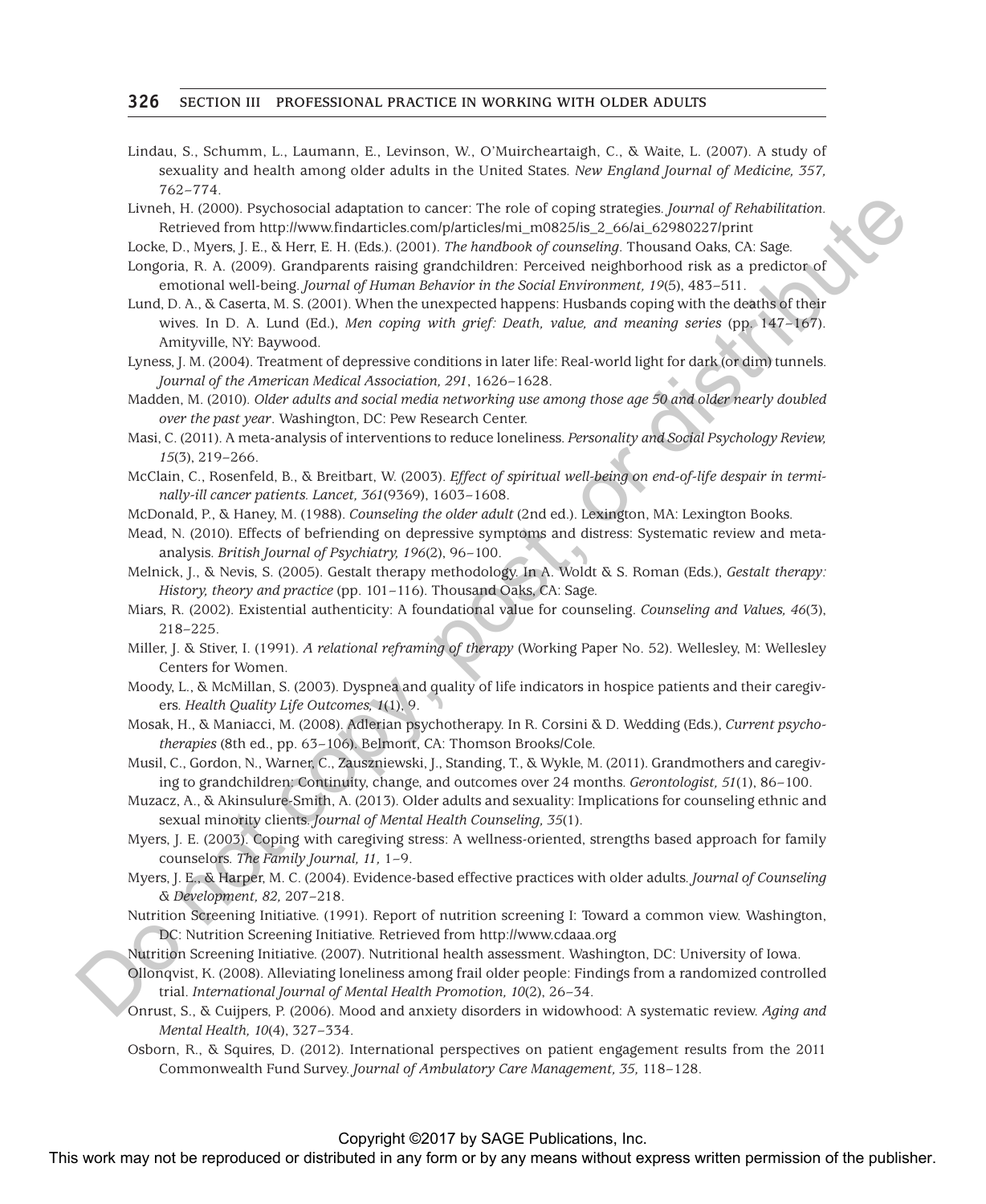- Oyebode, J. (2005). Carers as partners in mental health services for older people. *Advances in Psychiatric Treatment, 11,* 2970–3043.
- Park, H. (2009). Factors associated with psychological health of grandparents as primary caregivers: An analysis of gender differences. *Journal of International Relationships, 7,* 191–208.

Parsons, R., & Zhang, N. (2014). *Counseling theory: Guiding reflective practice*. Thousand Oaks, CA: Sage.

Pecchioni, L., Ota, H., & Sparks, L. (2004). Cultural issues in communication and aging. In J. F. Nussbaum & J. Coupland (Eds.), *Handbook of communication and aging research*. Mahwah, NJ: Lawrence Erlbaum.

- Pitkala, K. (2009). Effects of psychosocial group rehabilitation on health, use of health care services, and mortality of older persons suffering from loneliness: A randomized, controlled trial. *Journal of Gerontology: Medical Sciences, 64A*(7), 792–800. analysis of gentics of European informed Statistically,  $y$ ). Units (and the content of the content of the content of the content of the content of the content of the content of the content of the content of the content o
	- Polisher Research Institute. (2005). Instrumental Activities of Daily Living Scale (IADL). Retrieved http://www .abramsoncenter.org/PRI/documents/IADL.pdf
	- ProCon.org. (2015). *State-by-state guide to physician-assisted suicide.* Retrieved from http://euthanasia.procon .org/view.resource.php?resourceID=000132
	- Rankin, E., Haut, M., Keefover, R., & Franzen, M. (1994). The establishments of clinical cutoffs in measuring caregiver burden in dementia. *Gerontologist, 34*(6), 828–832.
	- Reuben, D., & Trinetti, M. (2012). Goal-oriented patient care: An alternative health outcomes paradigm. *New England Journal of Medicine, 366*(777).
	- Richardson, H., & Glass, J. (2002). A comparison of scoring protocols on the Clock Drawing Test in relation to ease of use, diagnostic group, and correlations with Mini-Mental State Examination. *Journal of American Geriatrics Society*, 50(1), 169–173.
	- Rogers, C. (1959). A theory of therapy personality and interpersonal relationships as developed in the clientcentered framework. In S. Koch (Ed.), *Psychology: A study of science: Vol. 3. Formulations of the person and the social context* (pp. 184–256). New York, NY: McGraw-Hill.
	- Rogers, C. (1986). Client-centered therapy. In I. L. Kutash & A. Wolf (Eds.), *Psychotherapist's casebook* (pp. 197–208). San Francisco, CA: Jossey-Bass.
	- Saleebey, D. (2000). Power to the people: Strength and hope. *Advancements in Social Work, 1*(2), 127–136.
	- Sampson, D., & Hertlein, K. (2015). The experience of grandparents raising grandchildren. *GrandFamilies: The Contemporary Journal of Research, Practice, and Policy, 2*(1).
	- Savikko, N. (2010). Psychosocial group rehabilitation for lonely older people: Favorable processes and mediating factors of the intervention leading to alleviated loneliness. *International Journal of Older People Nursing, 5*(1), 16–24.
	- Savundranayagam, M., Ryan, E., & Anas, A. (2007). Communication and dementia staff perceptions of conversational strategies. *Clinical Gerontologist, 31,* 47–63.
	- Schlegel, R., & Hicks, A. (2011). The true self and psychological health: Evidence and future directions. *Social and Personality Psychology Compass, 5*(12), 989–1003.
	- Scott, D., & Barfield, H. (2014). Reality therapy. In R. Parsons & N. Zhang (Eds.), *Counseling theory: Guiding reflective practice.* Thousand Oaks, CA: Sage.
	- Seligman, M., & Csikszentmihalyi, M. (2000). Positive psychology: An introduction. *The American Psychologist, 55*(1), 5–14.
	- Serby, M., & Yu, M. (2003). Overview: Depression in the elderly. *Mount Sinai Journal of Medicine, 70*(1), 38–44.
	- Shah, H., Wadoo, O., & Latoo, J. (2010). Psychological distress in carers of people with mental disorders. *British Journal of Medical Practice, 3*(3), 327. Retrieved from http://www.bjmp.org/content/psychological\_distress\_carers-people-mental-disorders
	- Sheder, J. (2010). The efficacy of psychodynamic psychotherapy. *American Psychologist, 65,* 98–109.
	- Sheikh, J., & Yesavage, H. (1986). Geriatric Depression Scale (GDS): Recent evidence and development of a shorter version. *Clinical Gerontologist, 5,* 154–173.
	- Shulman, K., Gold, D. P. Cohen, C., & Zucchero, C. (1993). Clock-drawing and dementia in the community: A longitudinal study. *International Journal of Geriatric Psychiatry, 8,* 487–496.

#### Copyright ©2017 by SAGE Publications, Inc.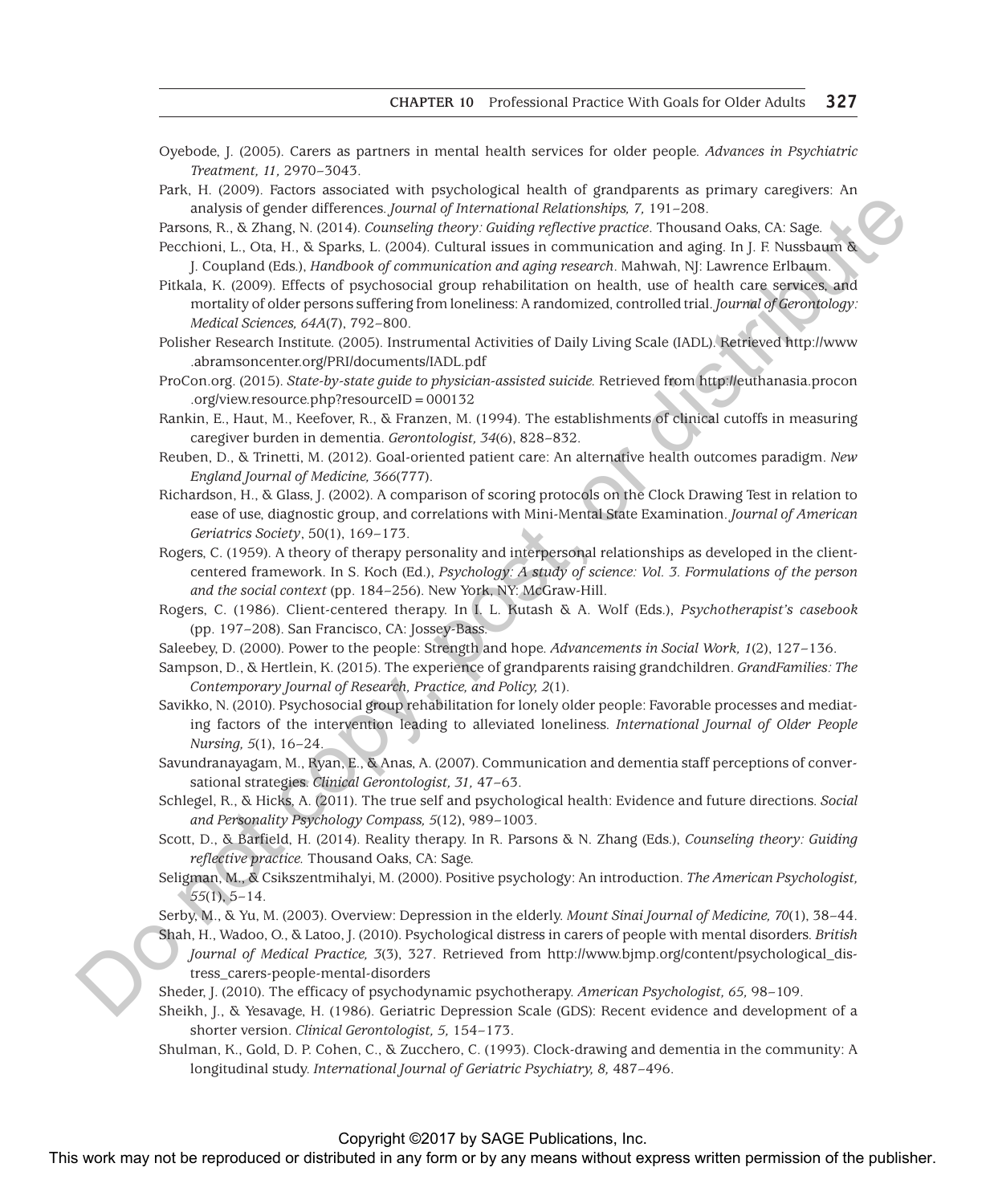#### **328 Section III Professional Practice in Working With Older Adults**

Singleton, J., Maung, N., & Cowie, J. (2002). *Mental health of carers*. London, UK: Office for National Statistics.

Small, J. A., Gutman, G., & Makela, S. (2003). Effectiveness of communication strategies used by caregivers of persons with Alzheimer's disease during activities of daily living. *Journal of Speech, Language, Hearing Research, 46,* 353–367.

Smith, M., & Segal, J. (2015). *Feeling loved: The science of nurturing meaningful connections and building lasting happiness*. Retrieved from http://www.helpguide.org

- Song, Y., & Yan, C. (2012). Depressive symptoms among grandparents raising grandchildren: The role of resources. *Australasian Journal of Ageing, 31,* 55.
- Speer, N. K., Reynolds, J. R., & Swallow, K. M. (2009). Reading stories activates neural representations of perceptual and motor experiences. *Psychological Science, 20,* 989–999.

Stroebe, M., Schut, H., & Stroebe, W. (2007). Health outcomes in bereavement. *Lancet*, *370*(9603), 1960–1973.

Strom, P., & Strom, R. (2011). Grandparent education: Raising grandchildren. *Educational Gerontology, 37*(10), 910–933.

Strutton, J. (2010). *Grandparents raising their grandchildren: A comparative study of depression.* Unpublished Dissertation, Texas A & M University, United States Bureau, U.S. Census Bureau News. Retrieved from http://www.census.gov/newsroom/releases/archives/factsforfeaturesspecial editions/cb/2-ff17.html Research As, System Statistics of the state of numering meaningful eurocetizes entitled the state of the state of the state of the state of the state of the state of the state of the state of the state of the state of the

Studenski, S., Perera, S., & Patel, K. (2011). Gait speed and survival in older adults. *Journal of American Medical Association, 305*(50).

Sudore, R., & Fried, T. (2010). Redefining the "planning" in advance care planning: Preparing for end-of-life decision making. *Annals of Internal Medicine, 153*(256).

- Sweeney, T. (2009). *Adlerian counseling and psychotherapy: A practitioner's approach* (5th ed.). New York, NY: Taylor & Francis.
- Tomer, A., Eliason, G., & Wong, P. (2008). *Existential and spiritual issues in death attitudes.* New York, NY: Taylor and Francis Group.

Ungar, M. (2012). *The social ecology of resilience*. New York, NY: Springer.

United Nations Department of Economic and Social Affairs (UNDESA). (2010). *World Population Aging* 2009. New York, NY: United Nations.

- Virik, K., & Glare, P. (2002). Validation of the palliative performance scale for inpatients admitted to a palliative care unit in Sydney, Australia. *Journal of Pain Symptom Management, 23*(6), 455–457.
- Wallace, M. (2000). Intimacy and sexuality. In A. Lueckenotte (Ed.), *Gerontological Nursing* (Revised ed.). St. Louis, MO: Mosby Year Book, Inc.
- Wampold, B. (2010). *The basic of psychotherapy: An introduction to theory and practice*. Washington, DC: American Psychological Association.
- Wampold, B. (2001). *The great psychotherapy debate: Models, methods, and findings*. Mahwah, NJ: Lawrence Erlbaum.
- Ward, K., & Reuben, D. (2015). *Comprehensive geriatric assessment*. Retrieved from http://www.uptodate.com/ contents/comprehensive-geriatric-assessment
- Warren, C. S. (2001). Book review of negotiating the therapeutic alliance: A relational treatment guide. *Psychotherapy Research, 11*(3), 357–359.
- Watters, Y., & Boyd, T. (2009). Sexuality in later life: Opportunity for reflection for healthcare providers. *Sexual and Relationship Therapy, 24*(3–4), 307–315.
- Williams, J. (2005). Depression as a mediator between spousal bereavement and mortality from cardiovascular disease: Appreciating and managing the adverse health consequences of depression in an elderly surviving spouse. *Southern Medical Journal, 98,* 90–95.
- Williams, K., Herman, R., & Gajewski, B. (2009). Elderspeak communication: Impact on dementia care. *American Journal of Alzheimer's Disease & Other Dementias, 24,* 11–20.
- Williams, M. (2011). The changing roles of grandparents raising grandchildren. *Journal of Human Behavior in the Social Environment, 21,* 948–962.

Copyright ©2017 by SAGE Publications, Inc.